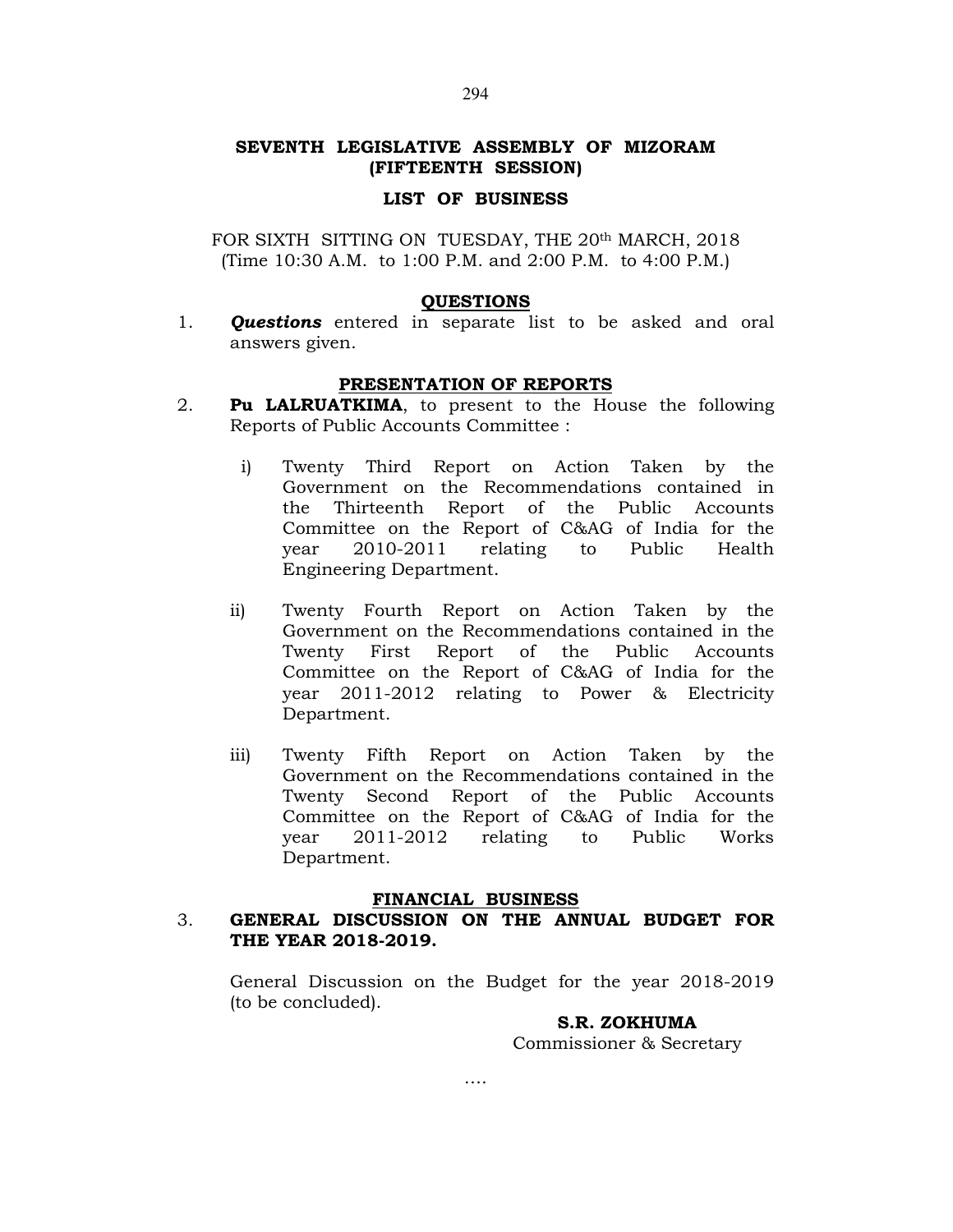**SPEAKER** : Thawhrimna zawng zawngah hian hlawkna a awm a, Ka-a sawi mai mai erawh chuan tlakranna mai a thlen a ni. Thufingte 14:23

 Starred Question no. 49-na kan la ang a, zawhna neitu MLA zahawm tak Pu Lalruatkima zawt turin i lo sawm ang.

**Pu LALRUATKIMA** : Pu Speaker, ka Starred Question no. 49-na Home Department changtu Minister zahawm tak chhan atan :

- a) Engtik atangin nge Mizoram Home Guard Director General post siam a nih?
- b) Home Guard Act, 1985 bawhchhia in engvanga Director General Post hi siam nge a nih?
- c) The Mizoram Home Guards, (Group 'A' Post) Recruitment Rules, 1990 hi siamthat tum mek a ni em? A nih chuan engvanga siamthat tum nge a nih?

**SPEAKER** : Awle, Department neitu Minister zahawm tak Pu R.Lalzirliana chhang turin i lo sawm ang.

**Pu R. LALZIRLIANA, MINISTER** : Pu Speaker, MLA zahawm tak Pu Lalruatkima zawhna chhanna chu pakhatnaah hian Mizoram Home Guard Director General post hi 27.08.2014 atang khan siam a ni.

 Pahnihna Home Guard Act, 1985 bawhchhia in engvanga Director General Post hi siam nge a nih tih hi a chhanna chu Home Guard Act, 1985 hi bawhchhiatna a awm lo.

 The Mizoram Home Guards, (Group 'A' Post) Recruitment Rules, 1990 hi siamthat tum mek a ni em? A nih chuan engvanga siamthat tum nge a nih tih chhanna chu tun maiah chuan siam that tumna a awm rih lo.

**SPEAKER** : Zawhbelhna a awm em? Pu Ruatkima.

**Pu LALRUATKIMA** : Pu Speaker, Home Guard Act, 1985 angin D.G. post hi a awm lo va, amaherawhchu, hemi kalh hian D.G. post hi siam a ni a Pu Speaker. Chu chu Court-ah te kalin, High Court-in judgement te siamin, hemi chungchang hi a rawn paihthla niin ka hria a, ka hriat sual loh chuan. Chutah chuan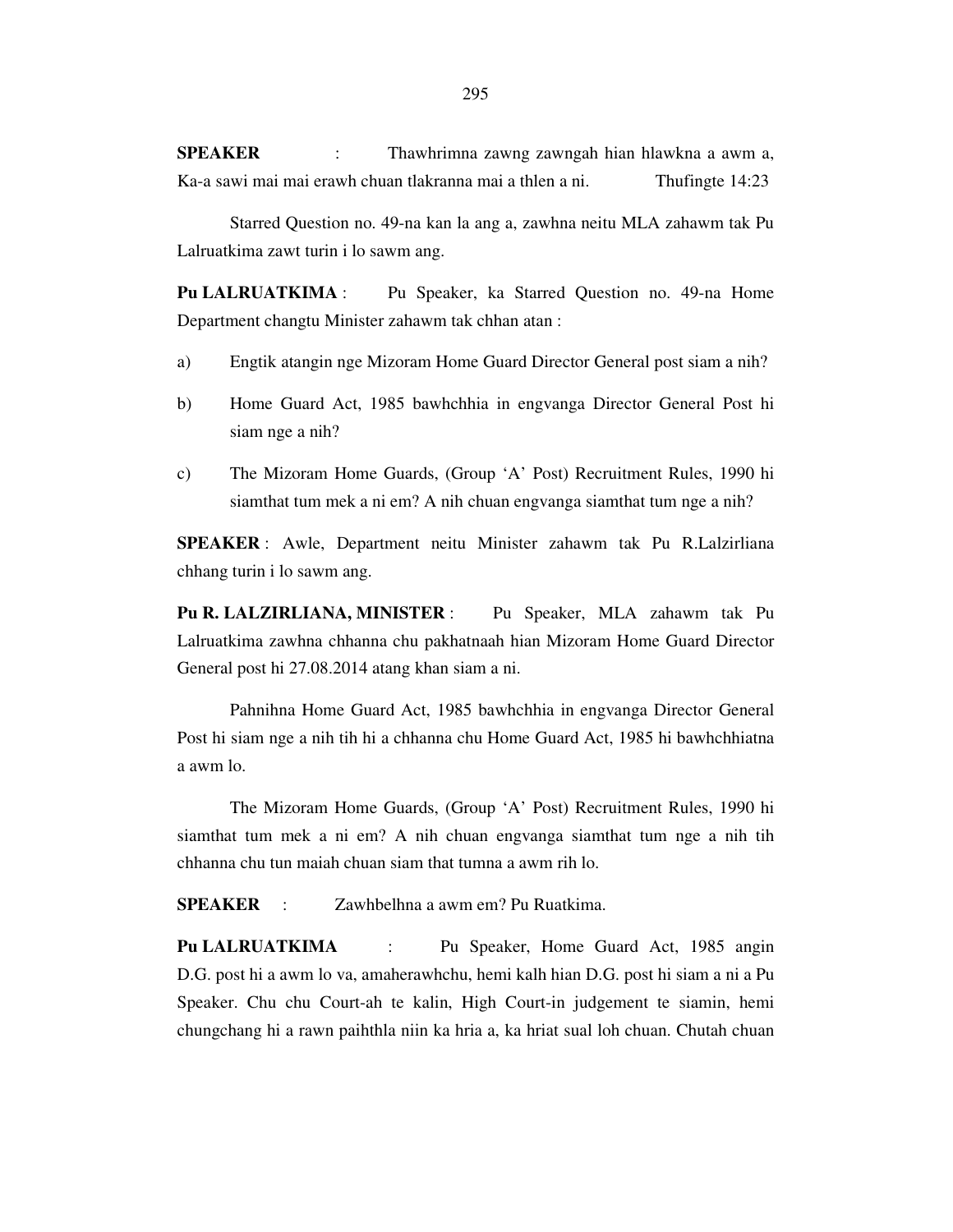Home Guard Act, 1985 siam that tun dinhmunah tum a ni em? A nih chuan D.G. post hi incorporate tum engvangin nge a nih tih ka zawt a.

 Pahnihnaah chuan national level-ah Home Guard top post hi Director General tih a nih laiin, state level-ah Commandant General tih a ni vek a, sum tam tak sen belha D.G. post siam belh hi engnge a tulna tih leh pathumnaah chuan Commandant General hi a tirah Army Officer emaw, IPS post a ni thin a, an aia sang post, D.G. post siam a nih chuan MPS tan cadre post engvanga siam leh tum kher nge a nih, sum te a lo hek thei a, sum harsatna in min tlakbuak zual si avangin tum a nih chhan kha ka han zawt a ni.

**SPEAKER** : Zawhbelhna, Dr. K. Beichhua i lo sawm ang.

**Dr. K. BEICHHUA** : Pu Speaker, ka zawhbelhna chu Home Guard hlawh hi tlem te te a ni a, tih pun tumna a awm em tih leh tuna Home Guard nghet lova kum rei tak thawk tawh ho te hi tihngheh tumna a awm em tih ka zawhbelh a ni e.

**SPEAKER** : Zawhbelhna dang a awm tawh loh chuan Minister zahawm tak chhang turin i lo sawm ang, a pahnih khan chhang kawp mai rawh se.

**Pu R. LALZIRLIANA, MINISTER** : Pu Speaker, dan lo va he post hi engvanga siam nge a nih tih angreng deuh te kha a niin ka hria a. Dan awm sa hi a awm a, Constitution te pawh vawi duailo amendment siam a ni tawh a, chuvangin dan awm sa ang ni lo va dan thar siam hian a siamtu te vek khan an amend thei a, dan kha an tidanglam thei a, chuvang chu a ni mai a. Tin, chumi piah lamah chuan MPS Officer te hi state administration-ah a khai dingtu te zing ami an ni ve a, IPS kan tih te hi chu central lam atangin an lo kal a, hnam dangte phei hi chu kum 3 an rawn nghak fan fan hi a ni ringawt a. Chutiang chhung chuan court summon te hi an dawng thei khawp a, engtizia hi nge ni, a lem hi an ti emaw ni tih mai tur hi a ni a. Chutiang chu an nih laiin MPS te hi duat an ngai kan sorkar chuan a ti a. Helaia an tlukpui nia an hriat te zawng zawng, Secretary post-a hlan kai vek an ni tawh a, anni hi chu Additional Secretary level-ah pawh harsa taka kan dah tawk tawk an ni a, chuvangin Secretary post ang, a level pui anga dah kha a ngai a ni kan ti a ni (tlang takin sawi ta ila). Chuvangin, a enkawltu tak tak chu kan ram police, MPS-te an ni a, IAS te pawh an awm tho a, kan Mizo puite hi IPS an han kai chhoh hian, MPS atanga kai vel tluk an ni, tunah hian direct kan nei tawh vak lo. Chuvang chuan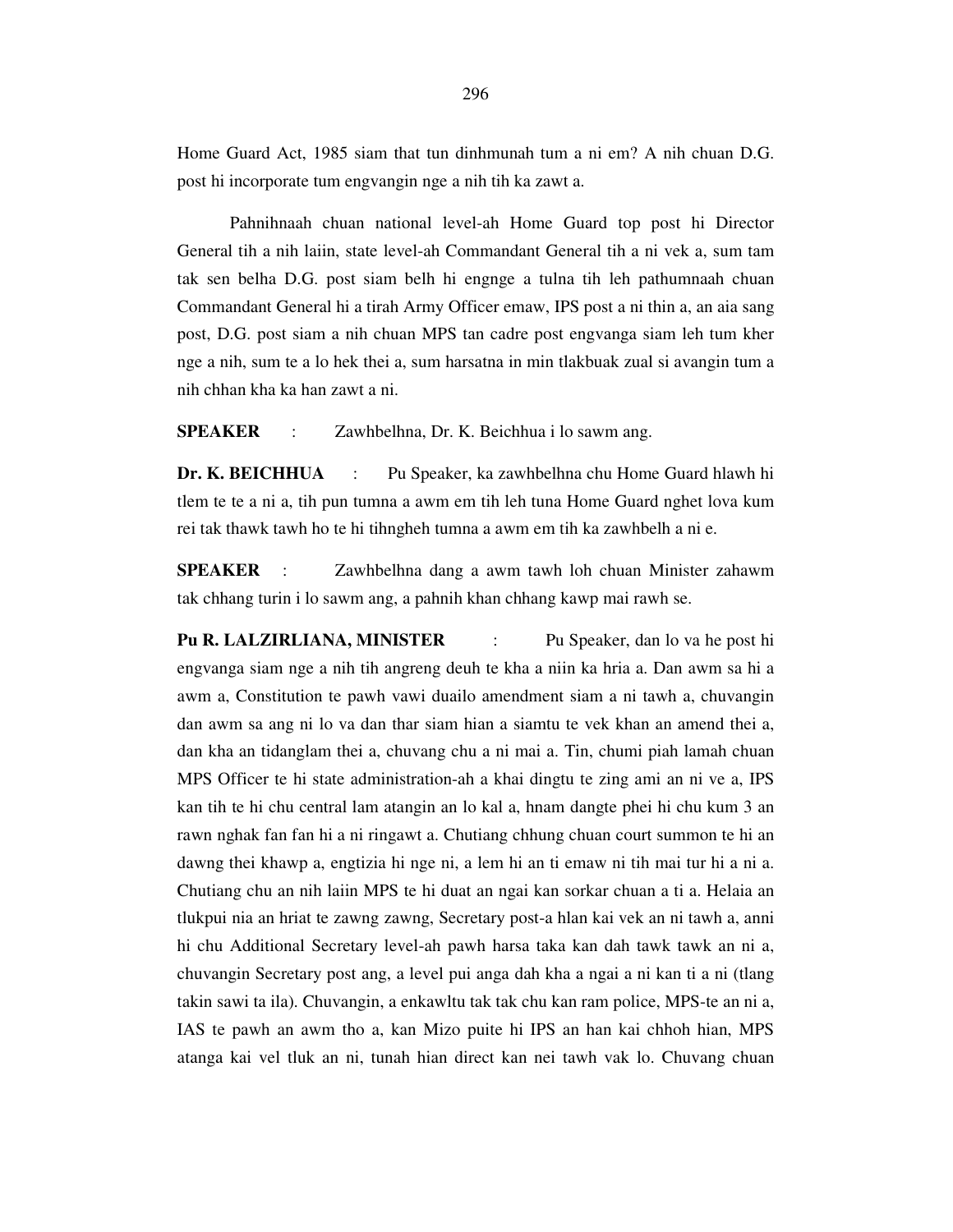helaia post kan han siam thar hi a tha kan ti a. Tin, High Court-ah khin a ni a, tunah erawh chuan a fel tawh avangin hetiang zela hmalak chhoh hi tum tawh a ni tih kha kan sawi duh a.

 Tin, post creation hi sorkar thuneihna a ni a, chuvangin Director General Home Guard and Civil Defence hi siam a tul avangin siam a ni a. He post-ah hian a awm tur mi dah an nih hma in Home Guard Act, 1985 pawh hi siam that tum a ni nghe nghe a ni. Midang post an zu ei lo va, sipai pension mi fel tak tak te an awm thin a, an awmna pangngaiah hian awm tho tur an ni a, tu pawi mah an zu sawi hranpa lovin ka hria, tunah hi chuan Director General of Home Guards and Civil Defence tia hming thlak a ni a. Tin, Commandant General, Mizoram Home Guards tih kha Commandant General, Mizoram Home Guards cum Additional Director for Civil Defence tia thlak a ni a. Deputy Commandant hi Deputy Commandant General tia thlak a ni a, General Mizoram Home Guard hi Mizoram Home Guard cum Joint Director, Civil Defence tia thlak a ni.

 Tin, an hlawh chungchangah hian kan sorkar kal ta, kum 5 hmalamah khan an hlawh hi tihsan sak an ni tawh a, term tin hi chuan kan tih san sak thei bik lo mai awm mang e kan ti a. Tunah pawh hian an hlawh a tam e tihna lam ni lovin an thawk tha angreng a, a tang duh pawh hi an tam khawp mai a, nitin hian Home Guard-a tang duh tha deuh deuh hi an lo kal thin a, a post erawh hi chu fill up kim thei ila chuan a duhawm khawp mai a. Hetiang anga upgrade deuh a lo nih phei hi chuan kan rilruah chuan border lamah BSF ringawt ni lo hian border veng tur hian hnam dangin min rawn ven sak ngawt ai chuan an tha zawk awm mang e kan ti a, chutiang anga tih len tum zel chu a ni nghe nghe a ni.

**SPEAKER** : Dr. K. Beichhua zawhna an zawh kha i chhang tawh maw?

(**Dr. K. BEICHHUA** : Tih ngheh tumna a awm em tih lai a kha) A awm lo a tih tawh kha.

 Zawhna no 50-naah kan kal ang a, zawhna neitu MLA zahawm tak Pu Nihar Kanti Chakma zawt turin i lo sawm ang.

**Pu NIHAR KANTI CHAKMA** : Pu Speaker, Starred Question 50-na, Power & Electricity Department changtu Minister zahawm tak chhan atan :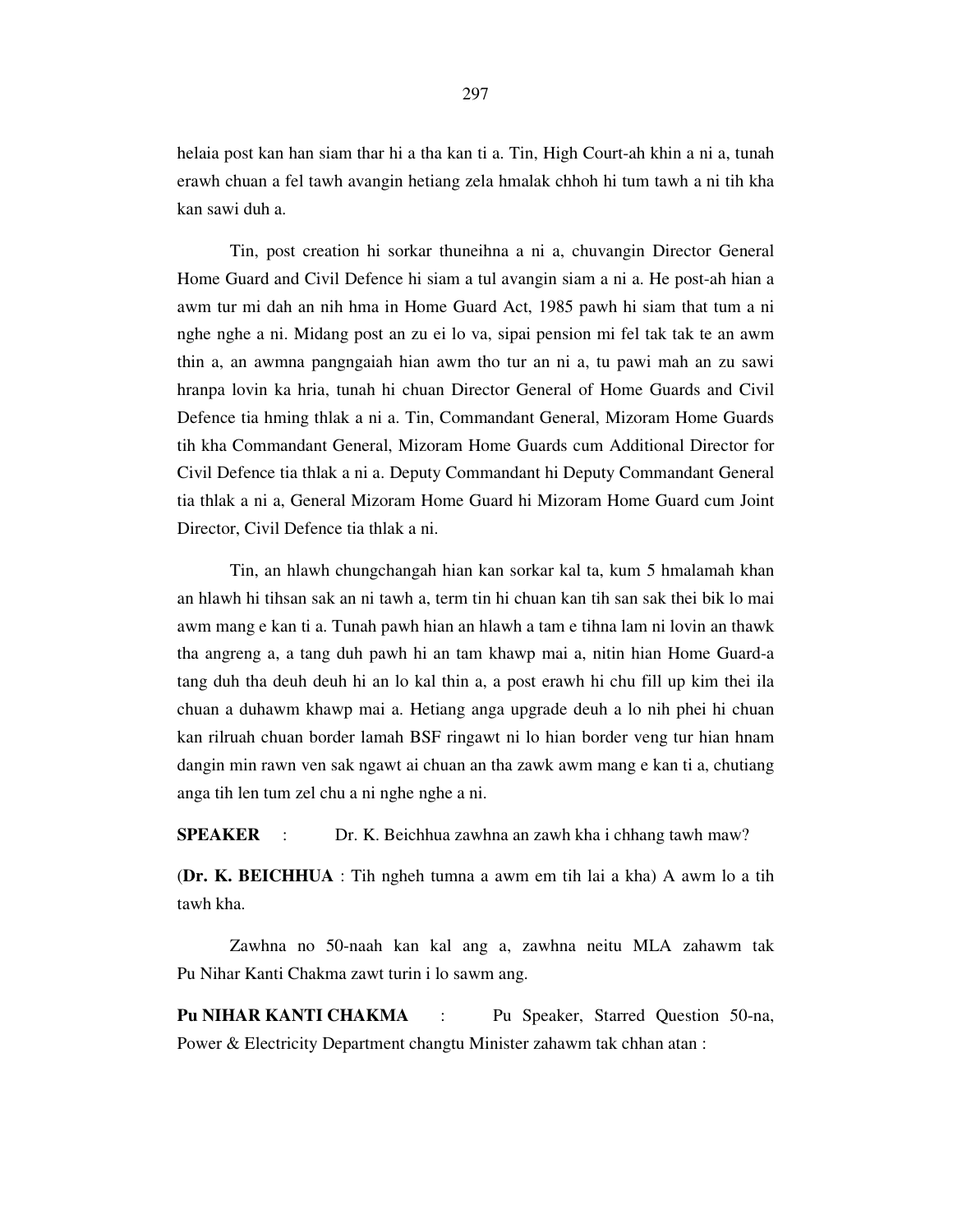- a) West Tuipui constituency chhungah electric current la hmuh lohna khua engzatnge awm?
- b) A khaw hming nen min hrilh thei em?

**SPEAKER** : A changtu Minister zahawm tak Pu R. Lalzirliana chhang turin i lo sawm ang.

**Pu R. LALZIRLIANA** : Pu Speaker, MLA zahawm tak Pu Nihar Kanti Chakma zawhna chhanna chu West Tuipui Contituency chhungah electric current hmuh lohna khua 6 (paruk) a awm. Chungte chu :-

| (1) Bandiasora | (2) Puankhai | (3) Thanzamasora     |
|----------------|--------------|----------------------|
| (4) Ukdasuri   | $(5)$ Hmundo | (6) Saisen te an ni. |
|                |              |                      |

**SPEAKER** : Zawhbelhna a awm em? Pu Nihar Kanti Chakma i lo sawm ang.

**Pu NIHAR KANTI CHAKMA** : Pu Speaker, ka lawm e. Nichina Minister zahawm tak sawichhuah khuate hi engtikah nge current pek theih a nih ang? Kumin chhungin theih dan a awm em tih leh thingtlang kilkhawrten current hi an nei tha lo em mai a, a bikin ruah sur laiin. Khami current subtitute nan Solar Home Lighting hi pek theih dan a awm em tih ka lo zawt a ni e.

**Pu HMINGDAILOVA** : Pu Speaker, a chhang thei tho turah ka'n ngai a.

 Tuirial bial chhungah khuan chiang takin khaw thum, khaw thar kan ti a, Hortoki thlen hmaa khaw thar Dilzau, Hortoki atanga km 13 vel leh Sakeihmun, Zanlawn thlen hmaa bazar awmna, khutah khuan eng pek tura tih niin a ban te, engkim wiring te pawh an zam vek a. Amaherawhchu, transformer an mamawh tlat mai a. Chu chu a thlen hun tur ka hrechiang thei lova. Chumi chungchangah chuan a changtu Minister zahawm tak hian a rang thei angin min tihsak thei ang em (transformer chu) tih ka'n zawt a ni. Ka lawm e.

**SPEAKER** : Pu B.D. Chakma in zawt law law sela.

**Pu B.D. CHAKMA** : Pu Speaker, ka lawm e. Ka zawhbelhna chu, ka bial chhungah Ugalsuri hi model village a ni a. Hetah hian LT line leh transformer pawh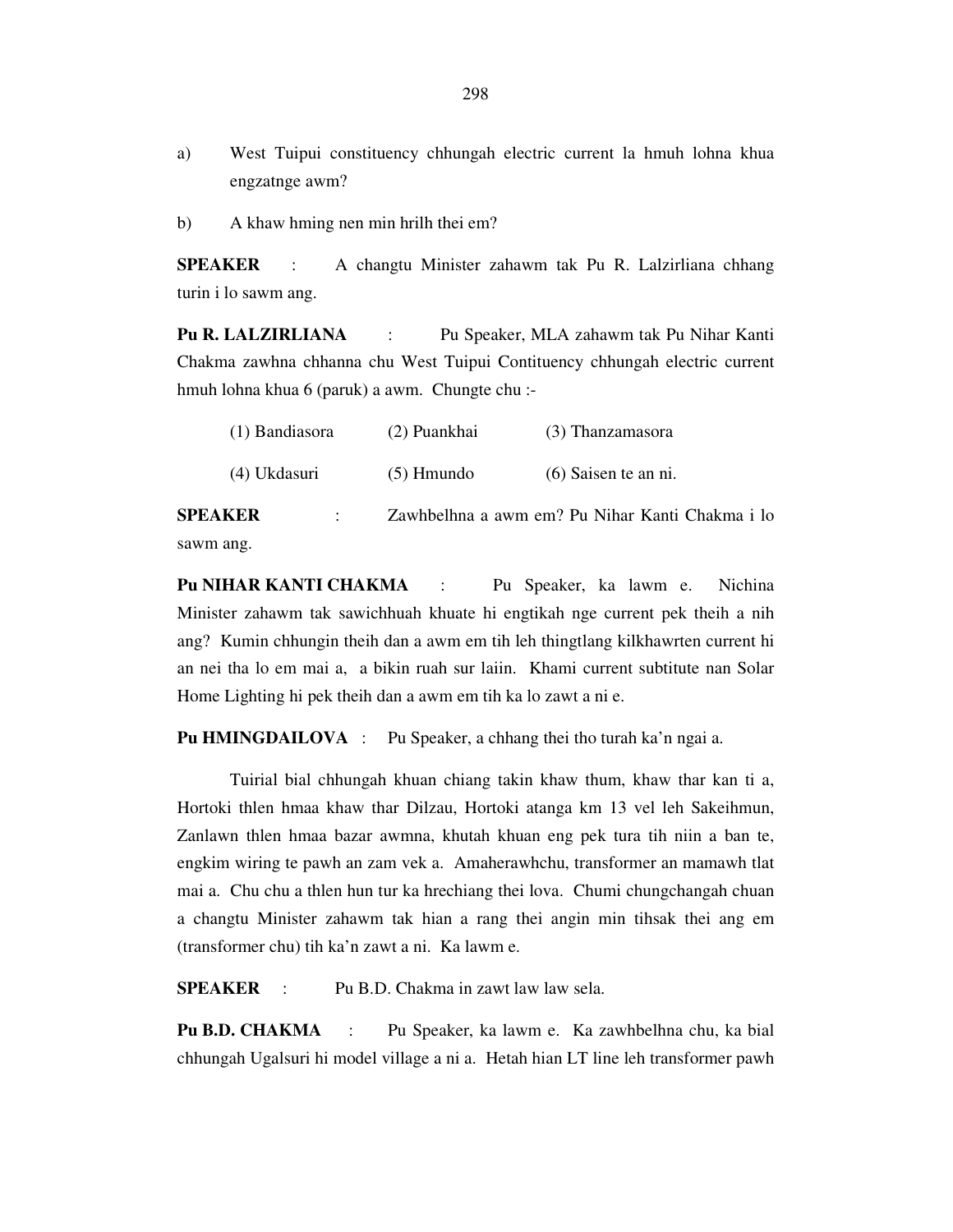engkim an vuah vek tawh a, ni hnih khat chu eng an hmu ve a, chumi hnu atang chuan tun thlengin an eng tawhlo a ni. Chuvangin current eng hi Ugalsuri khaw mipui te tan hian hma lakpui dan a awm thei ang em tih hi ka zawhbelhna a ni e.

**SPEAKER** : Awle, an pathum zawhna kha Minister zahawm takin chhang se.

**Pu R. LALZIRLIANA, MINISTER** : Pu Speaker, zawhna neitu Pu Nihar Kanti Chakma zawhna kha Bandiasora leh Puankhai leh Hmundo hi thawh zawh vek tawh a ni a. Hei hi kumin chhunga tihen tum a ni a. Tin, Thanzamasora, Ukdasuri, Saisen pawh hi hna la tan loh a ni chungin hei hi thil har vak turah kan ngai lova. 2018 chhunga tihen theih kan beisei a ni.

 Tin, Pu Hmingdailova, MLA zahawm tak zawhna kha, transformer hi a chhe duh khawp mai a, Pu Nihar-a bial velah phei chuan 'engatinge a chhiat reng bik?' tih zawhna te kan la nei a. Chhe reng bik pawh a ni chuang lova, a chhiat hi a inkar thlak thin a. Transformer hi a hlui tawh hlawm a, a rei ve tawh a. Chuvang chuan transformer thar lei emaw repair emaw a ngai a ni. Chu ang bawk chuan Dr. B.D. Chakma khua pawh kha a rang thei ang bera tihen leh tum mek a ni.

**SPEAKER** : Awle, kan duhtawk a ni awm e. Zawhna No. 51-na ah kan kal ang a. Zawhna neitu MLA zahawm tak Pu Vanlalzawma zawt turin sawm ila.

**Pu VANLALZAWMA** : Pu Speaker, ka lawm e. Tourism Department Minister zahawm tak chhan atan ka Starred Question no. 51-na ka zawt e.

**SPEAKER** : Department neitu Minister zahawm tak Pu John Rotluangliana chhang turin i sawm ang.

**Pu JOHN ROTLUANGLIANA, MINISTER** : Pu Speaker, MLA zahawm tak Pu Vanlalzawma Starred Question 51-na, (a) na zawhna chu State Institute of Hotel Management Bung Bangla-a din turin engtikah nge bul tan a nih? Project cost engzatnge ni a, engzatnge hmuh a nih tawh tih a ni a. A chhanna chu: SIHM din turin 2006-2007 ah bul tan a ni. Hemi atan Ministry of Tourism chuan kum 2007 October thla khan  $\bar{\tau}$  1,000 lakh (Cheng nuaikhat) a rawn sanction a. Project cost  $\bar{\tau}$  1,000 lakh atang hian  $\bar{\tau}$  800 lakh (cheng nuai zariat) hmuh a ni tawh.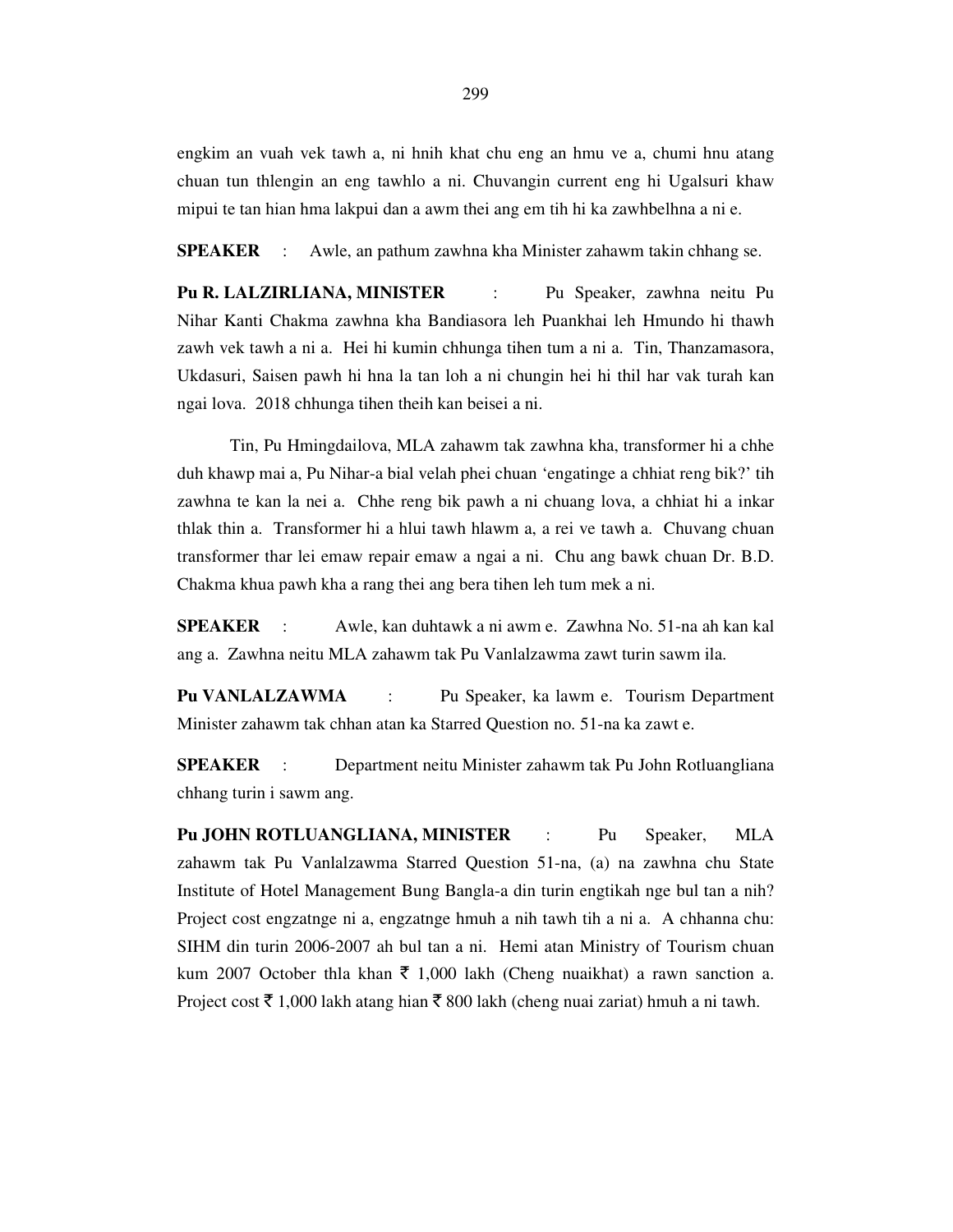Building/Hostel etc. sak zawh a ni tawh em? Physical leh Financial achievement engnge ni tih a ni a. Building leh Hostel hi sak zawh vek tawh a ni a. Physical leh Financial achievement hi za ah za a ni.

**SPEAKER** : Zawhbelhna a awm em? Pu Hmingdailova'n a phar hmasa.

**Pu JOHN ROTLUANGLIANA, MINISTER** : Ngawi rawh, Pu Speaker, heta hi a lo la awm a nih hi, phek lehlama hi. A zawttu khan a rawn chhiar bawk si lova. Phek hmasa chauh hi ka lo en a ni, (c) na a la awm e. Engvanga hawn loha awm reng nge a nih? Engtikah nge hawn theih a nih ang? Zirlai engzatnge awm thei ang? tih a ni a.

 Technical leh non-technical atan post creation hi sorkar lam atangin a la tihtheih loh va, hei vang hian SIHM, Bung Bangla hi hawn a ni lova, hawn theih hun tur hi a sawi theih loh a ni. He institution-ah hian student intake hi a kum khatna (initial year) ah 220 nos,  $2<sup>nd</sup>$  year-ah 320 nos,  $3<sup>rd</sup>$  year-ah 420 nos ni thei tura ruahman a ni. Ka lawm e.

**SPEAKER** : A neitu kha priority pek a ngai a. A zawhna neitu Pu Zawma hian zawt hmasa se.

**Pu VANLALZAWMA** : Pu Speaker, ka lawm e. Kha, kum 2013 lama a building zawng zawng pawh sak zawh vek tawh a ni a, tun thleng khuan hawn loh leh function loh a la ni a. Kha kha a chhan chu kan Minister zahawm tak khan a rawn sawi tawh a. Hei hi engtia hma lak tum nge a nih tih kha ka'n zawt duh a. Kan nghak ngawr ngawr mai dawn nge, tikhuan a awm mai mai dawn tih lai kha zawhna pawimawh tak niin ka hria a, ka'n zawt a. Chutih mek lai chuan helam concern ah hian zirlaite pawh ram pawnah kan tirchhuak a. Nikum lawk pawn kan hria a, NIAS zirlaite Kolkata lama kan tirh te, heta zir theih tho, khulamah khan an zuk zir a ni. Heng avang khan kan buai nuai nuai a, Minister of State zahawm tak leh kan Youth Commission Chairman te pawh ban an nih phah a. Khami avang khan tun thlenga ngaihsak hlawh loa a awm hi ngaihsak theih a ni em tih kha ka'n zawt a ni.

**SPEAKER** : Ngawi rawh aw, i zawt dawn tho a. Dr. Ngurdingliana hian a phar hmasa a, zawt se. Pu John Siamkunga pawh khan a phar a.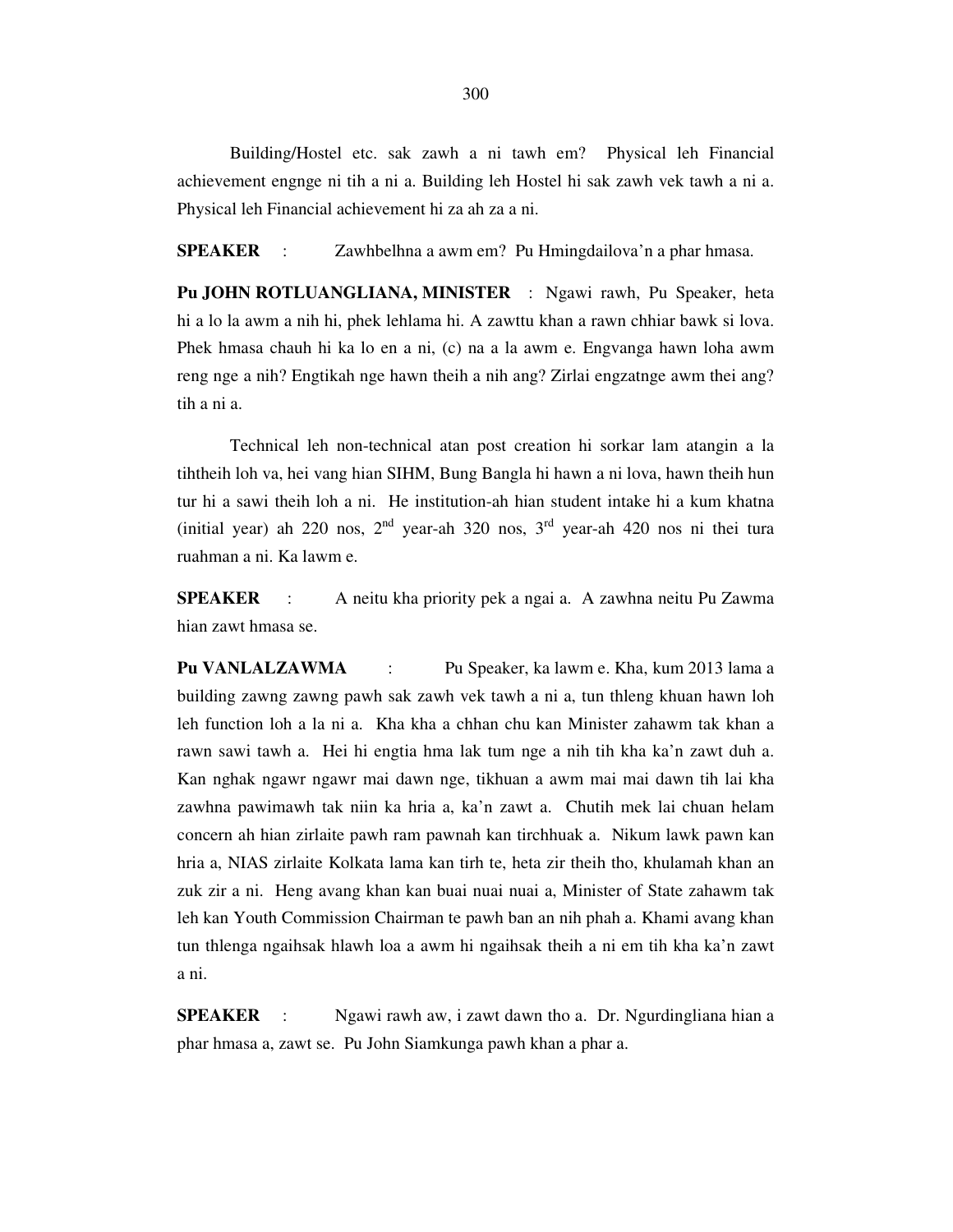**Dr. NGURDINGLIANA** : Pu Speaker, ka lawm e. Ka phar nasa vak lo a nia. Vawi hnih khat chauh ka phar, phar nasa min ti a. Ka'n zawh duh chu Pu Speaker, kan Minister zahawm takin min han chhan tur, Zoram mipuiin kan hriat chian theih nan, kar hmasa lawkah Home Stay niin ka hria, a tawng ka hman dik loh chuan ka hre lova, Beraw Tlanga an va hawn kha. Entir nan, Champhaiah han zin duh se, Zokhawtharah. Engtinnge khalai arrangement kha khualzinmi te tana awlsam deuha han hrilhfiah dan, chanchinbu kan chhiar vek si lova. Vawiinah hian min han hrilhfiah se ka duh a.

 Tin, pahnih lehnaah chuan kan Minister zahawm tak leh Tourism Department in ruahmanna tha tak an neih, term hmasaa hmun hrang hranga tracking route, khualzin mite hip theihna tura an tih, central sorkarin an rawn tihtawp kha tun thlengin engtin nge, eng dinhmunah nge kan din, bawhzui zel a ni em tih kha ka'n zawt a ni e, ka lawm e.

**Pu K. LALRINTHANGA** : Pu Speaker, Serlui Hydel Project kamah khuan tourist destination building tha deuh mai min sak sak a. Khu khu building a tha in han hman tangkai pawh a chakawm hle a. Amaherawhchu a building ringawt awm mahse mipui han pan chhan tur a awm tehchiam lova. Tuikhuah sirah khuan a tuikhuah han thlirna tur, han chawlhna tur pahnih-khat chu a awm ve bawk a. Khami han belh tur khan miin a tuikhuah an zuk kalchhan tur ber engemaw lawngleng emaw leh thil dang engine nei te, tuikhuah han fankual velna tur ang chi te leh balloon-a tuia han lan velna tur ang chi te awm thei sela mitamtakin an kal phahin a rinawm a.

 Chutih rual chuan Serlui Hydel Project atang khuan mi tamtak an tla thin bawk a. Tourist Department lam atang hian tuitla zawnna tur te hi han buatsaih nghal ta sela a tangkaiin ka ring a. Chutiang chu kan Minister zahawm tak hian min lo buatsaihsak thei ang em tih ka zawt a ni.

**SPEAKER** : Pu Hmingdailova'n zawt se. Pu B.D.Chakma in a zawt leh ang a, duhtawk tawh mai ang aw.

**Pu HMINGDAILOVA KHIANGTE** : Pu Speaker, ka lawm e.

 Tourism Department changtu Minister zahawm tak duhsaknain Tourist Lodge Kawnpuiah khuan an sa tan a, kan mamawh thu a hriatchian avangin.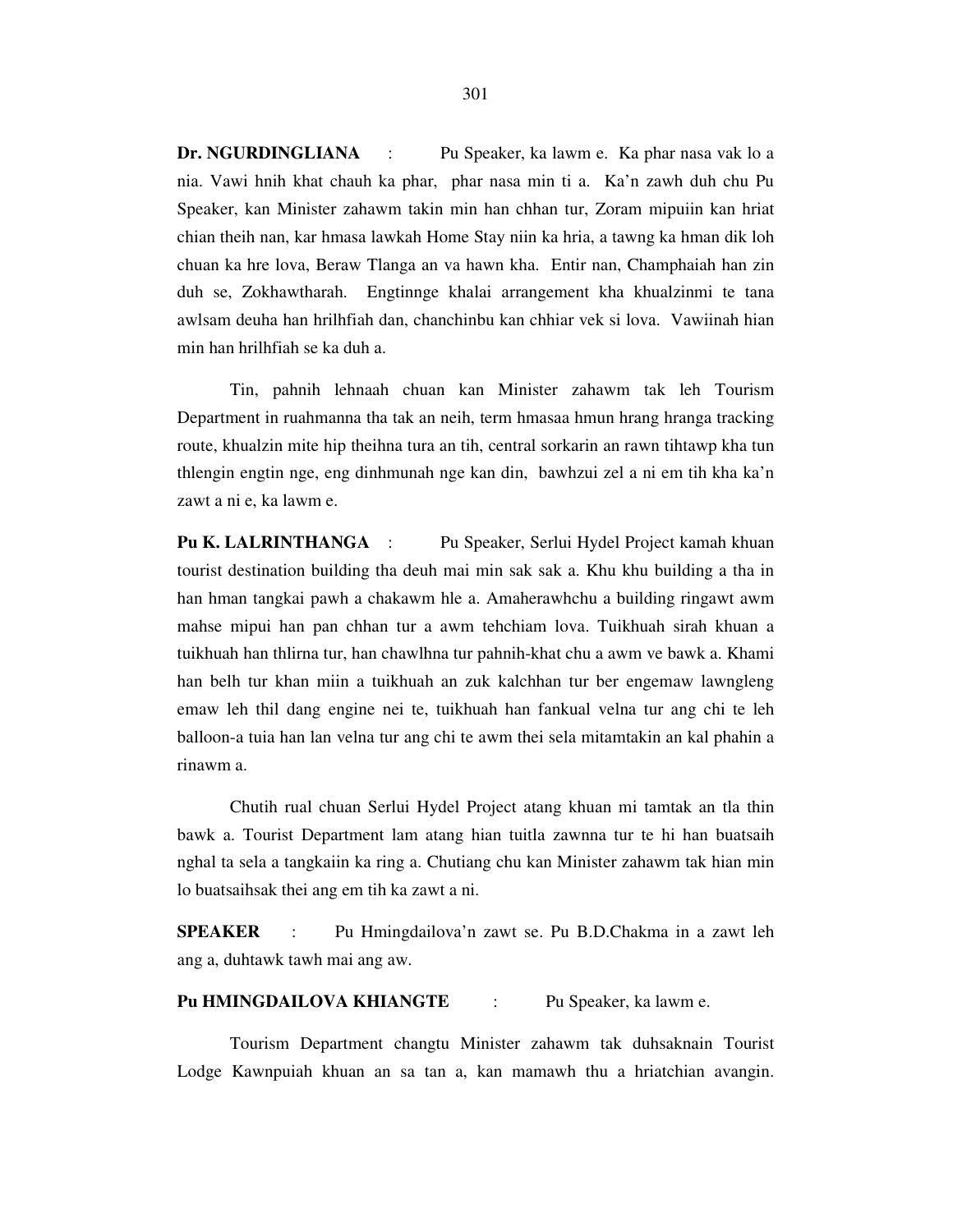Amaherawhchu NDA sorkar thar khan a rawn titawp ta niin kan hre ber mai a. Tunah khuan sak deuh uaih hian a awm rei ta hle mai a. A changtu Minister zahawm tak hian a chhunzawm dan tur min buatsaihsak thei em tih hi ka rawn zawt a ni e.

**SPEAKER** : Pu B.D.Chakma in zawt law law se.

**Pu B.D.CHAKMA** : Ka zawhbelhna pakhatna hi Chawngte Tourist Lodge hi nikum atangin State-in District Council hnenah a hlan tawh a ni. Tin, staff te pawh hi receptionist pakhat leh chowkidar pakhat chu District Council hnuaiah awm tawhin ka hria a. an hlawh hi State tum tur nge District Council tum tur zawk?

 Tin, pahnihna chu Mizoram quota atangin Hotel Management zir turin ram pawn lamah zirlai kan tir chhuak a, thenkhatte chu an zirchhuak ve tawh a. Khang zirlai zirchhuak te hian employment atan chance hi a awm thei em tih kha ka zawhna a ni e.

 Tin, pathumna hi Chawngte Tourist Lodge hi District Council hnuaiah a awm a. Mahse staff thenkhatte hi pawnlam atangin temporary emaw, permanent attachment hi a awm thei em? Staff hi an tlem lutuk a, chowkidar pakhat leh receptionist pakhat chauh an awm a. Khawpui a nih vangin staff pahnih ringawt hian an indaihlo nasa a. Chuvangin temporary emaw, permanent attachment emaw talin State lam atangin tih theih dan kawng a awm thei ang em tih hi ka zawt e.

**SPEAKER** : Awle, a vai khan Minister zahawm takin chhan tum ta se, a tam tawk viau a.

**Pu JOHN ROTLUANGLIANA** : Pu Speaker, zawhna neitu Pu Vanlalzawma, MLA zahawm takin a rawn sawi, engtia hmalak zawm tur nge a nih tih kha, hei hi theihtawpin hma kan la a. Finance lamah pawh pawisa te, a minimum requirement kan ti a, kan thehlut a. Amaherawhchu vawiin thleng hian pawisa indaihlohna avangin kan la run theilo a ni.

Tin, hetilaia ka han sawi  $\bar{\xi}$ 1,000 lakhs an rawn sanction a,  $\bar{\xi}$  800 lakhs kan hmangzo vek tawh a,  $\overline{5}200$  lakhs la bang pawh hi hemi kan run veleha min rawn release mai turin an inpeih reng a ni. Chu chu kan dinhmun a ni.

 Tin, Pu Ngurdingliana han sawi Home Stay tih kha sorkar anga kan tih ah chuan kan vawikhat tihna a ni a. North East-ah chuan a ti hmasa ber kan ni a. Hei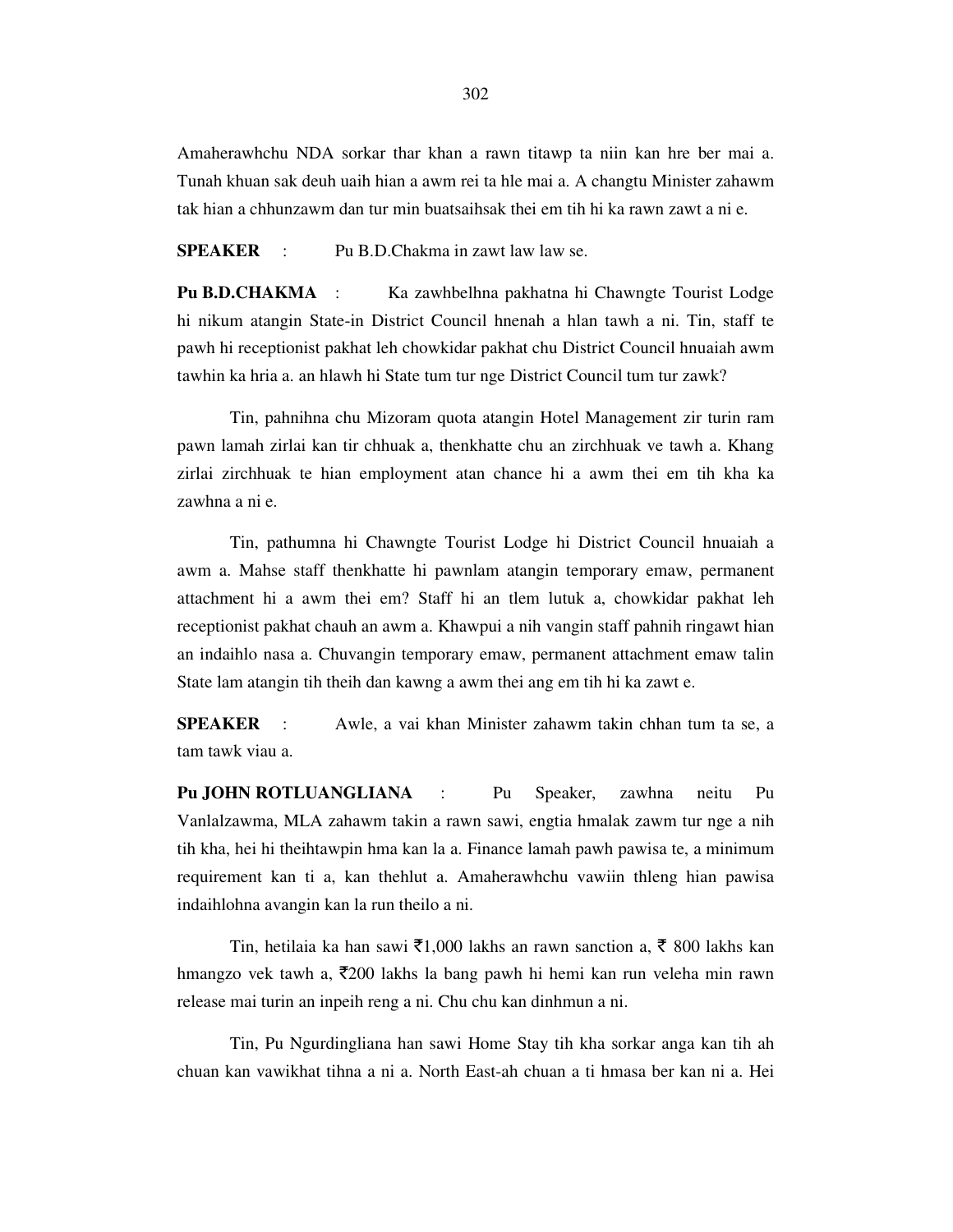bul kan han tan a ni a. Hmanniah khan khawchhak lam, khimi Mizo pipute sulhnu awmna lampang deuhah Chawngtlaiah te, khitilai chhehvelah khaw sarih (7) lai kan thlang a. Chung chu hmanniah khan kan han hawng a ni a.

Khang kha sorkarin mimal hnenah khan pawisa  $\bar{\tau}$  2,30,000 emawni kan pe a. Tichuan thlenin an lo siam a, room, mikhual thlenin, bathroom te tha takin. Tichuan a luahman kha anmahni a neitute khan an nei dawn a ni. Tin ei leh in te pawh mikhualte, an tourist ten an duh angin an insiamtir thei ang a, an duh chuan anmahni chhungkua ah pawh khan an ei ve nghal mai dawn a ni tih te a ni a.

 Tourist Lodge te kan sa nasa em em a, amaherawhchu kan enkawl hleithei lo a, staff te kan indaihlohna avangin. Chuvangin hetiang hi khawvel ram dangah an tihdan a nih rualin tourist/khualzin tam tak hian hetianga awm hi an duh zawk a. Chutiang chu tunah hian bul kan han tan a.

 A dawt leh atan khumi Dampa Sanctuary lamah khuan tourist te an nih rual rual in khutilaiah khuan research te tiin mi an kal a, a thla tel tel te an cham thin a. Khuti lamah khuan tunah hian introduce kan tum leh mek a ni. An hlim angreng a, hmanniah pawh a titute kha a then te chuan kan hawn hma hmain mikhual te an lo nei tawh a. A lawmawm kan ti a, hei hi a tih chi dawn hlein kan hria a.

 Tin, a zawhna pakhat leh trekking route chungchang kha PIDCC hnuaia project, tunhma ministry hmasa, central ministry hmasa in a project kha a ni a. Tuna central ministry thar a lo pian khan he project hi an titawp a, kan buai em em mai a. Kan bawhzui reng a, tunah hian Finance Minstry lam chuan min phalsak tawh niin kan hria a, a chhunzawm lehna tur pawisa  $\bar{\xi}$ 40 crores chuang kha. Mahse cabinet ah a la tlanglo a, chu chu tunah hian kan nghak mek a ni.

 Tin, Pu Rinthanga, MLA zahawm tak Serlui bialtuin a rawn zawh kha Serlui ah khutilaiah khuan building tha tak tak sak a ni a. Amaherawhchu kan sawi ang khan enkawlna tur leh han chhunzawmna turin staff te kan neilo a. Tin, chumi rual chuan he Serlui project hi a hranpain tunah hian Swadesh Darshan hnuaiah central ministry-ah project thehluh leh a ni a. Chumi ah chuan heng hi a rawn huam vek dawn a. Hemi aia changtlung zawka hmalakna tur hian ruahmanna siam a ni bawk a ni. Amaherawhchu tuitla zawnna tur ang kha chu ruahmanna ah hian a tel chiah pawh ka hre lo a. Tin, Tourism Department hian kan kut chiah tur emawni dawn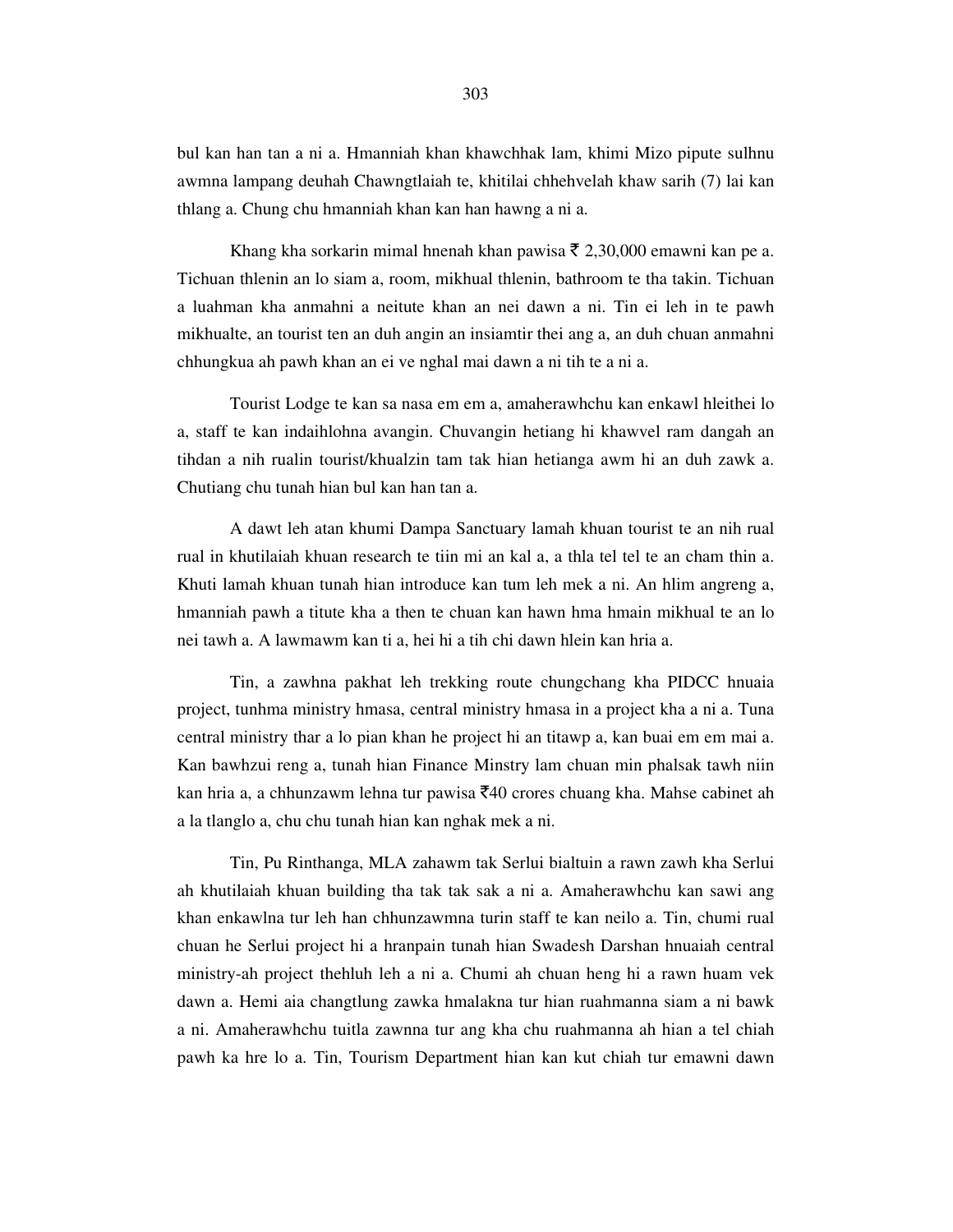pawh ka hre chiah lo a. Engpawhnise, (Speaker: Disaster Management lam a ni ang.) nia Disaster Management lam khan in tih tur te pawh niawm tak a ni.

 Tin, MLA zahawm tak Pu Hmingdailova zawhna pawh kha nichina Pu Ngurdingliana zawhna, trekking route te nen a project kha inangkhat vek a ni a. An dinhmun chu nichina ka sawi tawh ang kha a ni e.

 Tin, member zahawm tak Pu B.D.Chakma han sawi Chawngte Tourist Lodge saw (Council) CADC kutah kan pe tawh a. A staff zawng zawng leh a hlawh pawh anmahni tih vek a ni tawh a. Keinin engmah kan hriatpui tawh lo a ni. Tin, Hotel Management zir zo te hetilaiah keini Department hi chuan an hna tur hi kan nei lemlo a. Chuvangin Hotel Management zir zo hi hmun hrangah hian an thawk thin a. A lehlamah chuan Industry hian hotel hi an enkawl leh daih a, keini Tourism lam hian hotel lam hi kan enkawl lo a.

 Chuvang chuan private te pawhin heng ho hian Hotel te hi han run ve sela, tuna kan tihdan system hi chuan hnam dang tan kan hotel ah hian chaw ei a chakawm loh deuh thin a. Chawhmeh ni se bowl khatah an suak vek a, eibang chhunlet leh vek te a awm a, khawilaiah emaw te chuan. Hetiang lo deuh hian Hotel Management zirchhuak thar te zawk hian sorkara lut leh kher lo hian hotel te hi han siam ve sela, thianghlim leh hnam dangte tana ei chakawm zawk pawh hian a that ngawt ka ring. Sorkar ang chuan Pu Speaker, an hnathawh tur ang hi chu kan ngaihtuahpui lemlo keini Department chuan. Ka lawm e.

**Pu HMINGDAILOVA KHIANGTE** : Khawngaihtakin Pu Speaker, Minister zahawm tak khan ka zawhna kha a hrechiang lo nge ni home stay nen kha chuan a inang lo in ka hria a Tourist Lodge sak lai kha. Khu Tourist Lodge sak lai khu NDA sorkar khan sum an rawn ti tawp a. Tikhuan rel uaih in a awm a ni ringawt mai a. Kan Minister zahawm tak hian kan sawi lang lova, NEDP tih ang atang te emaw, khawi atang emaw hian sak zawm dan a hre thei em tih hi ka zawhna a ni. Pu Speaker.

**SPEAKER** : Minister in a chhang thei em?

**Pu JOHN ROTLUANGLIANA, MINISTER** : Pu Speaker, Pu Ngurdingliana zawhna home stay nen khan ka chhan pawlh lova. Pu Ngurdingliana zawhna, trekking route nen khan ka chhan pawlh zawk a ni. Kha project kha a lo kalna a in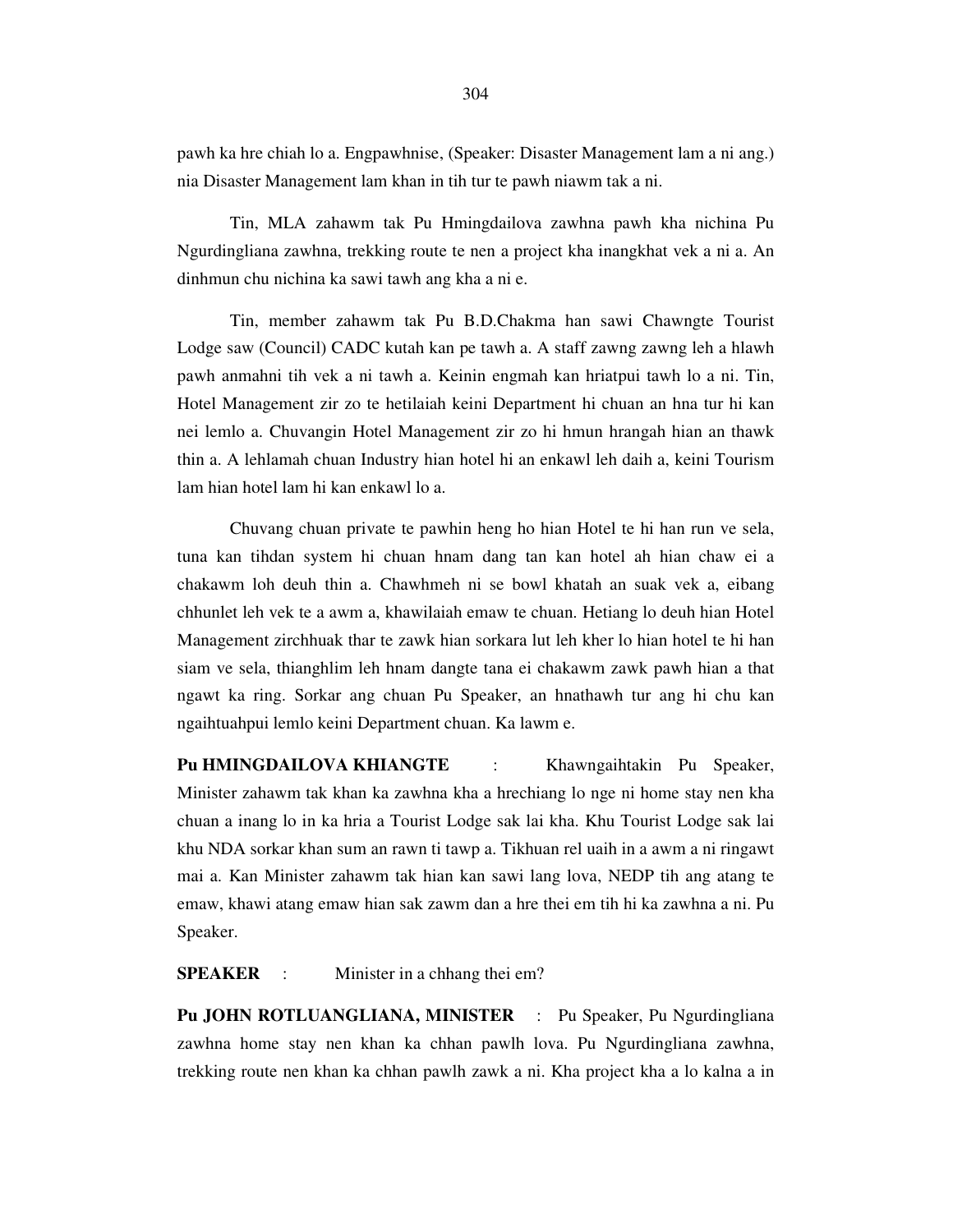an avangin. Khutilai Tourist Lodge kan sakna project a kha tunah hian Ministry-ah Finance-in an ti tlang tawh a, Cabinet approval kan nghak mek ka tih laia kha kha kha a ni e.

**Dr.B.D.CHAKMA** : Ka zawhbelhna pathumna hi ala chhang lova, Chawngte Tourist Lodge ah hian estate atangin temporary attachment angin staff hi a awm theih em tih kha. ( Speaker : Council kut ah kan pe fai vek a tih kha )

**Pu JOHN ROTLUANGLIANA, MINISTER** : Pu Speaker, nichinah khan ka chhang tawhah ka in ngai a, CADC kut ah kan dah vek tawh a, keini chuan engmah kan rawn ti thei tawh lo. Anmahnin an rawn tih theih chuan thuhran a nia, keini chuan engmah kan rawn ngaihtuah pui tawh lo a ni.

**SPEAKER** : Zawhna 52-ah kal ila, zawhna neitu Er.Lalrinawma, MLA zawt turin ilo sawm ang.

**Er.LALRINAWMA** : Pu Speaker, ka lawm e, ka Starred Question no.54 na Home Department changtu Minister hnena ka zawhna h chu :

- a) Assam Rifles Complex, Zokhawsang ami khi sak zawh tawh a ni em ? Lo ni ta se tun dinhmun ah physical achievement engzat percet nge ?
- b) Heng atan hian sum engzat nge ruahman a nih a, engzat nge sen ral anih tawh?

c) Assam Rifless te hi eng hunah nge an insawn chhuah theih beisei a nih?

**SPEAKER** : Home Minister zahawm tak Pu R.Lalzirliana chhang turin i lo sawm ang.

**Pu R.LALZIRLIANA, MINISTER** : Pu Speaker, ka lawm e. Er.Lalrinawma, MLA zahawm tak zawhna chhanna :

- a) Assam Rifless Complex, Zokhawsang ami hi sak zawh ala ni lova, state sorkar sak a nih loh avangin physical achievement hi kan pe mai thei lova ni.
- b) Pakhatna ang bawk khan Mizoram sorkar khawih a nih loh avangin sum ruahman leh sen ral zat hi report kan pe thei lo a ni.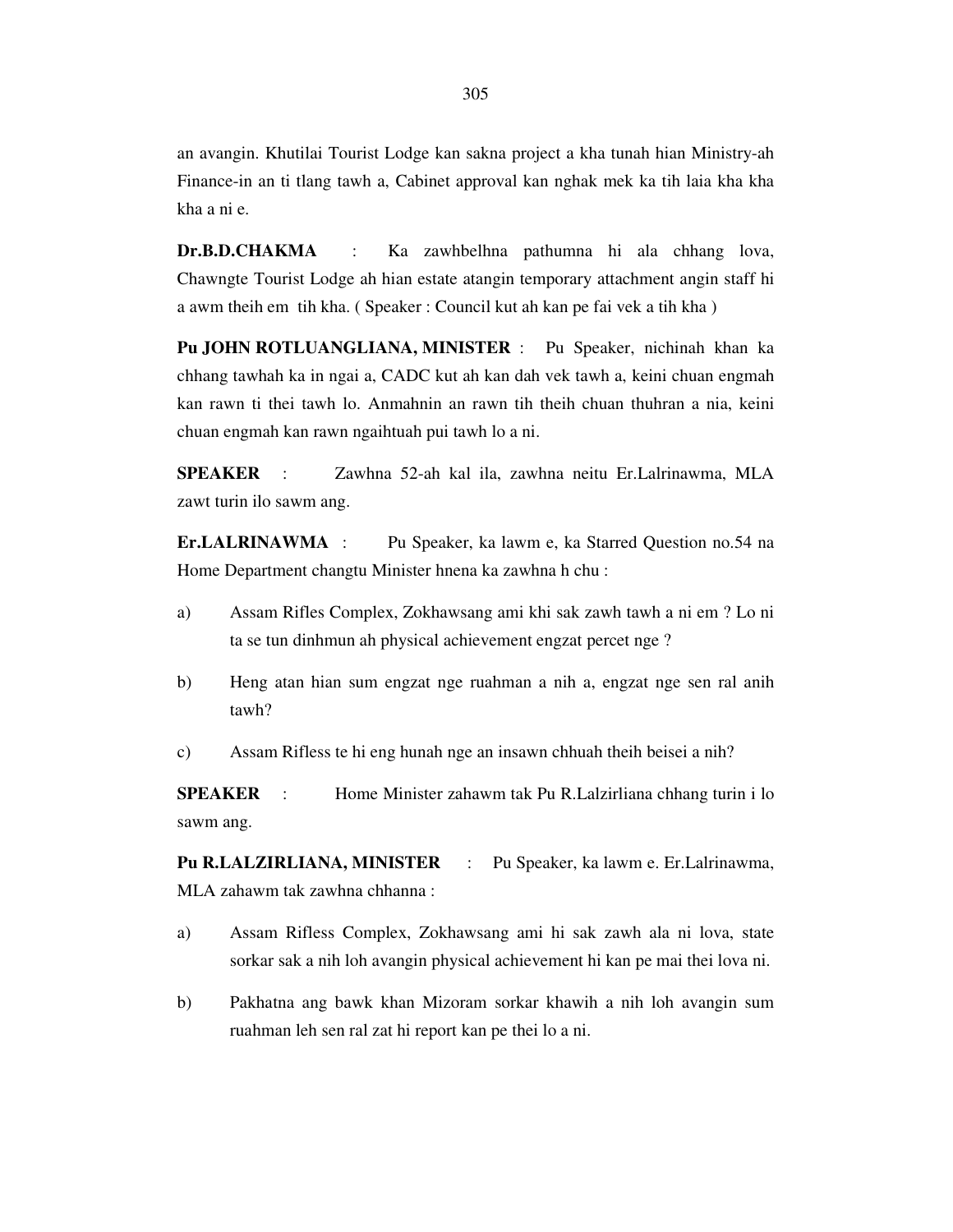c) Tunah hian state sorkar leh Assam Rifless te MoU sign tur buaipui mek a ni a. MoU sign fel a nih hunah leh appeal-in a sak hna an thawh zawh hunah insawn chhuah theih a nih hi beisei a ni.

**Er.LALRINAWMA** : Pu Speaker, ka lawm e. Assam Rifless sawn chhuah hi chu kan nghakhlel khawp mai a, Tlumtea thlir takin kan lo thlir a, amaherawhchu kha engmah tuna an hnathawh dinhmun lai kha chhan theih a awm lova, pawi ka ti khawp mai a. Khalai kha kan han zawt lo hrim hrim nge? State sawrkar tan khan zawh a thianglo tih kha kan zawt duh a. A chhan chu Mizoram rorelna khawl sang ber House-ah a chinchang vawiinah zawh a ni a, chu chu hriat kha a thiang ve lo em ni, zawh kha a thiang ve lo em ni ? Kan zawt lo hrim hrim em ni tih kha ka zawt duh a. Tin, a dawt leha kan sawi duh chu MoU hi lo sign dawn ta se, eng chungchang nge sign an tum tih kha ka zawhbelh na a ni e.

**Pu R.L.PIANMAWIA** : Pu Speaker, kan Home Minister zahawm tak ka zawhbelhna chu ka bial chhung Sakawrdai leh Ratu-ah khian Assam Rifless an awm ve mek a, hei hi lak chhuah tumna a awm em ? Awm ta se a thlak tu tur an awm em tih a ni.

**SPEAKER** : Pu Ruatkima'n zawt law law sela.

**Pu LALRUATKIMA** : Pu Speaker, sawlai Zokhawsang hmun ah sawn nonresidential and residential accommodation at Zokhawsang for establishmet of battalion headquarter of Assam Rifless tiin Ministry of Home Affairs hian  $12<sup>th</sup>$ March, 2008 khan 145 crore, 17 lakhs and 30 thousand sanctioned a ni a. Tichuan kan sawi duh lai tak chu, an insawn chhuah hi kan nghakhlel khawp mai a, an insawn chhuaha, an ram te Mizoram sorkar leh mipui ten tangkai taka kan hman theih turin The Mizoram Restriction on Use of Transfer Land Act, 2002 kan lo nei tawh bawk a. Chutiang a nih karah chuan hmanni khan Assam Rifless Commandent kha Airport ah kan MLA zahawm tak Pu Mavala nen hian kan han sawipui a.

 Tunah chuan an harsatna ber chu state sorkar atangin eng leh tui kan la hmu lova an ti a. Hei hi state sorkar mawhphurh a nih chuan zawhna chhangtu kha Power Minister a ni bawk a, min chhang thei tho turah kan ngai a, chungte chu kan sawi belh duh a. Chutih lai mek chuan MoU an ruahman mekah khan Lammual leh Quarter Guard deuh chauh kha slice out a, a dang chu an hmunhma la luah tum ang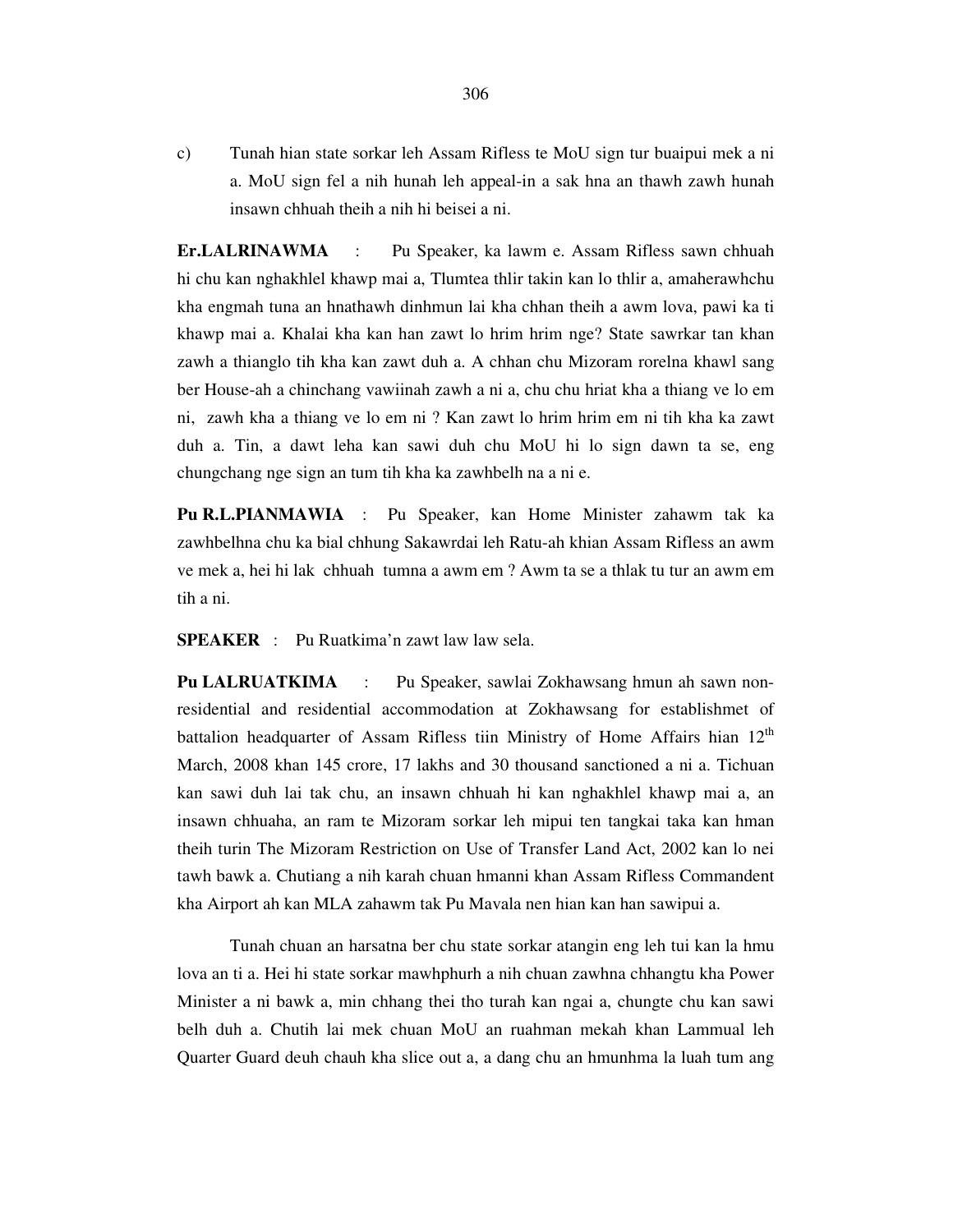deuh khan kan hria a, chuti a nih chuan kan Restriction on Transfer Land Act, 2002 ang kha chuanin a ni dawn hauh lo mai a. Chu laiah chuan MoU-ah khan khatiang tumna kha a awm reng em ? A vai hian an chhuahsan dawn lo em ni tih kha ka zawhbelhna a ni a. An chhuahsan a nih rau rau chuan Commandent, helai Tuikual ami te; tin, Tuikhuahtlanga Adjutant Quarter-te pawh khi an chhuahsan dawn lawm ni tih kha MoU-ah te chuan an ziak ngei turah ka ngai a, kan zawhbelh a ni.

**SPEAKER** : Ngawi rawh, Minister zahawm tak kan sawm hma in a zawhna hrim hrim hi Mizoram state sorkar purview a nih vek lohna lai a awm a. Kan admit hunah pawh hian fimkhur takin kan admit ang a, mahse chhan theih chin chu a nei ang a, a chhan theih chin kha chhang sel, a bak kha chu phut lutuk lo ila a tha awm e.

**Pu VANLALZAWMA** : Pu Speaker, khawngaihtakin a chhan hma in nimina kan buaipui lai tak kha hei hi a ni ta a ni. MLA zahawm takin a zawt a, he state purview a ni lo a nih pawhin sorkar khan khulam ah a zu zawt mai tur a ni lawm ni ? University chungchang te pawh kan sawi a, appointment chungchangte pawh kha kan sawi a ni. Central lam mi an ni a ti a heta a tawp zel mai kha a dik thei em ni ? Dik tak chuan helai ah state sorkar-in Zokhawsangah ram zau tak kan pe a, chutah chuan an hman dan tur leh tih te pawh kha kan en zui in kan ti tak tak em ? Central hian building te hi a rawn sa em tih te pawh hi kan mawh a ni lawm ni? Chungte pawh chu helaiah khulam thil a nia ti a chhan theih lohva a liam ringawt lai tak hi a nia. Chu chu a ni niminah te pawh kan ngaihmawh a, kan sawi vak kha.

**SPEAKER** : Aw i hria a, state purview lo kha chu, an purview lo thlenga midang lo va zawh zel kha chu kan ti lemlo a ni, a tlangpuiin zawhna kan admit lai pawhin chu chu kan rilru ah a awm. Zawhbelhna chhang turin Minister i lo sawm leh ang.

**Pu R.LALZIRLIANA, MINISTER** : Pu Speaker, a dik khawp mai, tuna MHA lam in an rawn tih a nia, chuvang chuan Engineering Project India Ltd. hian a thawh a pawh hi an thawk a. Chu chu kan state chhung ah chuan ni sela chuan kan zawt zung zung ang a, amaherawhchu hun hi a tlai ve bawk a. MLA te hian session an han koh veleh hian ti ta ila chu zu zawh hman te pawh kha a ni thei ang a, amaherawhchu tlai deuh hian a khawi lam lam pawh hian kan thehlut a. Private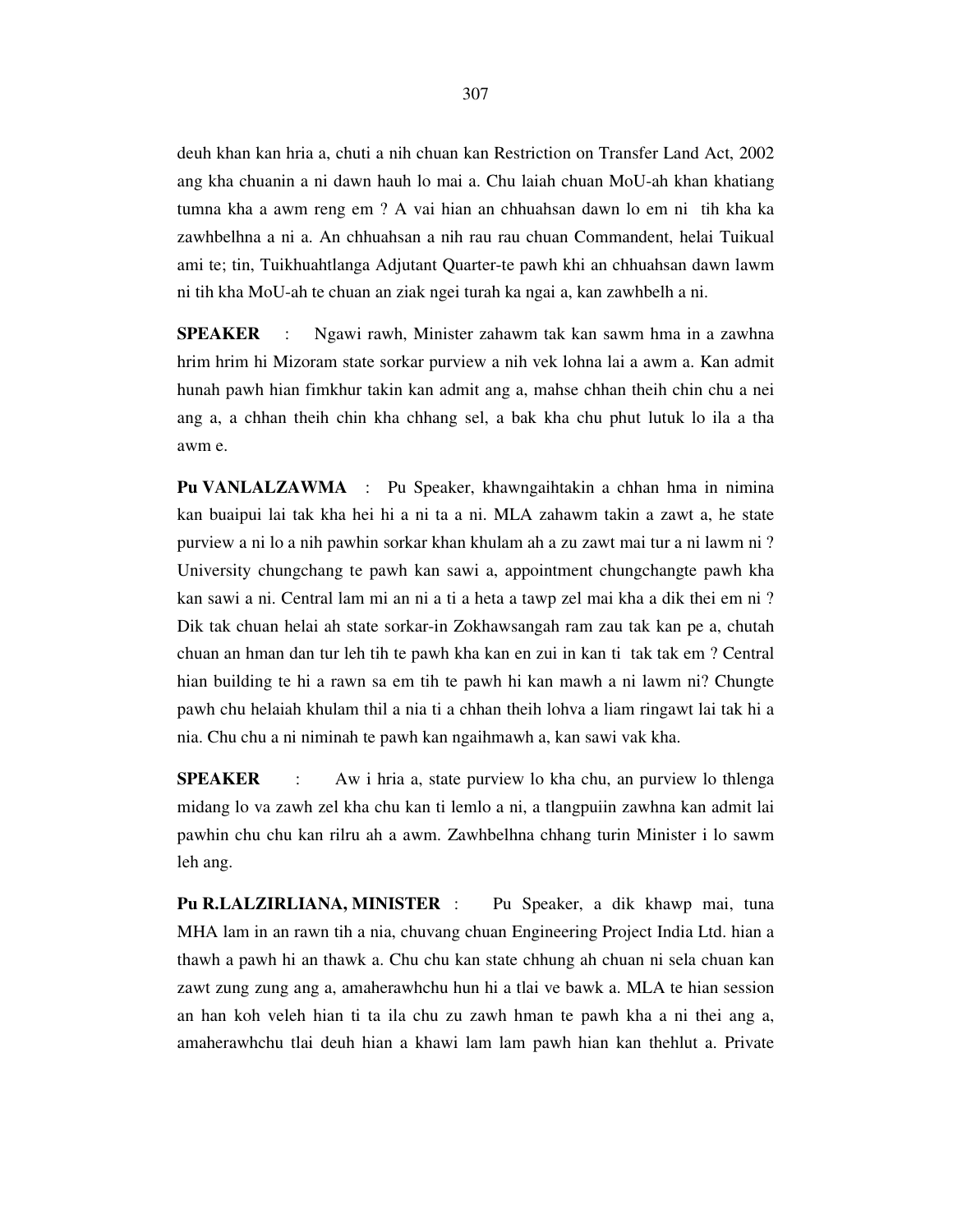member resolution te phei kha chu a hmasa kha keini kan inring thul a, kan ti miah lo lehnghal a, chutiang vel chu kan ni ve bawk a ni.

 Hun hi a chep ve thin a. Helaiah hian zawh thiang lo a ni hauh lova, zawh thiang a ni teh meuh mai tih kha kan han sawi nawn leh nise. Assam Rifles hi chhuak se kan duh tlanga, kan zavai hianin kan duh in ka hria a. Amaherawhchu harsatna eng eng emaw hi a awm ve thina. Tuna kan MLA zahawm takin Assam Rifles Commandant an kawm leh ka hriat dan hi a dang ve leh thung a. Keini Electric Department phei chuan eng kan pek tur hi kan pe zo daih tawh, electrification hi 2011 khan khawih zawh tawh a ni tih hi min hrilh dan a ni a. Tunah hian PHE hian cheng nuaih 41 leh 80000 leh 1000 an la mamawh a. Tin, PWD hian kawng siam vel nan a niang cheng nuaih 54 leh 40000 an la mamawh a, cheng nuai 54 leh sing 4 an la mamawh a, chu te chauh chu kan tih theih loh awm chhun a ni a. Saw laia an phei lohna chhan ni bera kan ngaih chu MoU hi ziah a ngai a. MoU ah leh keinin saw lai kan lo pek dan, sorkar-in a lo pek dan kha chuan helai ami hi an insawn phei vek tura beisei a ni a. Amaherawhchu tun ah hian hman deuh ah pawh khan an claim tam leh tulh tulh mai a, heng an vai mandir te, sawlaia Assam Riffle quarter te, Commandant quarter te khatiang kha an ngaihtuahna ah te hian a rawn awm chho leh a. Chuvangin Revenue Department nen pawh khan ka hriatsual loh chuan an in rem hlei thei lova, chu chu kan buaina a ni ta ber in ka hria. He lam hi chu keini Home Department kut a ni chiah in ka hre lo a. Chuvangin an insawn chhuah hi chu kan duh vek a. Election a ni dawn a, intlansiak leh phawt mai ila, keini kan sorkar chuan kan ti tak tak tawh ang, kan/an ti ve ang a keinin, a leh lamin kan sorkar chuan hei hi chu kan sawn chhuak dawn chiang a ni ti ila, ti tak tak tawh bawk ila, kan ti thei tawh tak tak ang a. Tunah chuan keini state pawhin kan la peih chiah lo bawk a, chu nuai 50 vel ve ve deuh thaw la tih zawh loh kan la neih avangin. Kha mai te kha ka chhan thiam dan a ni mai a.

**Pu R. ROMAWIA, MINISTER :** Pu Speaker, rei lo te. I Chair-a ka awm ve lai khan heti laia kan state subject pawn lam zawhna te hi a lo lut nawk nawk thin a. Amaherawhchu heti laia a nodal deuh bera kan ngaih Home Department hi he zawhna hi kan admit ang nge admit lovang ti ten kan va be hmasa a. 'Honourable member zawhna a nih si chuan rawn admit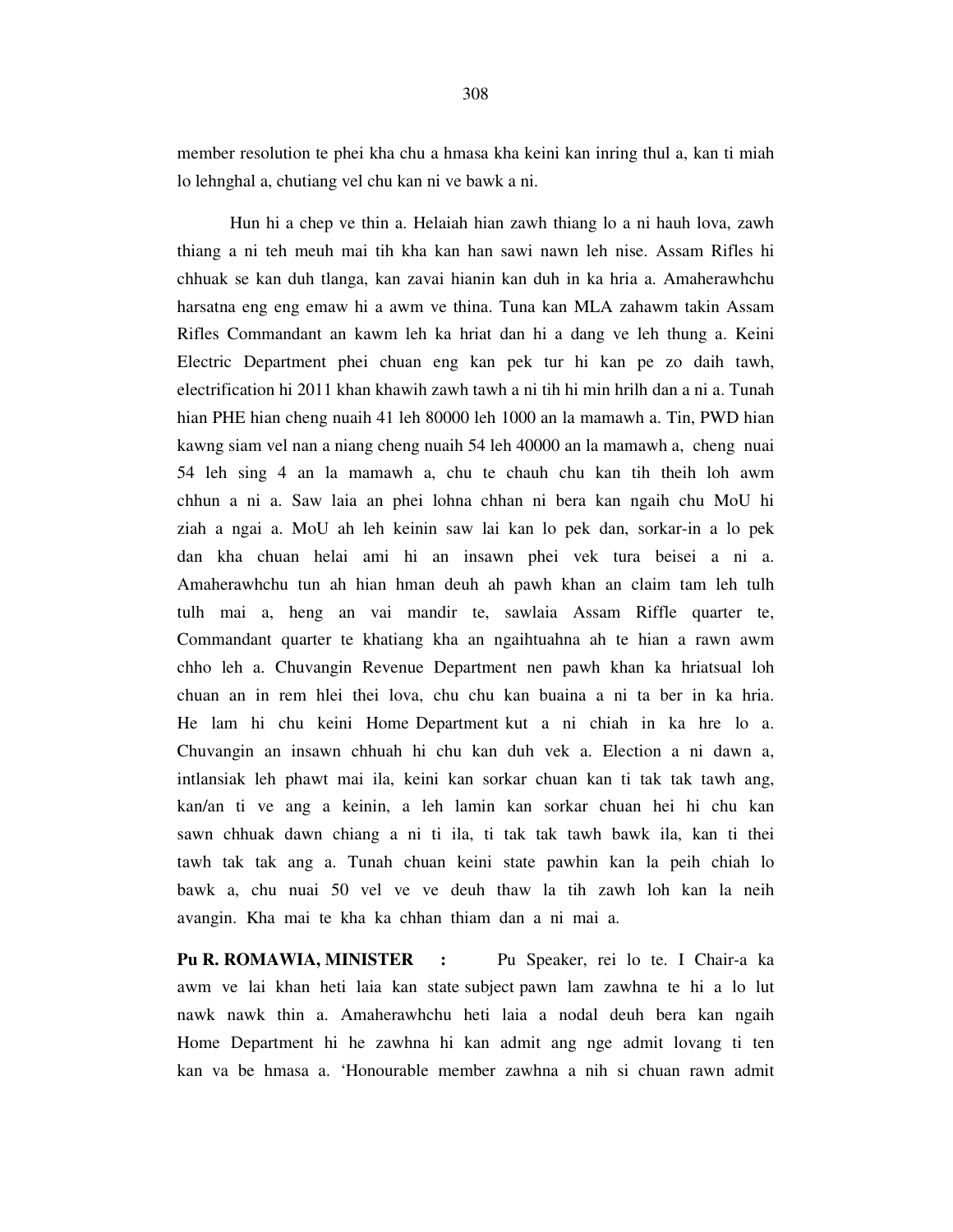phawt mai ula, kan chhan theih theih chin kan rawn ti mai ang a, kan chhan theih loh leh kan chhang thei lo a ni mai a,' an ti a. Hemi Secretariat atang chuan honourable member-te zawhna te kan ti tawp mai ngai lova. Rawn chhan theih an nei a, chhan theih loh an nei a. Tuna kan Home Minister zahawm takin a sawi ang khan kar 2/1 chhunga thil lehlan mai chi loh hi zawhna awm thei a ni a, khatiang te pawh kha member te pawh hian kan hriatthiam a tulna lai chin a awm in ka hria a.

 Tin, Revenue lam atang khan hemi Assam Rifles chhuahsan ram hi engtin nge ni ang tih te pawh Committee siam a ni a. Vawi 2/3 kan thukhawm tawh a, tuna kan Home Minister zahawm takin a sawi ang deuh chiah khan thil hi an rawn ching pawr thar ve leh thin a. Tin, khatiang khan chuanlam tur hi an zawn an zawn avang khan thu mumal taka pawh chah hi ala har rih ang reng viau a. Chuvangin Revenue lam phei chuan theihtawp chu kan chhuah ve reng a ni tih he House hi min hriatpui turin ka'n ti ri ve duh a ni.

**Pu R.L. PIANMAWIA :** Pu Speaker, ka zawhbelhna kha min chhan theih leh theih loh pawh kha a sawi lem lova. Ka zawhbelhna kha ka'n sawi leh ang e. Ka bial chhung Sakawrdai leh Ratu-ah Assam Rifles an awm mek a, (SPEAKER : Assam Rifle tho a ni a a dik tho mai.) chu chu lakchhuah tumna a awm em? Awm ta se midang thlaktu tur ruahman a ni dawn em tih a ni.

**SPEAKER :** Pu Rinawma khan han zawt law law sela, in ngai pawimawh ngang a niang he thil hi.

**Er. LALRINAWMA :** Pu Speaker, ka lawm e. Nia, a pawimawh em mai a. Zawhna kha ni 15 a tla tur a ni tih a ni a Dan ah khan, ni 15 la awm ah kan zawt zat zat a, Assembly lam pawhin in lo pawm a ti hian kan rawn zawt a ni a, khati a nih chuan Pu Speaker, va zawh mai awm a ni a. Nichin khan an va zawt hrim hrim nge, zawh a thiang lo zawk tih kha ka zawt a. An zawt hrim hrim em? Sawlai hemi a thawktute hi, ECI a ni emaw, NEC ah a ni emaw tih ka'n zawt a ni chu chu. Nge ni helaiah Home Department-ah an lo rek tawp ve mai em ni tih lai kha ka zawhna a ni e.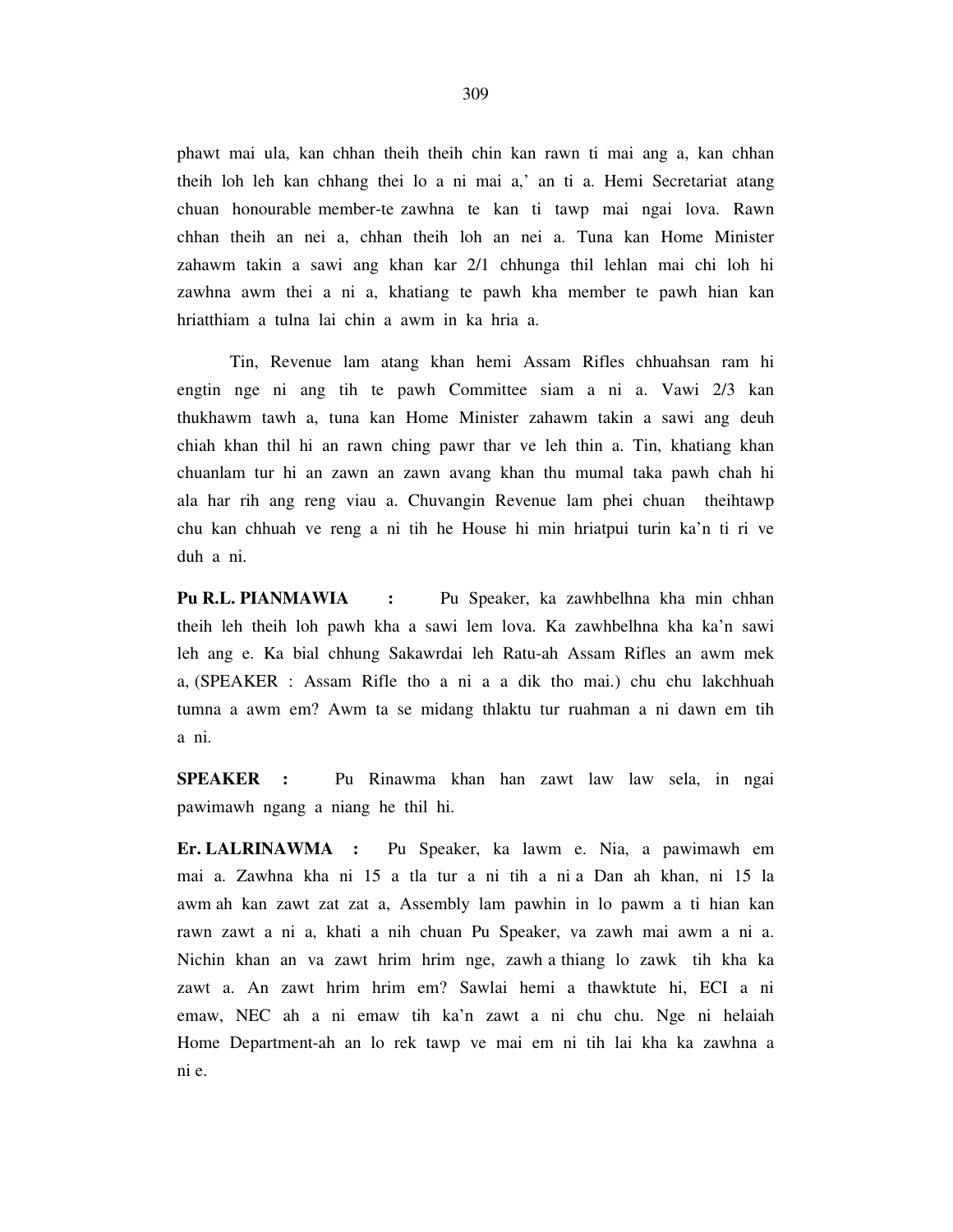**SPEAKER :** Minister zahawm takin a chhan theih theih chhang se.

**Pu R. LALZIRLIANA, MINISTER :** Pu Speaker, keini tih theih piah lam sum leh pai zawng zawng leh khang ho kha a nih avangin kan zawt hran lo a ni ang.

 Tin, MLA zahawm tak Pu R.L. Pianmawia zawhna kha Assam Rifles te hi kan post a ni lo va, chutah khatah awm rawh u kan tih a ni lova, anmahnin awm hmun tunhma atanga an neih a nih avangin an chhuah pawhin midang an awm dawn leh dawn loh kan hre miah lo.

**SPEAKER :** I duh tawk dawn tawh ang u aw. Zawhna No. 53-na ah kan kal thei ta e. Zawhna neitu MLA zahawm tak Dr. K. Beichhua zawt turin ilo sawm ang.

**Dr. K. BEICHHUA :** Pu Speaker, ka lawm e. Home Department changtu Minister zahawm tak hnenah ka Starred Question No. 53-na ka zawt e.

**SPEAKER :** Home Minister zahawm tak Pu R. Lalzirliana chhang turin ilo sawm ang u.

**Pu LALZIRLIANA, MINISTER :** Pu Speaker, MLA zahawm tak Dr. K. Beichhua zawhna:

- a) Tun dinhmunah Police hnaruak Mizoram sorkar hian eng zat nge a neih? Tun dinhmunah Police hnaruak Mizoram sorkarin a neih zat chu 2428 a ni.
- b) 2015 2018 chhungah Police thi eng zat nge awm? Kum 2015 2018 chhunga Police thi zat chu mi 435 a ni.

**SPEAKER :** Zawhbelhna, zawhna neitu.

**Dr. K. BEICHHUA :** Pu Speaker, ka zawhbelhna :

- 1. Tun dinhmunah hna hi fill up tumna a awm em tih ni se.
- 2. Engvanga hetiang zat zat hnaruak awm nge ni tih ni ta se.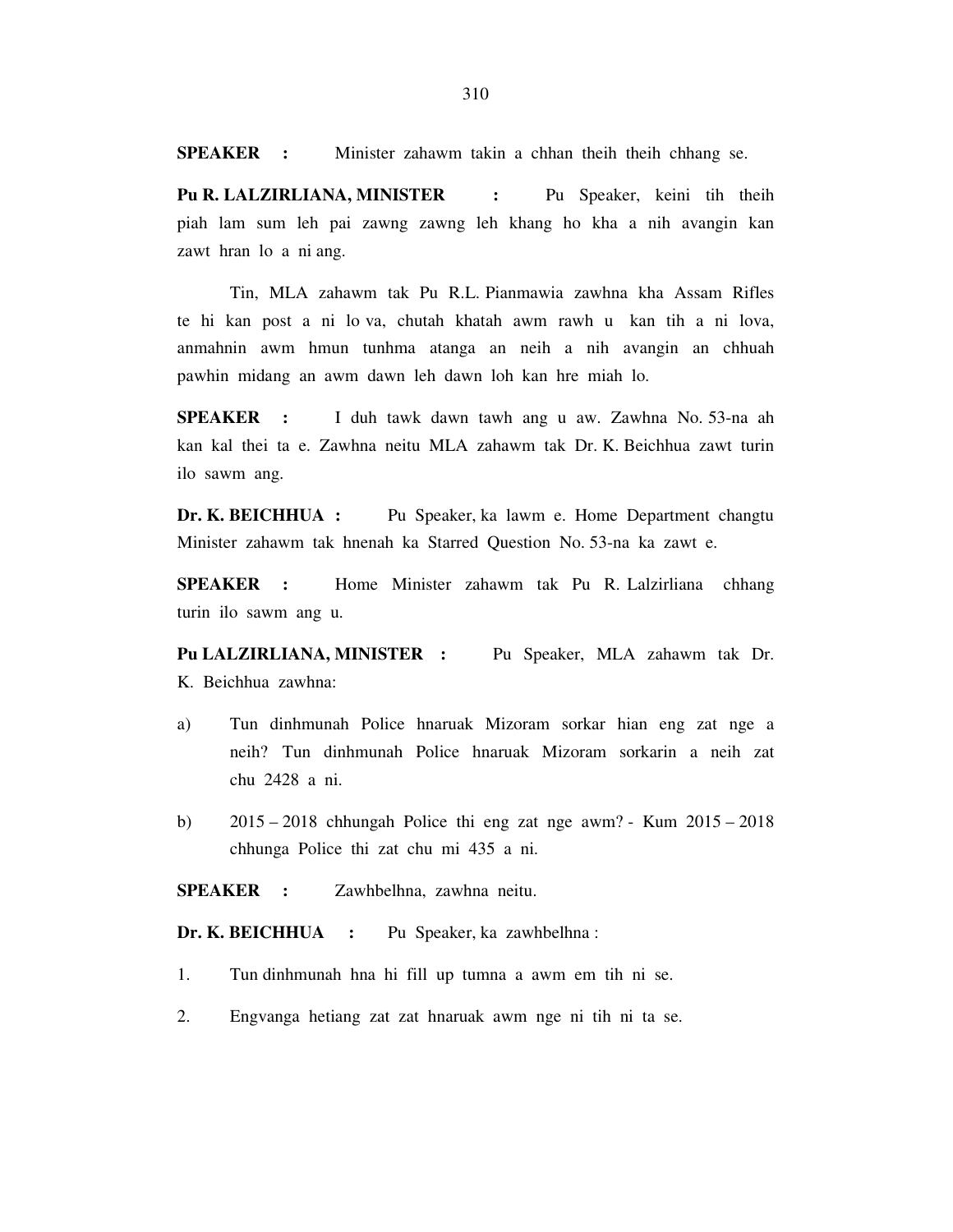3. Police thi 435 lai kan nei a, vanduaithlak hlein ka hria a. Heng thi atang te hian ral kuta thi mi eng zat nge? Zu related avanga thi eng zat nge tih min hrilh thei ang em.

4. Police leh sipai kan lak hian Aizawl-ah kan kokhawm thin a, Mizoram hmun hrang hrang atangin an rawn kal a, kal man te a harsa a. Tin, Aizawl atanga lo mikhualtu leh helaia lo conduct tu te tan pawh thil harsa tak niin ka hria a, chuvang chuan police recruitment kan siam hian District capital-ah te hian physical test leh written test te tal hi a conduct theih mai lawm ni? Tun anga kan kal chhoh zel chuan harsatna kan tawng chho zel dawnin a lang tih ka zawt bawk a. Tin, nichinah khan zawhna kan zawt tawh bawk a. Home Guard tanglai tam tak te hi Police-a dah chhoh dan kawng siam tumna te a awm em tih ka zawhbelhna a ni e.

**SPEAKER** : A tam thei khawp. He lam hi chu in zawt in zawt tawh a, Pu Lalrobiaka hi a vawikhatna a ni a, i pe hmasa ang u.

**Pu LALROBIAKA :** Pu Speaker, ka lawm e. Ka zawhbelhna chu 2008 hmalamah khan hel training-na Mizoram-ah kum eng emaw zat a awm a, a hretu zing ami leh a bialtu, kan bial te a kalka a ni bawk a, tiang chuan hmun hrang hrangah Bangladesh ah te an kal thla sup sup thin a ni a, kan hmu a ni. Chutiang chu 2008 hnulam he sorkar-ah hian awmin kan la hria em? Kan la nei em kan neih leh neih loh kha ka zawt a ni e.

**SPEAKER :** Pu Pianmawia'n zawt law law se. Pu BD-a a awm leh a kha.

**Pu R. L. PIANMAWIA :** Pu Speaker, ka lawm e. Ka zawhbelhna chu kum 2015 atanga 2018 inkara police thi te hi tu sorkar hunlaia lak te nge an nih tih a ni e.

**SPEAKER :** Pu B.D. Chakma.

**Pu B.D.CHAKMA :** Pu Speaker, ka lawm e. Ka zawhbelhna chu ka bial chhungah khaw pahnih Rajmandal leh Montola, Chawngte leh Borapansuri inkarah a ni a. Tun thlengin Chawngte-ah ni lovin Borapansuri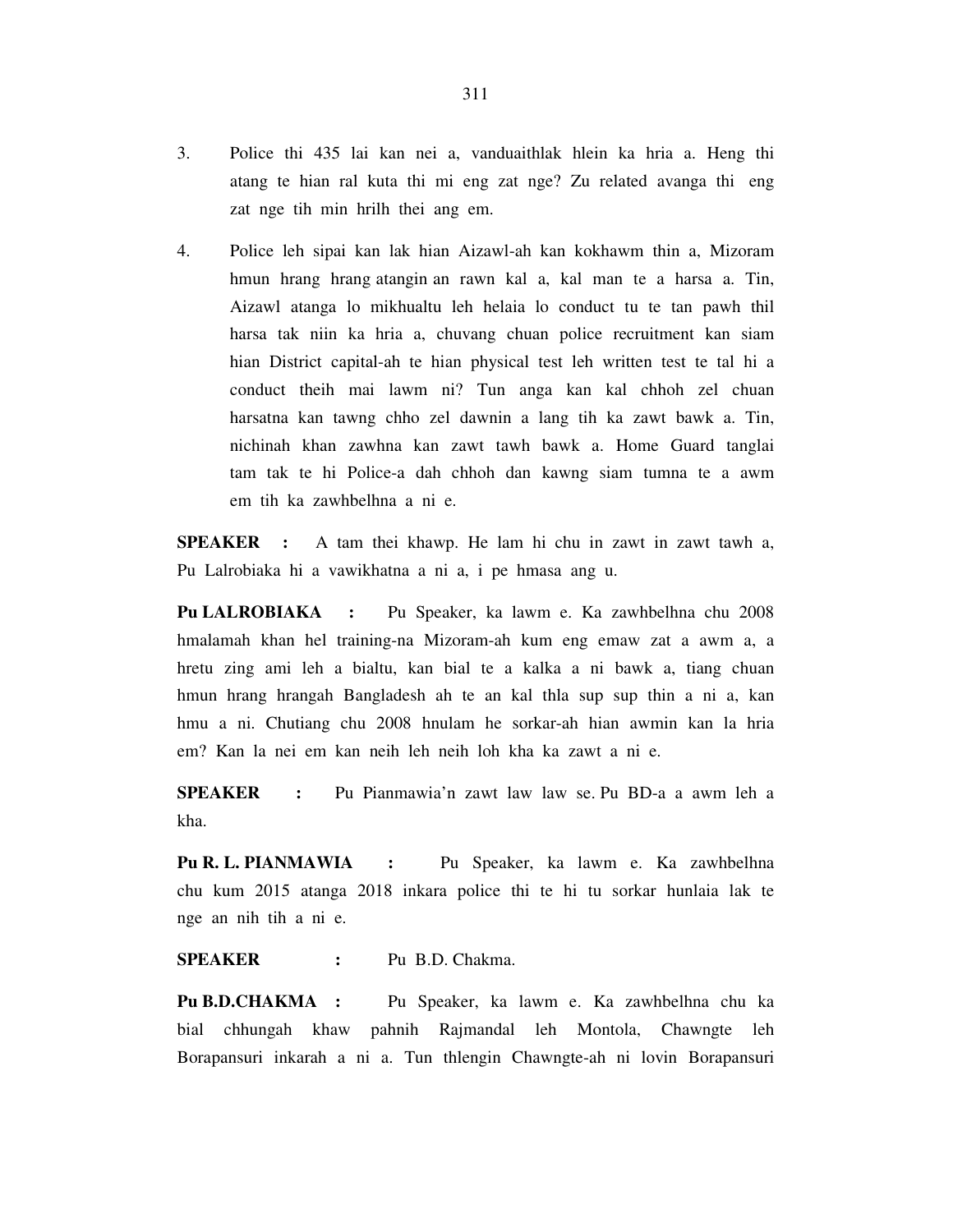P.S hnuaia awm a ni a. Heng khaw pahnihte tan hian Borapansuri P.S hi a hla zawk daih a, chuvangin Borapansuri hnuaiah awm lovin Chawngte P.S hnuaiah dah dan a a awm thei em tih ka zawt e.

**SPEAKER** : Pu Ruatkima khan zawt leh law law sela, tichuan i duhtawk tawh ang u aw. Pu Rinthanga pawhin a zawt veleh duh ang a.

**Pu LALRUATKIMA** : Pu Speaker, ka lawm e. Kan Home Minister hi question hour ah chuan a awm taima a, a dangah hi chuan tunlai chu a hriselna a pan deuh nge ni a awm taima lo deuh a, enge a chhan ka hre chiah lova.

 A hre thovin ka ring a, vawiin hi Mizoram tan ni chhinchhiah tlak niin ka hria. Delhi lam kan hawi thup a, tlai dar 4-ah enge an sawi dawn tih kan hre lova, chulai tak chu ka zawh duhna a nia, min chhang thei thoin ka ring a. Ministry of Home Affairs Under Secretary AC Ja hnen atangin ni 13 March 2018 khan meeting on 20th March 2018 at 4:00 PM to discuss Assam-Mizoram boundary issue in Room No. 113 North Block, New Delhi tih a ni a. Chutah chuan niminah khan Pu Speaker, boundary issue Mizoram leh Assam chungchang sawi turah kan Chief Secretary te, Union Home Secretary kaihhruaina hnuaiah nei turin Zoram mipuite chuan kan ngai a.

 Chutih lai chuan niminah khan kan House Leader zahawm tak khan khang kha nilovin how to defuse present situation tih mai zawk kha a nia, a ti leh ta bawk si a. Khalaiah khan eng meeting ber nge an zuk neih dawn tih kha, Home concerned tho a nia, a hre thovin ka ring a. Khalai kha Zoram mipuiten thuchiang zawk boundary issues chungchang kha Union Home Ministry te lehkha lo ang khan agenda dang a lo awm leh reng em ni tih kha ka zawhbelhna a ni.

**SPEAKER** : Pu Rinthanga'n zawt leh law law teh se. In zawt zau em mai a.

**Pu K. LALRINTHANGA** : Pu Speaker, 2008 Congress sorkar hmaa police lak ah khan official te hnenah Minister atangin, 'lo teh rawh ka ti lo, lo la rawh ka tia lawm,' tih kha a awm tihte kan ngaithla thin a. Hmanni lawka Mizoram sorkarin police a lakah khan khatiang tawngkam kha a awm ve em tih ka'n zawt a ni.

**SPEAKER** : Minister zahawm takin a chhan theih chin chhang se. A tam viau mai a, a zau bawk a.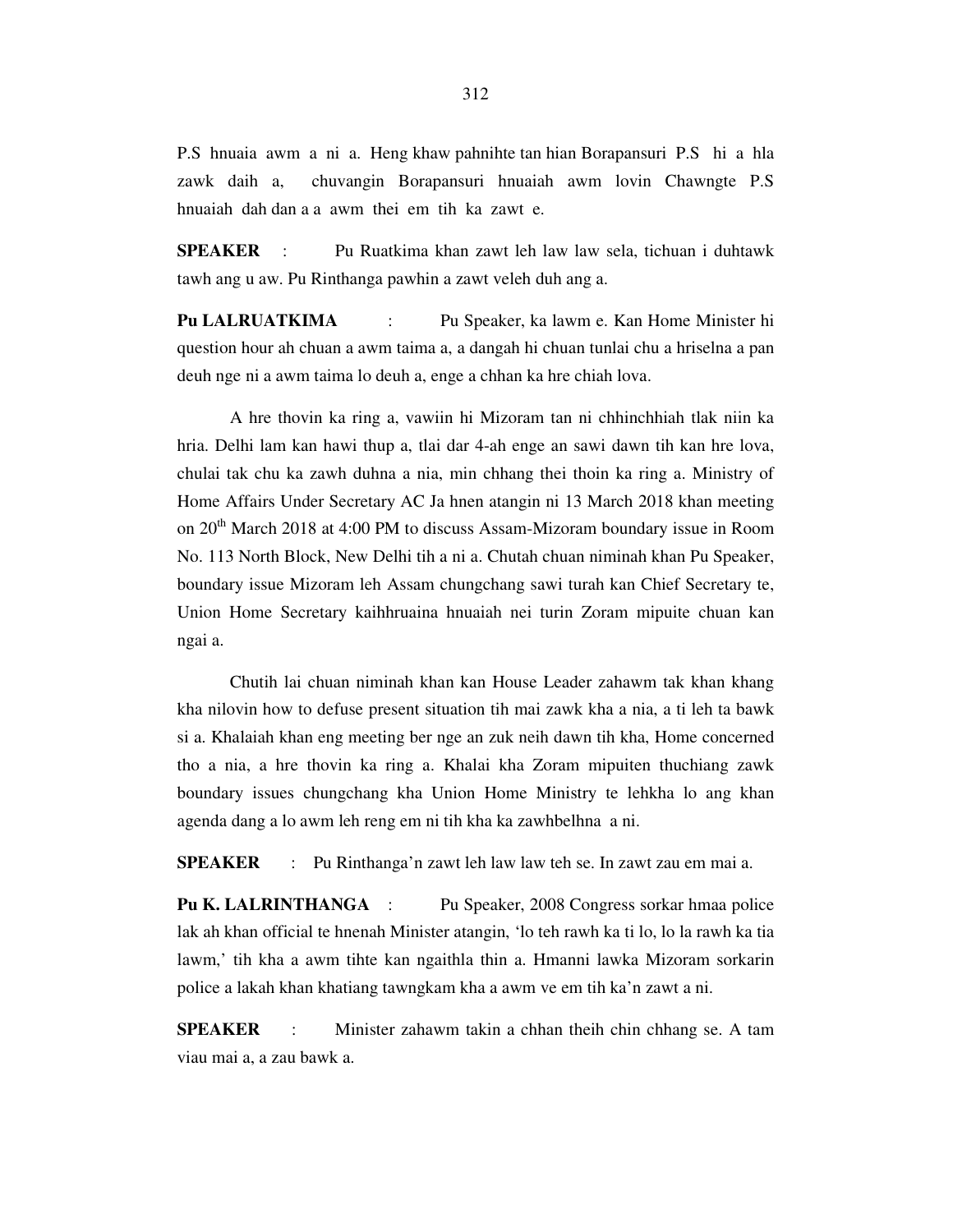**Pu R. LALZIRLIANA, MINISTER** : Pu Speaker, a lawmawm khawp mai. Home Department min phurpui a, MLA zawng zawngte kha in chungah ka lawm a, amaherawhchu in hming han lam rik vek theih a ni lo va, min lo ngaidam ula.

 Hna hi fill up tumna a awm em tih hi hna hi kan fill up nual tawh a, hmanni lawkah pawh khan zali chuang kan la a, tunah pawh hian S.I te, ASI te MPSC-in an la leh dawn mek a, an exam tawh em ka hre chiah lova, helam hi kan va hriatpui ve phak tawh loh avangin. Tin, a dang pawh tlem tlem chu fill up theih tur anga beisei a ni tih kha ka'n chhanna ni phawt sela.

 Ral kuta thi leh zu in vanga thi tih kha a ziak ka nei chiah lova. Ral kuta thi han lar deuh ka hriat chu hmanni kan MLA zahawm tak te an ambush-naa pathum thi kha ka hriat lar deuh a ni mai a, tun term ah hi chuan, a bak chu ka hre vak lova. Tin, zu avanga thi tih hi chiang takin hriatna kan nei lova, amaherawhchu police thi kha an tam khawp mai a, 435 lai kha an ni a. An thihna chi hrang hrang chu cancer te, jaundice te, heart attack te, accident te, pumna te a ni hlawm a ni, chu chu an thihna a ni tih kha ka sawi duh a.

 Tin, Home Guard atang hian police-ah hian kal chhoh ve theih dan a awm em tih hi a awm e. Home Guard atang hian quota kan siam ve thin a, chutiang chu tun tuma lakah khan mi tha an tam si a, Home Guard-ah pawh khan, Home Guard-a tang sa kha han la ila kan fill up leh thei mai tawh si lo va, chuvangin a la tang lo ngei kha la ila a tha zawk ang e kan ti a, mitha tam tak an awm avangin Home Guard quota te kan paih a. Tin, PAMRA quota te pawh kan pe tawh lova, hmana kan pek thin kha. Tin, regiment pension quota te pawh hi 10% ni ngei tur a ni a, dana in ziak a ni a, amaherawhchu chu pawh chu kan ti lui a, anni pawh hi 5%-ah tla thla teh se kan ti a, chutiang chuan 3 emawni chu kan la ve a ni. Kha kha chiang taka kan hriat hi a tha maiin ka hria a ni.

 Hel training-na tih vel hi chu sorkar hmasa lamah khan kan buaipui te pawh a ni a, tun sorkarah hi chuan khawpui chhungah te leh hmun dangah hi chuan hel training na hranpa kan hre lova. A awma te pawh hi seng hawi zel kan duh a, tunah hian kan tum mek a, inremna tha tak te pawh kan nei tawh a ni. Thla thar lamah hi chuan kan hotuten an ngaihtuah ang a, HPC(D) te nen te pawh hian MoU sign thei tura beisei kan ni tih kha ka'n sawi tel duh a ni.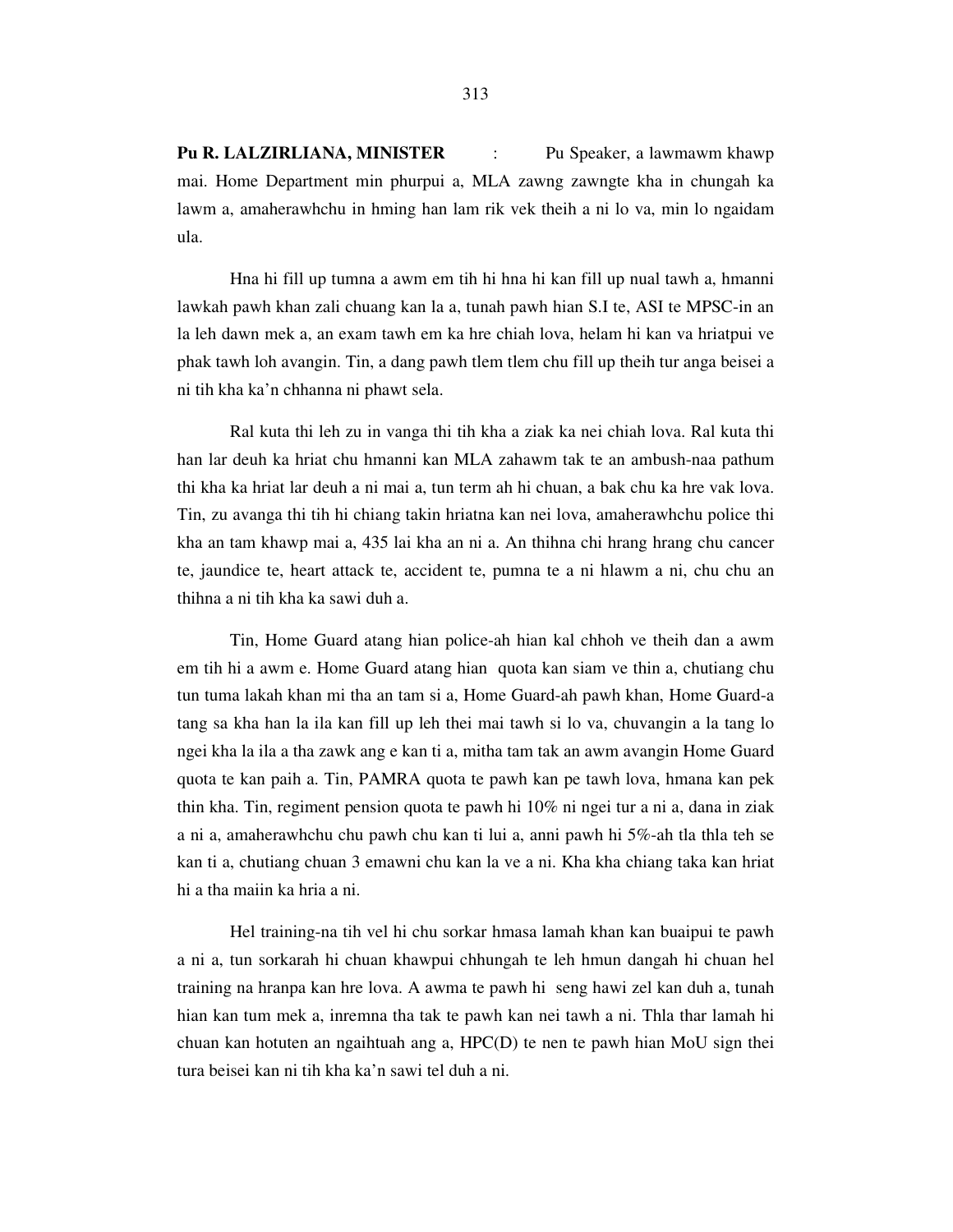2015-2018 inkara thi tam ber hi tu hunlaia lak nge tih kha chu sorkar hmasa lam chuan an lo la lo thei lova, keini khan  $1<sup>st</sup>$  Bn. IR kha kan din a, a bak zawng chu kan sorkar hnua rawn sorkar ve leh te khan an rawn din chho a. Khang lai ami kha a tlangpuiin an tam ber a ni, a thi hi, chu chu thil awmze dik tak chu a ni mai.

 Tin, Rajmandal leh Mantola hi an PS hi sawn ni se tih an rawn sawi kha hmanniah khan review meeting kan nei a. PS tam tak kan sawn a, a thar hawn belh turin kan DG charge han la lawk Pu Meena khan kan manganna leh kan harsatna te a rawn hre angreng khawp mai a. Delhi-a UT hnuaia thawk thin an ni a, sum leh pai nei thei zung zung turah hian min ngai deuh a ni ang, hawnna tur a sawi zung zung a, a lawmawm khawp a, thahnemngaihna a nia. Amaherawhchu sorkarin kan umzui thei si lova, sum leh pai harsatna avangin kan police lal te duh ang pawh hian kan kal hleithei lo a ni. Khalai kha a pawi khawp mai a. Amaherawhchu heng Reiek tlangdung te pawh hi khutah West Phaileng atanga rawn bial lovin Kulikawn Police Station hian zu bial mai se tih ang chi kha tam tak kan nei a ni. Tah chuan a tel ve nge ve lo ka hre chiah lo, order a la chhuak fumfe lo a ni mai thei a ni.

 A tawpna atan chuan kan ram boundary inchuhna avangin ni 20 thla 3 hian Home Minister in Chief Secretary te ve ve Delhi-ah a ko thla a, hei hi boundary inchuh avanga koh thlak an ni a. Chu chu an sawi tur chu boundary hi hetah a awm a, 1875 nangni Demand Committee leh Mizo mipuiin in claim a, helamah Assam-in 1933 an claim a tih lam sawi hman kha a ni dawn lova. Chuvangin, tuna a present situation hi han tih daih phawt a, chu chu a lehkha-ah pawh khan nakinah Chief Minister ve ve te nen pawh Union Home Minister hriatpuinaa sawiho tur a ni a. Vawiinah hian kan Chief Secretary kha nimin lawka rawn zawm a ni a, boundary sawi tur chu a hre lo hle ang tih kan ring a. Chuvangin, he hunah hi chuan Mizo mipuite stand tak tak sawi tur chuan a la hma deuh ve tih chu sorkar ngaihdan chu a ni hrim hrim. Amaherawhchu, khulaiah Zofate Chawlhbuk sak tur te chu an sawi ngei ang tih kan ring, chutiang sawi tur te pawh chuan thu chah an ni, chu chu ka chhan thiam dan a ni e.

**Dr.K. BEICHHUA** : Pu Speaker, district capital ah hian police recruitment hi conduct theih a ni mai lawm ni. Zokhaw lam tan harsatna nasa tak kan tawk thin a tih ka zawhna kha min chhang tlat lo.

**SPEAKER** : Zawhna hun a tawp, chhang turin Minister i lo sawm ang.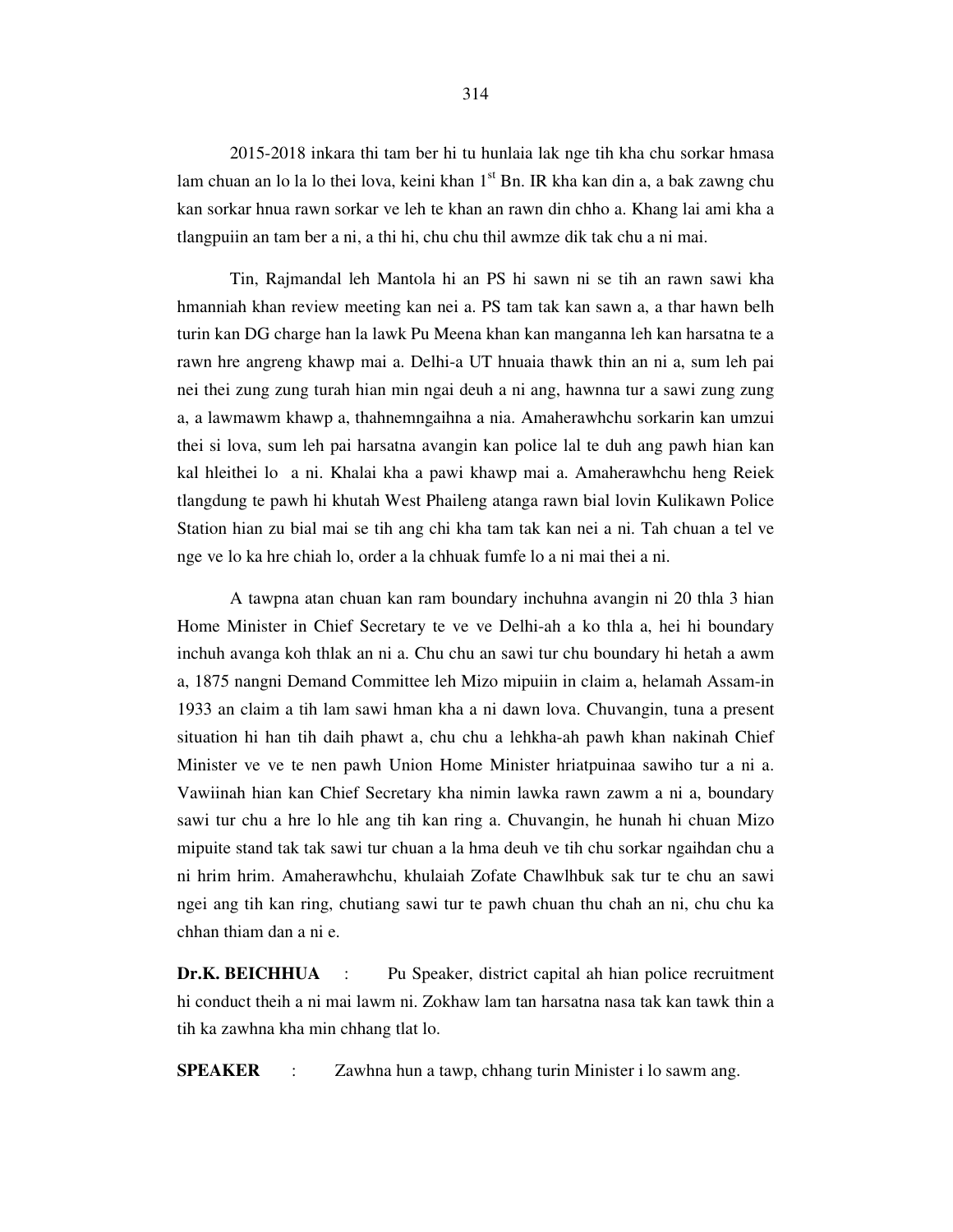**Pu R. LALZIRLIANA, MINISTER** : Pu Speaker, he laia a hotute DGP leh Committee ten theih an tih chuan theih a ni mai a. State capital-ah ngei ni rawh se tih leh District capital-ah tih ni rawh se tih dan leh hrai in ziak a awm lova, Board-in tha an tih ang ang kha an kal dan tur a ni mai a. Tunah pawh khan kan MLA zahawm tak tak ten in rawn sawi hlawm a, bial tuten a awm pawh kan ti, Aizawlah khan mikhual an thleng teuh teuh mai a, sawmnga, sawmruk, za chuang te kan MLA zahawm tak ten in thleng a, kha kha a zawngchhang awmloh khawp mai a. Amaherawhchu batallion em kan recruit lova, hei hi chu in ti mai teh ang kan han ti a, kan ti tlang ta mai a ni e.

**SPEAKER** : Awle, zawhna hun a tawp a vawiinah hian kan MLA zahawm tak pathum damlohna avang leh chhan dang avang te in House chuahsan an rawn dil a, chungte chu –

- 1. Pu Lalrinawma Ralte
- 2. Pu H.Zothangliana leh
- 3. Pu S.Laldingliana te an ni a, kan phalsak e.

 Tin thu lawmawm puan tur kan nei a, kan Health Minister zahawm tak Pu Lal Thanzara remruatnain specialist engemaw zat hetah hian koh luh an ni a, medical checkup mamawh zawng kha chuan a thlawnin inentir theih a ni tih kha House kan hriattir a ni. Tunah chuan Report present turin Pu Lalruatkima, Chairman, Public Acounts Committee kan sawm ang a, Report pathum a present dawn a ni, i lo sawm ang.

Pu LALRUATKIMA : Pu Speaker, vawiinah hian Public Account Committee Chairman ka nihna angin Action Taken Report pathum he House zahawm takah hian ka lo present dawn a, chungte chu :

- 1. Twenty Third Report on the Action Taken by the Government on the Recommendations contained in the Thirteenth Report of the Public Accounts Committee on the Report of C&AG of India for the year 2010-2011 relating to Public Health Engineering Department.
- 2. Twenty Fourth Report on the Action Taken by the Government on the Recomendations contained in the Twenty First Report of the Public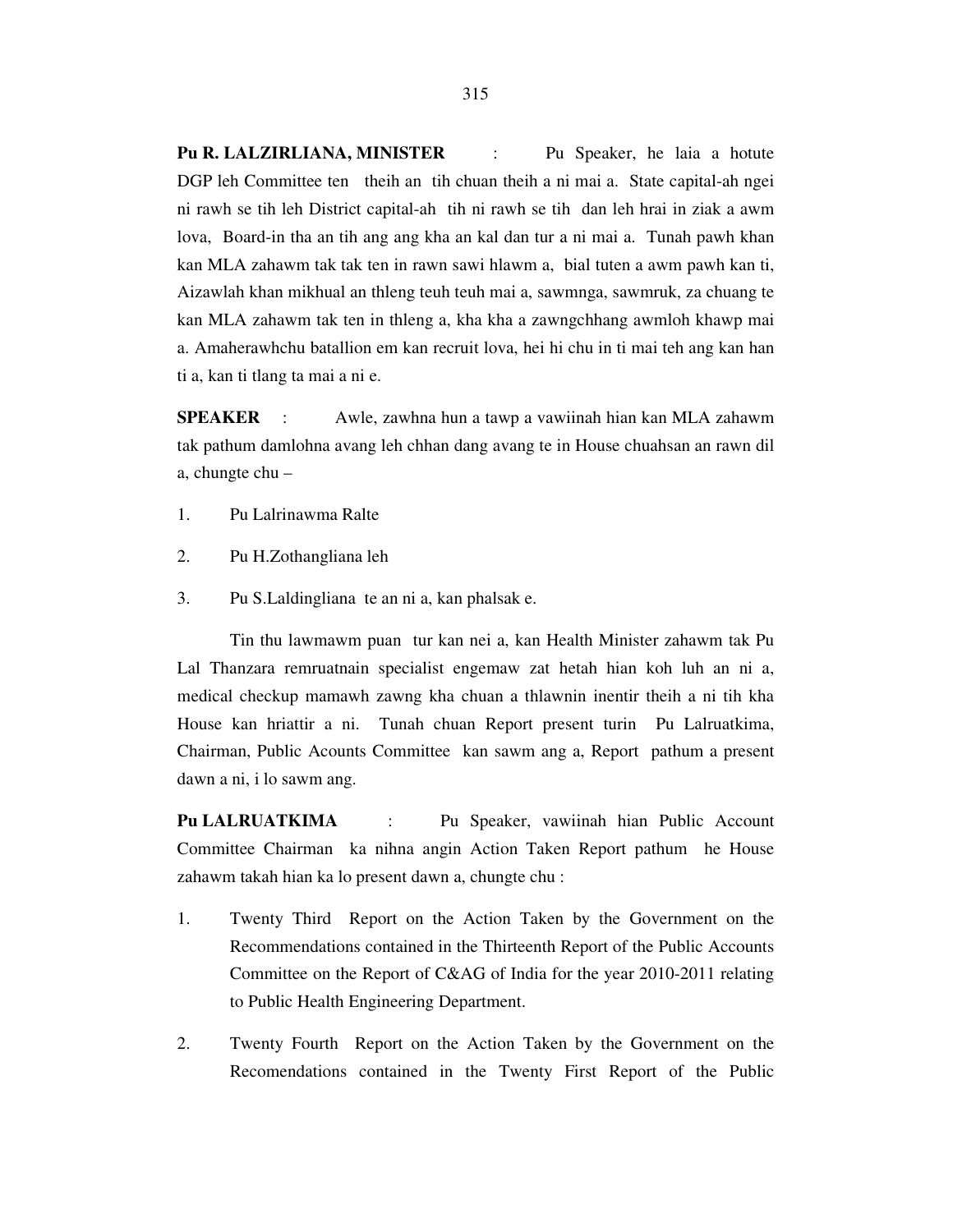Accounts Committee on the Report of C&AG of India for the year 2011- 2012 relating to Power and Electricity Department.

3. Twenty Fifth Report on the Action Taken by the Government on the Recomendations contained in the Twenty Second Report of the Public Accounts Committee on the Report of C&AG of India for the year 2011- 2012 relating to Public Works Department te an ni a.

 Pu Speaker, i remtihna leh Public Acounts Committee in min authorised angin Action Taken Reports of Public Acounts Committee on the Report of C&AG of India te pathum hi he House zahawm takah hian ka rawn present e. Ka lawm e.

**SPEAKER** : A copy kha member zahawm tak te hnenah sem ni se. Le Annual Budget 2018-2019 sawihona kha kan tan a, nimin khan pali chauhin an sawi a, kan bang hma ta em em mai a, vawiin hi sawihona a tawpna ni a ni tawh a, khawngaihin khatiang khan hun kha hman that tum ila a tha ang e. Tunge tan hmasa ang le, din kha inchuh ula, Pu Hmingdailova.

**Pu HMINGDAILOVA KHIANGTE** : Pu Chairman, ka lawm e, nimin kha eng eng emaw ngaihtuahna avangin ka sawi hman ta lova, engpawhnise kumin budget general discussion tel thei a kan awm hi a lawmawm ka ti a. Pu Chairman, kum 2008 MLA inthlan campaign na ni awm tak khan, nichin pawh kan Home Minister zahawm takin a rawn sawi IR Batallion pathum lai mai kha, kha tih lai sorkarna changtu MNF sorkar khan an han din avang khan sum harsatna nasa a awm a. Chubakah 2008 October thla tawhah khan campaign-na atana tha ni awm tak sikul 337 upgradation kha an han siam leh a. Chumi te pahnih chu kan sawi thin angin sum leh pai chungchanga harsatna nasa tak thlentu an ni a, kihhnawk an tih thinte zing ami kha an ni a. 2009 kum tira Congress in sorkarna an han tan dawn khan thil chhawm a zawng duhawm loh ber sum harsatna kha kan chhawm ta kha a ni a.

 Kha term erawh kha chu mualpho lovin sum harsatna te chhawm mah ila kan hmang thei a. Kan Chief Minister zahawm tak kaihhruaina hnuaiah Finance Minister pawhin mualpho lovin, harsatna em em awm lovin he ram hi min lo hruai tawh a. Tuna kan Chief Minister zahawm tak Pu Lal Thanhawla Congress sorkara vawiina kan Finance Minister Pu Lalsawta chuan fimkhur tak leh thiam takin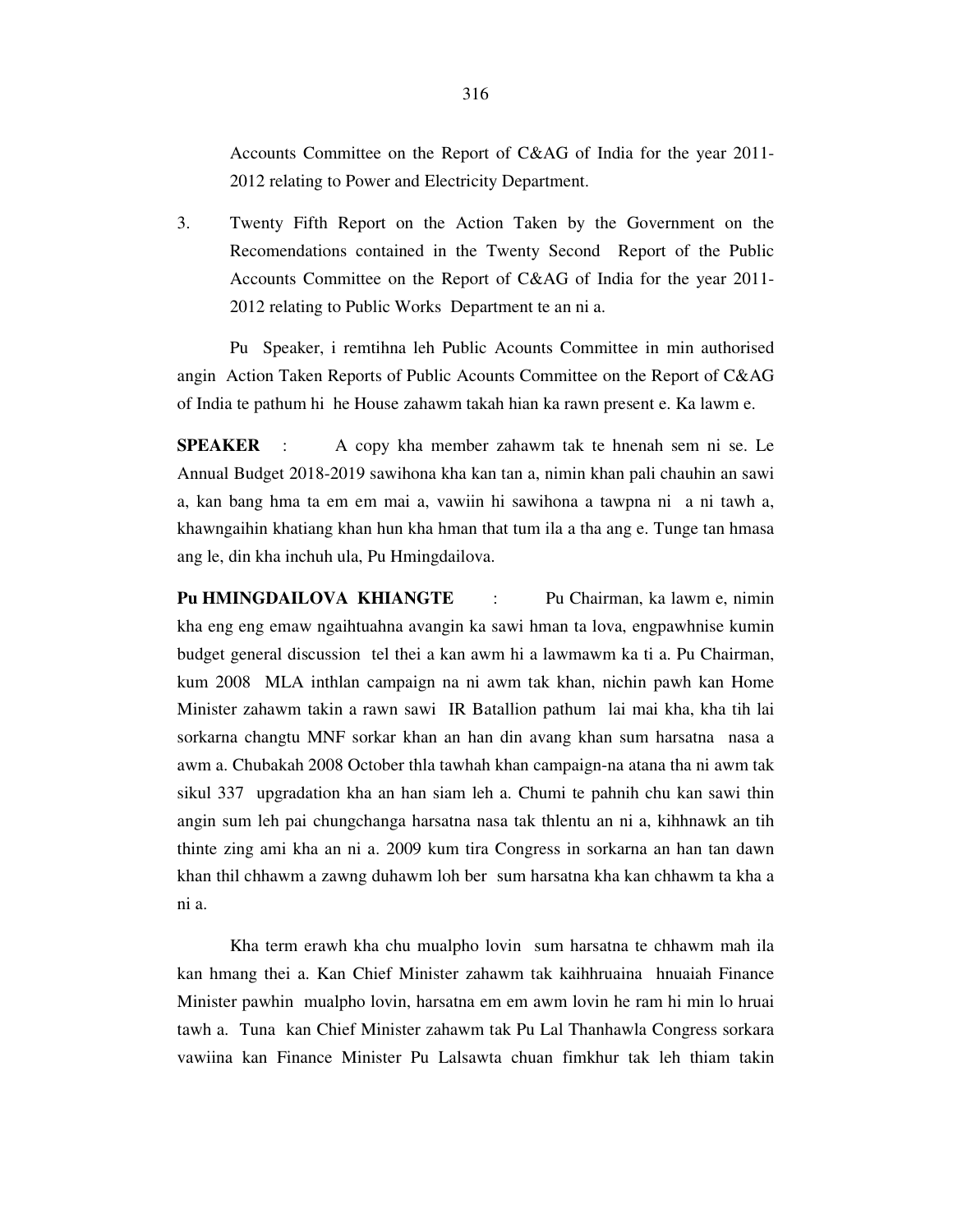2015-2016, 2016-2017 chhung khan financial consolidation year te hmangin a tum leh a duhdan tak ni awm takin surplus budget nikum khan kan lo nei ta hial a ni. Surplus budget han neih meuh chuan sorkar hnathawkte pawhin a thlakipa hlawh an lak bakah GP Fund pawh an duh thala hman tur chu awmlo mahsela sorkarin tam tawk a sanction sak a, an hnathawhah en rawh u tih ang deuh khan tuallaiah 2 wheeler hmuh tur a tam hle a ni. Sorkar kumthar 2019-2020 atan pawh surplus budget kan Finance Minister zahawm tak hian a rawn siam leh thei ta mai hi thilmak ni si ah chuan thil lawmawm tak a ni tih hi kan sawi duh a. Kumtina kan ram in revenue a dehchhuah hi a tam tham lo a. Chuvangchuan, development pawr taka budget han siam te pawh hi a har viau a ni tih hretute kan ni a. Chutichung chuan nikum budget aiin kumin a budget hi 9.88%-in a la pung fo lehnghal a. Kan Finance Minister zahawm tak hian sorkar department hrang hrang tana sum a tul dan anga a dah te kan sawi kim seng dawn lo a. MLA zahawm tak Pu T.Sangkunga tawngkam han hawh ve ila, 'development bahhnukte,' a tih NEDP atana cheng vaibelchhe 1,000 a han dah hi chu a lawmawm in a remhriat thlak hle a ni, Pu Deputy Speaker.

 Han sawi zel ila, UD&PA Department hnuaia (a saptawngin han sawi tawh mai ila) improvement of urban infrastructure in cities and towns scheme atana vaibelchhe 80 zet mai an dah leh Aizawl khawpuia motor inpelh mai ni lo, mihring pawh inpelh remchang em em lo kawngpeng siamthat nan te vaibelchhe 10 zet an dah a. Tin, lo siamfel tawh Venghlui peng, Hunthar peng te leh Vaivakawn to Kanan leh Seventh Day tlang peng, khung junction han siamthat te khu mihring tan kawng tinreng in awlsam phah na a ni a. Tin, kan hriat angin Bawngkawn peng mihring leh motor insulpel harsa em em siamthat tum na a rei tawh em em a. An sawi ang khan kihhnawk lian tak mai a ding uaih mai a. Khu khu tihfel tep a ni a, tihfel a nih hun chuan Bawngkawn motor insulpelna leh mihring inpelhna pawh khu tihfel thuai a ni dawn a ni tih kha he House hian lo hre ta ila.

 Pu Deputy Speaker, he sorkar hian thingtlang lama miharsa zawk te dinhmun a hria a. Chuvangchuan, in leh lo din harsa tan pawh Chief Minister Rural Housing Scheme hi tun tumah hian vaibelchhe 6 zet dah a ni tih kan han hriat hian a lawmawm hle in ka hria a ni. Tin, NEDP sum hmanna tur sawilan loh theih loh chu sorkar flagship programme NLUP atan cheng vaibelchhe 80 zet an han dah leh a, chumai ni lo a tul a nih chuan la tihpun leh zel theih tih thlenga an han dah hi a thlamuan thlak em em in ka hria a. Hetianga vaibelchhe 80 a awm tih leh kar hmasa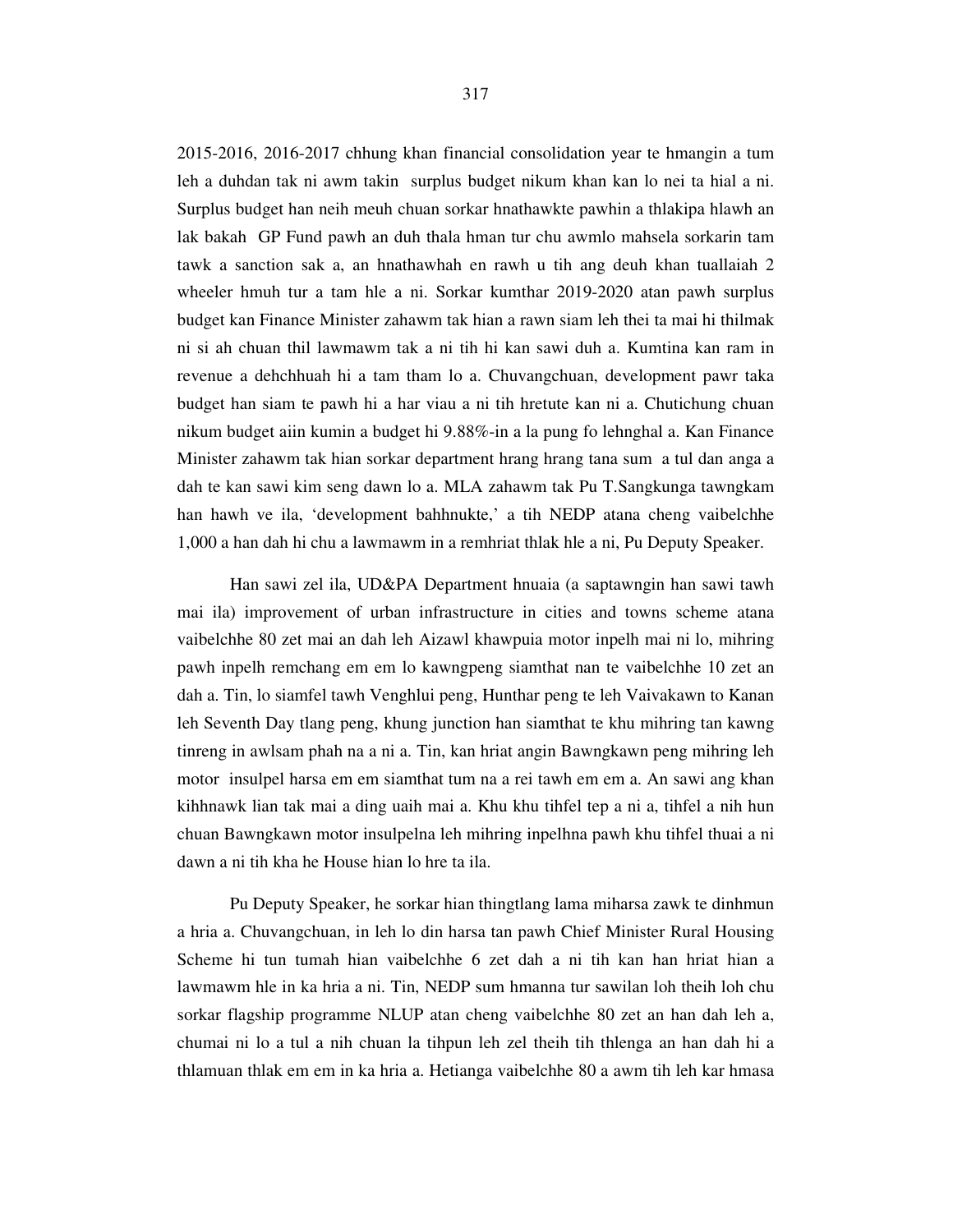lama NLUP chungchang Pu Deputy Speaker, i veilam ami ten phur taka an sawi, mahse a ni lo lam deuha sawi liam tum talh pawh kha an ang a. Khangho te pawh khan i dinglama memberte awmna party hi chu han zawm sela hlim tlang takin, lungawi thlak takin NLUP hi kan sem tlang thei tur niin kan hria a. Han sawm dawn ila sawm chi an ni ang em aw, Pu Deputy Speaker.

 Tin, chulo lehah chuan PWD changtuin kan state road siamthat leh chei a ngaih pawimawh em em avangin nikum lam khan State Road Fund Board a lo siam hi a finthlak hle in ka hria a. Chu Board chuan he Mizoram a kan state road te hi tunhma aia chak zawkin an enkawl dawn a ni tih a hriat reng mai a, chumi atan chuan kan Finance Minister zahawm tak hian vaibelchhe 50 zet mai a lo dah pawh hi a lawmawm hle in ka hria a, han sawite pawh a chakawm in ka hria a.

 Tin, Mizoram, vawiinah hian All India map-ah sports map-ah hian kan chuang lian tawh hle a. Tin, opposition party thenkhat phei hi chuan, 'Infiamna lamah chuan Congress party hi chu i sawisel lo hrim hrim teh ang u, a ngaihna tak pawh a awm lo a ni,' ti hial hlawm an ni a. Chutihlaia kan Finance Minister zahawm takin sports lama thiam fal, outstanding kan tih ang chi chawimawina atan a hranpa taka sum an dah leh hi sport lama tui mite tan chuan a phurawm hle in ka hria a, mi chona zel tur niin ka hria.

 Tin, chubak lehah NABARD hnuaiah hian Rural Infrastructure Development Fund hi a awm a. Hei hi thingtlang lama hmasawnna ruhrel siamna tur a ni a. Heng hnuaiah hian project engemaw zat a awm a. Chung project engemaw zat atan chuan vaibelchhe 150 hi an dah leh bawk a. Chuvangchuan, he sorkar hian thingtlang lam harsatna te hi a hre hle a ni tih hi a lang chiang leh bawk a ni. Tin, Pu Deputy Speaker, kan ram sum leh pai dinhmun hian nasa takin tunah chuan hma a sawn a, kan sawi tawh ang khan. Tin, kan leiba leh kan GSDP khaikhinna Pit GSDP tih mai han en in kum 2016-17 chhunga 46.22% kha tunah chuan 40.87-ah a tlahniam ta a. Hemi avang hian kum 2018-19 budget chungchangah pawh hian kan mamawh ang hi puk leh dawn ta ila kan puk tur hi a tlem tawh hle a ni. Tin, Pu Deputy Speaker, kum 2018-19 budget hi kan ram revenue dehchhuah en chuan kan Finance Minister zahawm tak hian budget surplus an siam thei hi a ropui ka ti a, a lawmawm ka ti a. Pu Deputy Speaker, Chief Minister zahawm tak Pu Lal Thanhawla kaihhruai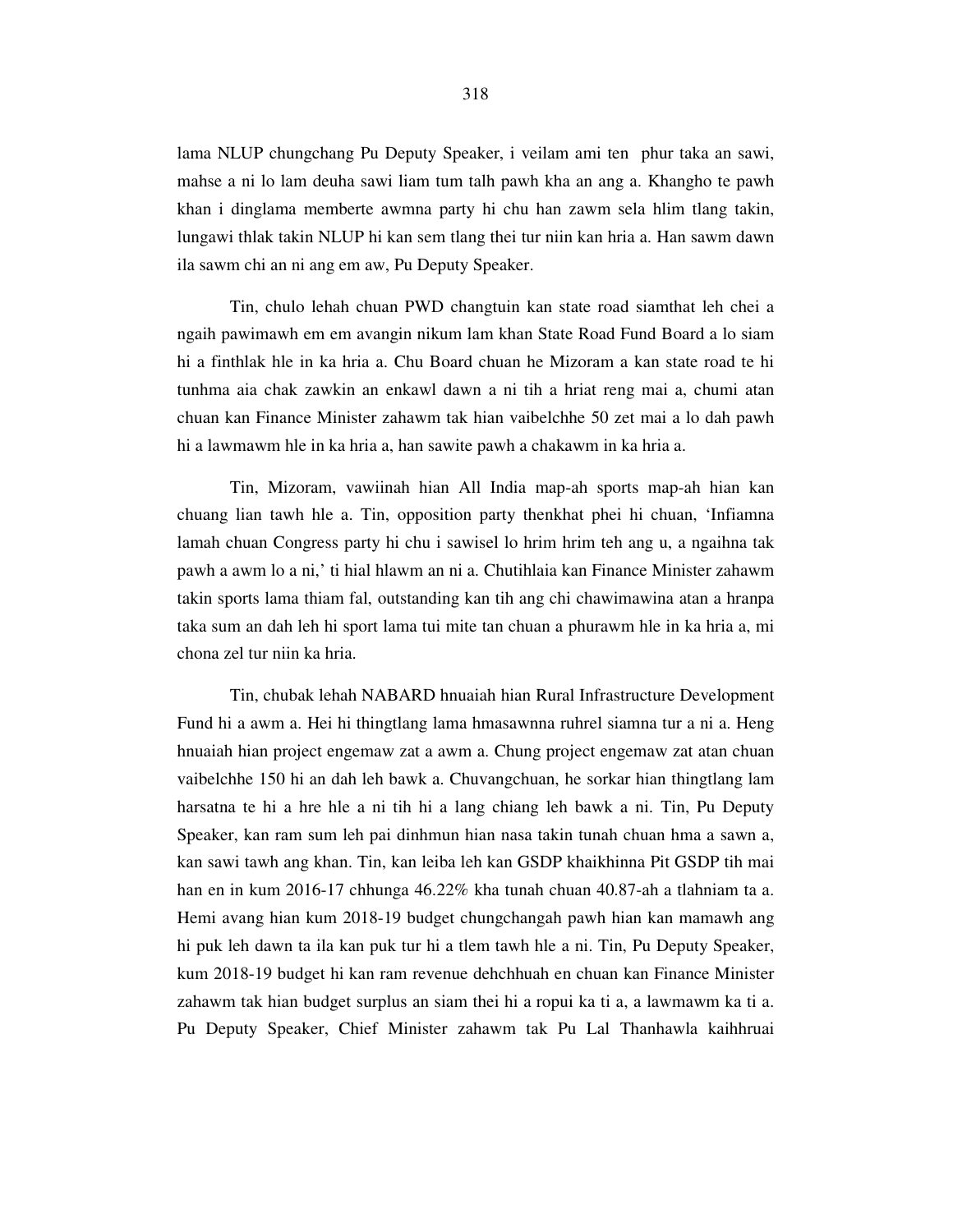Congress sorkar hi kan ram hian a la mamawh hle a ni lawm ni tih hian kan ti tawp ang e, ka lawm e.

### **DEPUTY SPEAKER** : Pu Lalthanliana.

**Pu LALTHANLIANA** : Pu Deputy Speaker, ka lawm e. Kan in kian kan in kian a, a tlawmngaiah hian han tang leh phawt mai ila, a tha ang e. Pu Deputy Speaker, hun dangah te pawh ka sawi tawh thin a budget hi keini ang duang tan chuan hriatthiam a har ang reng khawp thin a. Kan han chhiar kan han chhiar a, training hial te pawh hi MLA te hian neih pawh a tha lawm ni aw te ka ti thin a, ka rawt thin a. Mahse, a hlawhtling chuang hlei lo a, a harsa pawh a ni mai thei a. Han sawi dawn hian sawi hi a har ka ti thin a.

 A hmasa bera ka sawi duh chu kan budget siam dan phung hi plan te, nonplan te a awm tawh lo an ti a, mahse a format hi a la ngai deuh reng a. Tin, engtinnge niang aw ka ti a, Finance Minister thusawiah hian hmanna tur te hi a lang kim vek bawk thin si lo a. Tin, lehkhabu dang dang min han pekte hi en thiam a har khawp mai a. A hmasa bera ka sawi duh chu kan budget hi engtinnge kan siam aw tih hi ka ngaihtuah a. Department hi a changtu Minister ho in an thukhawm thin a, an ngaihtuah a, an sawiho a an siam nge ni? Official hian an rawn siam a, a tawpah Minister te hian an sign mai le tih kha ka ngaihtuahnaah a awm a. Kan hre vek lo deuh hlawm riau hian ka hria a, Minister te pawh hian a chang chuan. Kan budget siam dan phung te hi ngaiah hian kan neih a, ti hian kan tikual vel mai mai a a ang chu ti ila ka tawngkam a mawi lo mai thei e, pre-discussion te nei a, tun kum chu helam te hi uar deuh ang kan ti nge ni? Ka han sawi nachhan chu, he budget speechah pawh hian a hmanna tur a lang vek bawk silo a, economic survey te kha kan bih a, kum kal tawh ami kha a ni leh bawk si a, work programme hi a awm bawk si lo a. Inthlan kum te a ni a, work programme awm hi a thiang lo a ni maithei a, a hlauhawm pawh a ni mai thei a, a tul kan tilo a ni mai thei bawk a. Chungte chu ka zawhna ni deuh reuh si, ka sawi ve deuh a ni a. Budget kan siam dan phung reng reng hi enge maw ni le te ka ti a. Budget hi ka lo ngaih ve dan chuan a head a awm ang a, kan hman zat tur a chiah chiah kan hre lo a nih pawhin a token tal pawhin awm turah ka ngai a. Entirnan, Department hrang hrang kan en a, Department 6-ah chiah hian POL hmanna tur token hi a awm a ni. Department dang zawng zawng hian an hmang dawn lo em ni ka ti? Hei hian eng chance nge a siam anga, khawi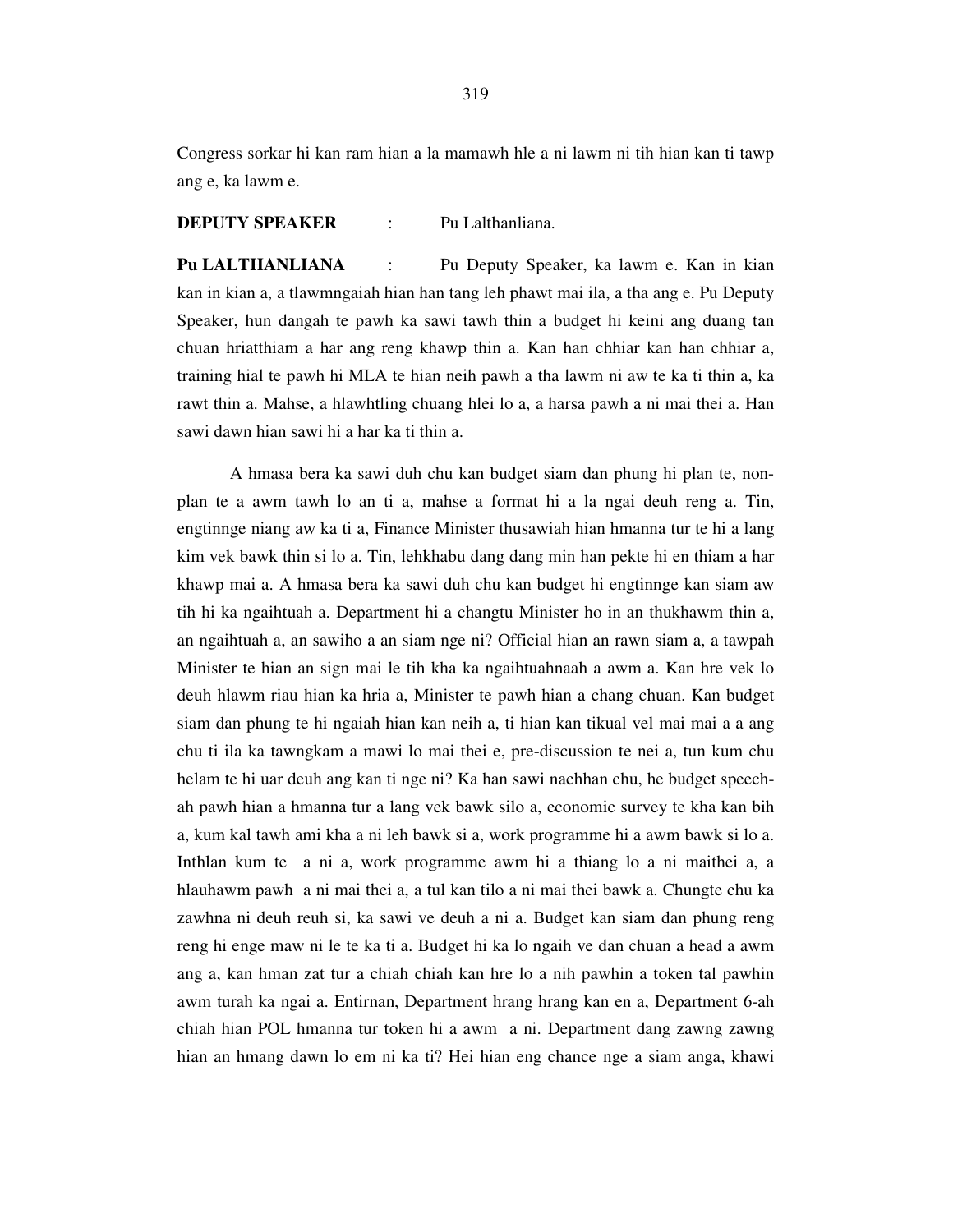atangin nge an hman anga, other charges atangin nge office expenses atangin? Sum kan hmanna tur chiang saah hi chuan a token tal hi chuan dah ila a awm ka ti a, an dah blank a, kum hmasa ah pawh an dah blank a, dah blank ringawt ta lo ila a that ka ring. Pu Deputy Speaker, ka thu leh hla hi a fing vak lo mai thei, amaherawhchu ka ngaih ve dan chuan pawl dangah te pawh budget kan siama kan hmanna tur head ah eng emaw tal kha kan dah turah ka ngai a. Transport Department hian a dah lian deuh hlek a, nuai 120 a dah a, a dang phei chu nuai 2 lek lek te an dah a ni.

 Tin, department 48, public debt nen chuan 49 atangin department 22-ah chiah hian major works a awm a ni. Chu chu budget atanga nuai vaibelchhe 1947 nuai 33, 55000 chiah hi major works-ah dah a ni. A percentage-a chhut chuan a tlem em em a ni. 20 % vel emaw lek a ni ang a, chu pawh chu a tling lo mah ang, chu chu major works-a tun kuma kan hmalakna tur hi a ni em tih te ka ngaihtuah a. Tin, NEDP ka han en a, NEDP-ah hian nuai 1,000 a awm a, budget speech atanga a lan dan chuan vaibelchhe 133 chauh hi hmanna tur ziakin a awm a ni. A dang vaibelchhe 867 hi hidden-in a awm em ni? Engtinnge ka hrethiam lo a, khawiahnge a rawn tarlan tak enna tur kha kei chuan ka hrethiam ve phalo tlat mai a, chuvang chuan kan zir kan zir a, kan en thin a, mit kham urh in en mah ila lungawina tak tak a awm lo, ka hriat tur ang ka hre theilo thin hi ka mang hi a ang ve deuh thin a.

 Tin, NLUP hi sawiloh theihloh niin ka hria a, tunhma te kha chuan NLUP kha special package a awm an ti a, khata tang khan an sem a, va thik hleih theih pawh ni in ka hre lo e ka ti mai a. Mahse tuna NLUP kan hman tur ho te hi chu budget ami a ni a. Budget hi chu mipui sum a ni, Congress sum a ni biklo a, MNF sum a ni biklo a, MPC sum pawh a ni biklo a, mipui sum a ni tlat a ni. Tin, a lan danah hian inthliar hranna an awm leh te hi ava fair lo ve mawle ka ti deuh a ni, Pu Deputy Speaker. Thui tak ka sawi thiam lo a, thenawm te an pe a, thenawmte an pek ve loh phei chuan advantage tura kan ngaih hi disadvantage ve theih a ni tih kha kan hrilh fing ve mai mai duh che u a.

 Tin, post sanction atanga hnaruak 24.82 % awm hi, ka zawhna hna ruak engzat nge awm tih leh fill up tur kha ka zawt a, a changtu Chief Minister zahawm takin min chhang a. Hna hi 1053 lai mai lak tum a ni erawh hi chu lawmthu ka sawi thar leh duh a ni. Hnaruak a tam tehlul nen hian a vai te chuan an fill up thei lo maithei e, engemaw zat fill up tuma hmalakna awm hi a tha ka ti khawp mai.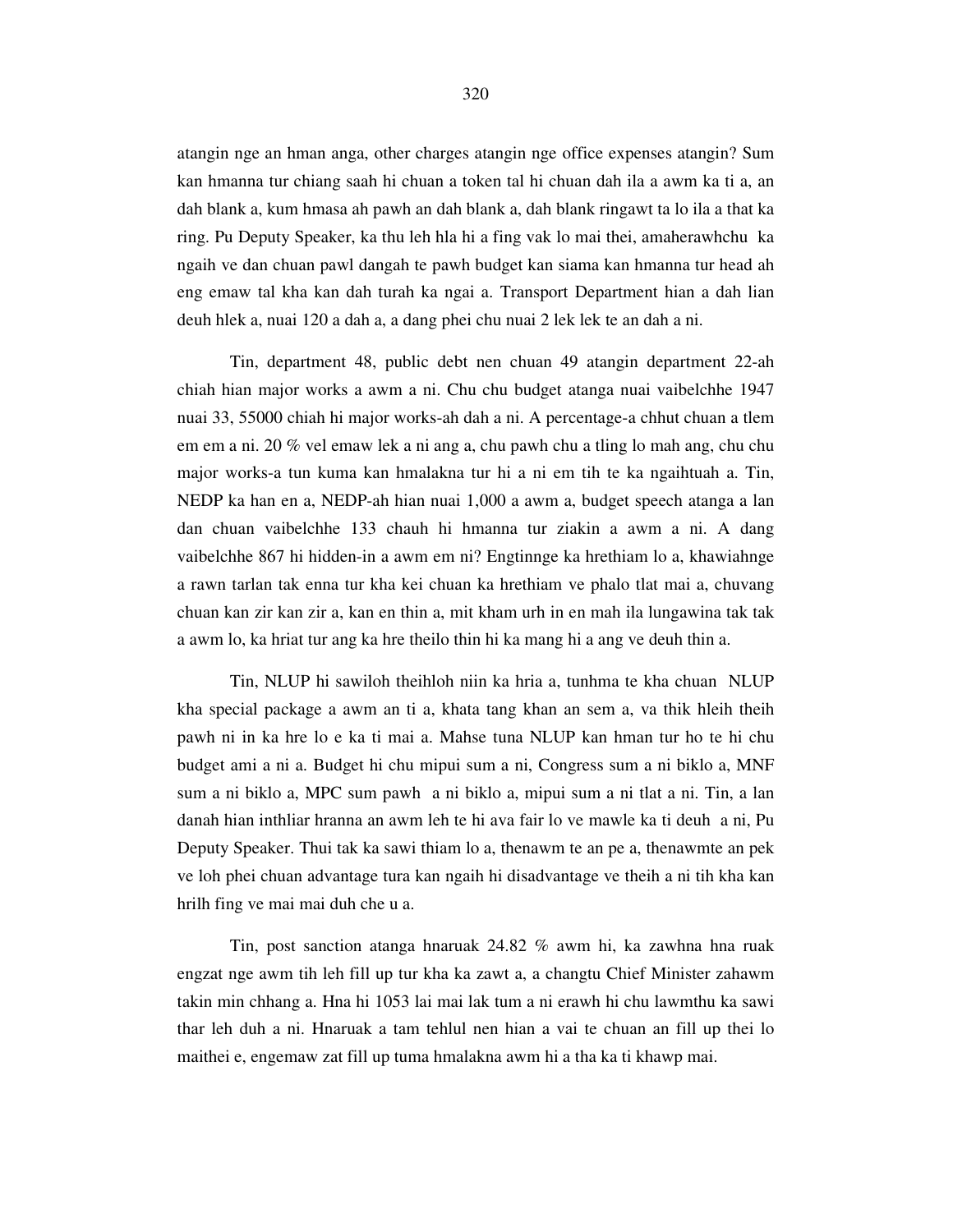Tin, thil pakhat 32-na, 34-na leh 35-na ho hi han sawi ve ka chak deuh a, Mizoram bihchhiana tih emaw ni TV ah khan ka lo en a, Referral Hospital tuna MIMER tura hi bungrua tam tak lei a ni tih kha an rawn ti lang a, tha ka ti khawp mai a. Ekhai! hma kan va sawn ve mawle, ka ti a. Amaherawhchu Food & Drugs testing laboratory khawl pawh hman kum atanga lei tawh hei kum 5 chhungin kan buaipui a, a tak tak ram a thleng lo a, khatiang mai nilo khan tunah chuan a tak tak ram thlenna tur kawng a inhawng niin ka hria a, khawl thar tha deuh deuh mai, sawlai Referral Hospital-a college-a zirna tur atan a nih ka ring bawk a, an lei teuh maia, hei erawh hi chu a tha ka ti khawp mai a, a nghakhlel pawl ami ka nih ka ring a, college din tur hi, chuvangchuan hei chu sawiloh theih niin ka hrelo a, rin ai takin hma an lo la tha mai te ka ti a ni.

 Tin, tunah pawh hian NEDP atangin vaibelchhe 20 an dah leh a ni a, hei pawh hi tha ka ti khawp mai. Tin, Mizorama la awm ngailo han ti ila, hman hleihtheih loh State Own Fund Board a ding te leh hemi atana nuai 50 dah a ni te pawh hi thil thar a ni a, a tha ka ti a. Tin, tunhma atanga ka vei sports lama mi hmingtha te chawimawina mai pawh nilo, tanpuina tura sum dah hi pawimawh ka ti thin a, lawmman te pawh hi sang deuh dah mai ila, mi kan promote dawn chuan, incentive a ni zel a tih te hi ka ngaih ve dan a ni a. Tunah hian hei nuai 30 dah a ni a, a tha ka ti a, amaherawhchu kan tlai lutuk ka ti a, ka ngaihtuahna ah chuan. Tlai pawh tihloh ai chuan a tha tho e, a tlem ka ti khawp mai, hei aia tam hi dah theih ni se chuan a van tha awm em aw, ka ti a. Thahnem kan ngaia kan naute hi han promote tak tak kan duh a nih si chuan heng aia tha, heng aia tam hi dah theih ni ta se aw, ka ti deuh a. Tin, budget surplus hi kan sawiho a, vaibelchhe 423 em ni aw, kha a awm a. Tin, leiba kan sawi bawk a, vaibelchhe 7887 vel nen khan a siam rem chi loh nge ni ka hrethiam chiahlo a, chung te chu thil tam tak karah ka sawi duh a ni. Tun tum chu Pu Deputy Speaker, sawi tur ka ngah angreng si a, sawi hun a tlem ang reng si a, engpawhnise ka lawm e.

**DEPUTY SPEAKER** : I hun chu I hmang zo a nia. A lawmawm e, hun i hmang thiam khawp mai. Tunge han sawi ve leh ang le? Pu Lalrobiaka.

**Pu LALROBIAKA** : Pu Deputy Speaker, ka lawm e. Vawiinah budget general discussion kan nei thei hi a vanneihthlak ka ti a, chumi piah lamah chuan sawitute zingah pakhat ka ni thei mai pawh hi a lawmawm ka ti a. Sawi tur a tam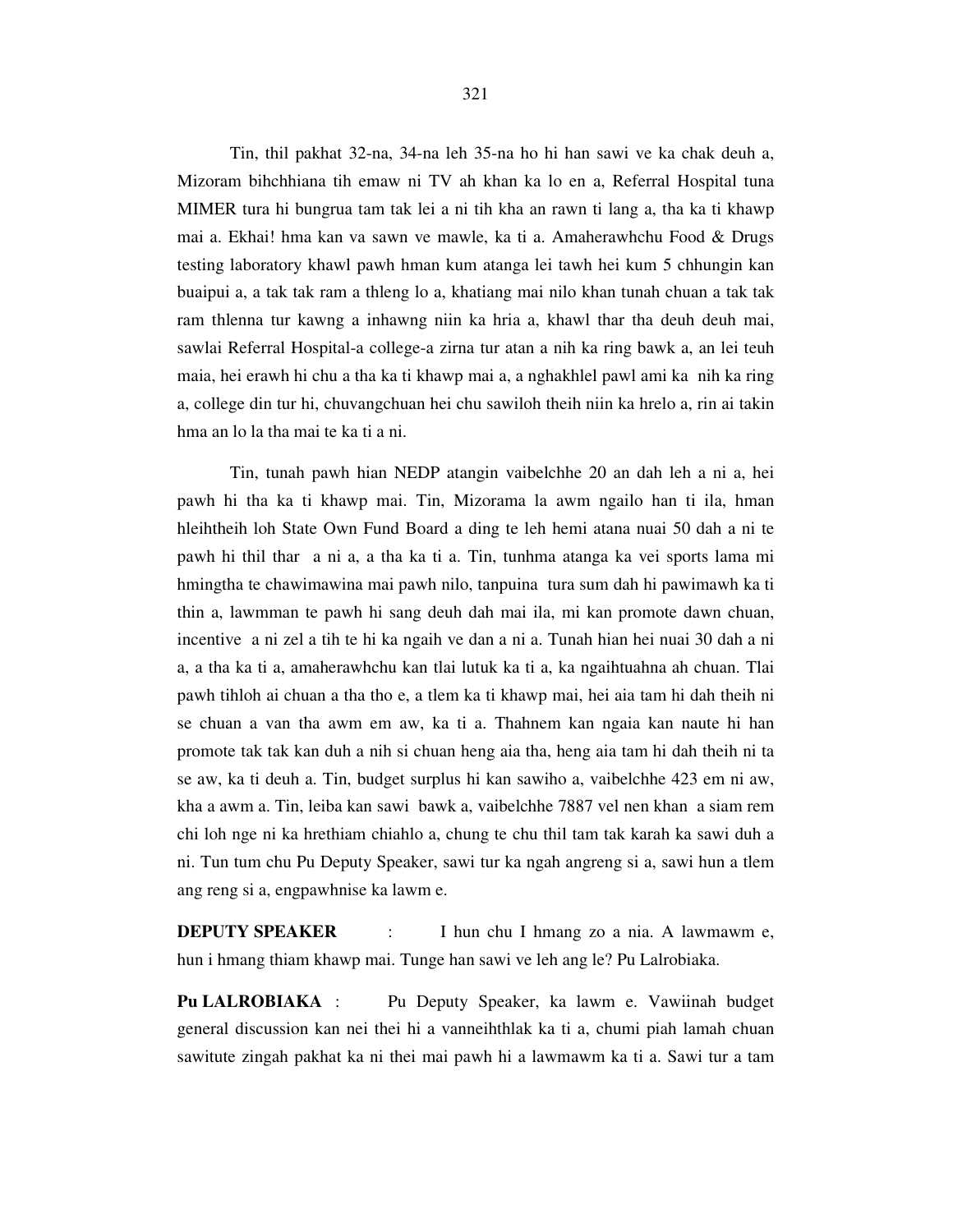khawp mai a, a speed chaklo chi te kan ni bawk si nen engpawhnise ka han sawi ve bawrh bawrh ang a. Vawiinah budget tha tak kan Finance Minister in a present a; Tin, a nawlpuiin kan hriatthiam theih turin Mizo tawng te in tun hmaa la awm ngailo a rawn present thei a, a lawmawm hle in ka hria a. Tin, mi tam takin kan hriat thiam loh avangin kan budget te hi kan tuipui lo thin a, tunah erawh chuan mi nawlpuiin kan lo tuipui chho ta zel a, hei hi hmasawnna pakhat chu a ni hrim hrim a ni tih ka sawi duh a ni.

 Tin, kan budget-ah hian ka hmaa kan senior te leh opposition lam te pawhin an sawi nual tawh a, chuta an sawi atanga ka sawi ve duh chu, kan budget hrang hrang a head-a kan dah te, nikum aiin a tlem zawk tihte sawi a awm a, amaherawhchu ngun taka chhiarin, hlawm lian lo deuh leh nikum a zat lo tepawh kha Central Sponsor Scheme a dawm chhuah chhoh leh tur a nih avanga a punna lo sang dawrh ta lo te kha an ni a ni tih kha an hmu thei in ka ring a. Chungte chu ka sawi duh a.

 Tin, a bik takin NEDP atana sum dah te a lawmawm hle in ka hria a. Vawiinah hian engvanginnge kan budget te mipuiin an lo tuipui ve tak kan tih chuan, mipuite haichhuah ve theih, mipuite ta tur a bika dah a awm miau alawm! Chumi a nih avang chuan mipui ten he budget hi an tuipui a. Tin, vawiinah hian a tuipui lo te awm bawk mahse a nawlpuiin he kan budget hi tha an tih ka ring a ni.

 Tin, a chi hrang hranga thil han dah te thil thar kan hmu zel a. Kawng tha zawk kan neihna turin committee kan han tih ang chi te dah thar a ni a. Chung atan chuan sum tam tak dah niin chungte chu hmun hrang hrangah a hmanna tur te dah zel a ni bawk a, khangte kha a lawmawm hle in ka hria a.

 Tin, a bik takin Home chan ah hian lawmawm em em ka hriat chu tunlai neuh neuh te kan nei a, buaina te kan han neih lai pawhin kan police te thuam that an nih zia te, state dang police ten tluk loh ena an en zia te kan hmu a, kan hria a. Chutih kar ah chuan Home Department hnuai ah police te tan silai leh a mu leina tur, modernize-na tur budget head-a hranpaa dah a ni te hi a lawmawm ka ti a. Tah hian vaibelchhe 1 lai mai dah a ni a, a tan tirna ah. Tiang chuan kan sorkar leh kan Minister te hian nasa takin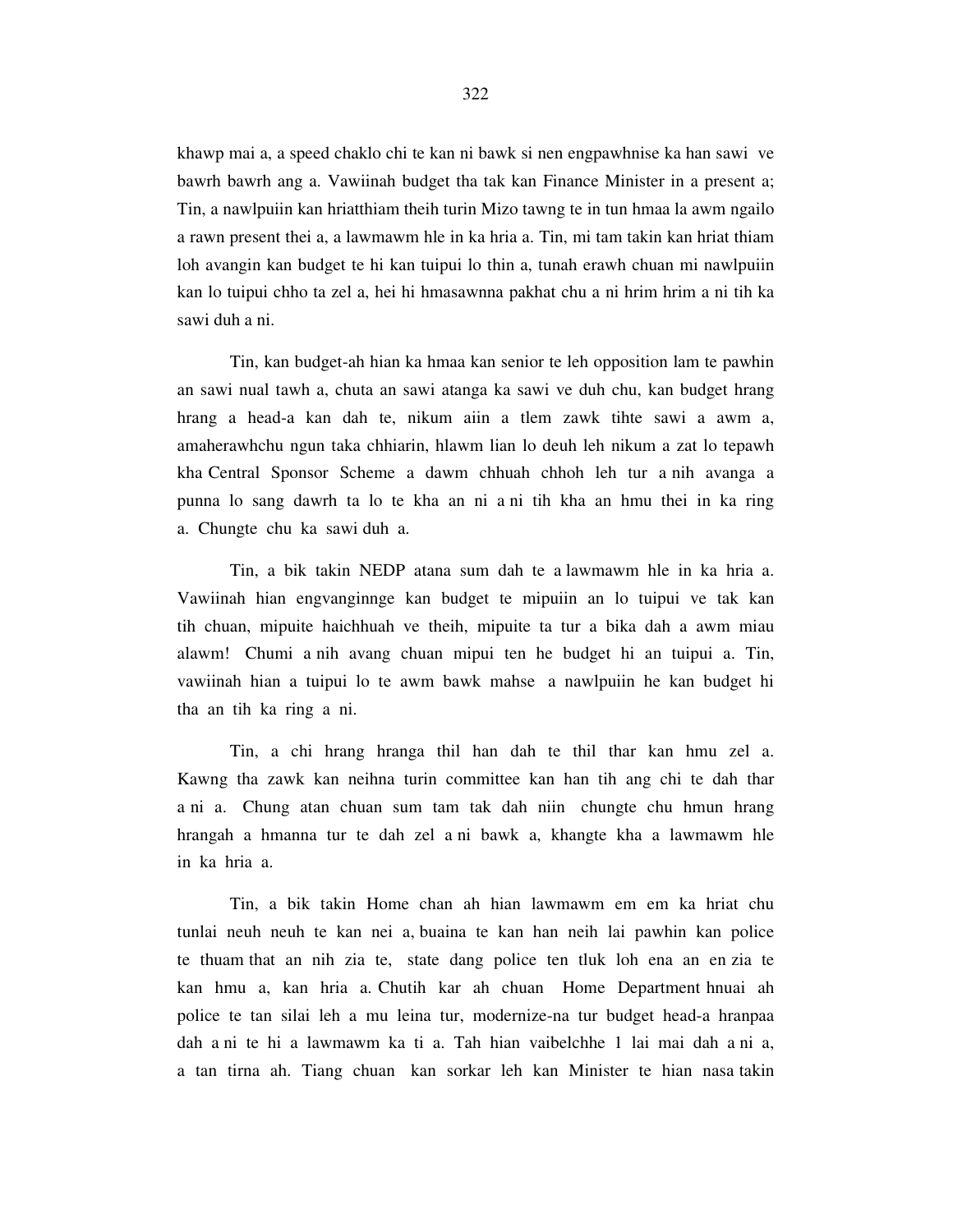ram thatna tur leh kan changkanna ve tur hi an ngaihtuah a ni tih a chiang hle a ni.

 Tin, a bik takin MIMER chungchangah hian ka sawi leh duh chu, sum tam tak dah in a awm a. Tin, a bik takin kan hria a, 2008-a Congress sorkar a din hma khan Referral Hospital kha ranvulhna te tlabal takin hnim hnuaiah a awm a ni tih kan hria a ni. Amaherawhchu, kan sorkar chak tak leh kan Chief Minister remhria, thil tihtheihna avangin vawiinah chuan ka hmaa sawi chiah pawh khan a rawn sawi chhuah tawh kha, thil thar tam tak kan hmu a. Tin, Referral Hospital ni satliah mai lovin Medical College te din turin vawiinah hian kan in tintuah a. Advertisement te chhuah a ni a, tunah hian MPSC-ah interview nei turte; tin, lak tawh te pawh hemi atan hian an awm a ni, chutiangte chu a ni a. Chuvangin heng hi a bik takin ka sawi lang duh a ni. Tin, sum dah te pawh hi a theuneu lova, NEDP hnuaiah tihchangtlun nan cheng vaibelchhe 20 dah te; tin, bungrua leina tur atan cheng vaibelchhe 14.82 dah te, khatiang chi te te te kha, thil tam tak heng bakah pawh hian a la awm zel dawn a ni an la ti leh zel a, a lawmawm hle in ka hria a ni.

 Tin, UD & PA atang te, scheme hrang hrang atangin NEDP atanga sum dah te tam tak a awm piah lamah urban-a hnathawhna tur atana sum dah te a tam hle mai a. Hengte hi kan sawi chhuah duh chhan chu, nikum lamah te Urban Local Bodies-ah hian sum tam tak dah a ni a. Amaherawhchu, chutia dah a ni chung chuan AMC lamah te harsatna kan nei deuh nge ni, tunhnai ah pawh khan bawlhhlawh paih chungchangah Aizawl khawpui ah phei chuan kan buai nasa a ni. Hetiang taka duhsakna dawng leh hetiang taka tam pe si chu nasa zawk an tan ve chu a ngai dawn lawm ni ka ti a ni.

 Tin, Treasury computerization chungchang ah te leh Agriculture chungchangah hian sawi tur tam tak a awm in ka hria a. Agriculture-ah hian hma kan sawn chho zel a. Ram tih kan tih thin te vawiinah chuan nasatakin a lo tlem ta a. Tin, chumai ni lovin, kan tharchhuah te pawh a lo pung chho ta zel a ni. Chumi min puihna tur atan chuan kan sorkarin rem hre takin hmun dang atangin External Aided Project kan tih atang khan,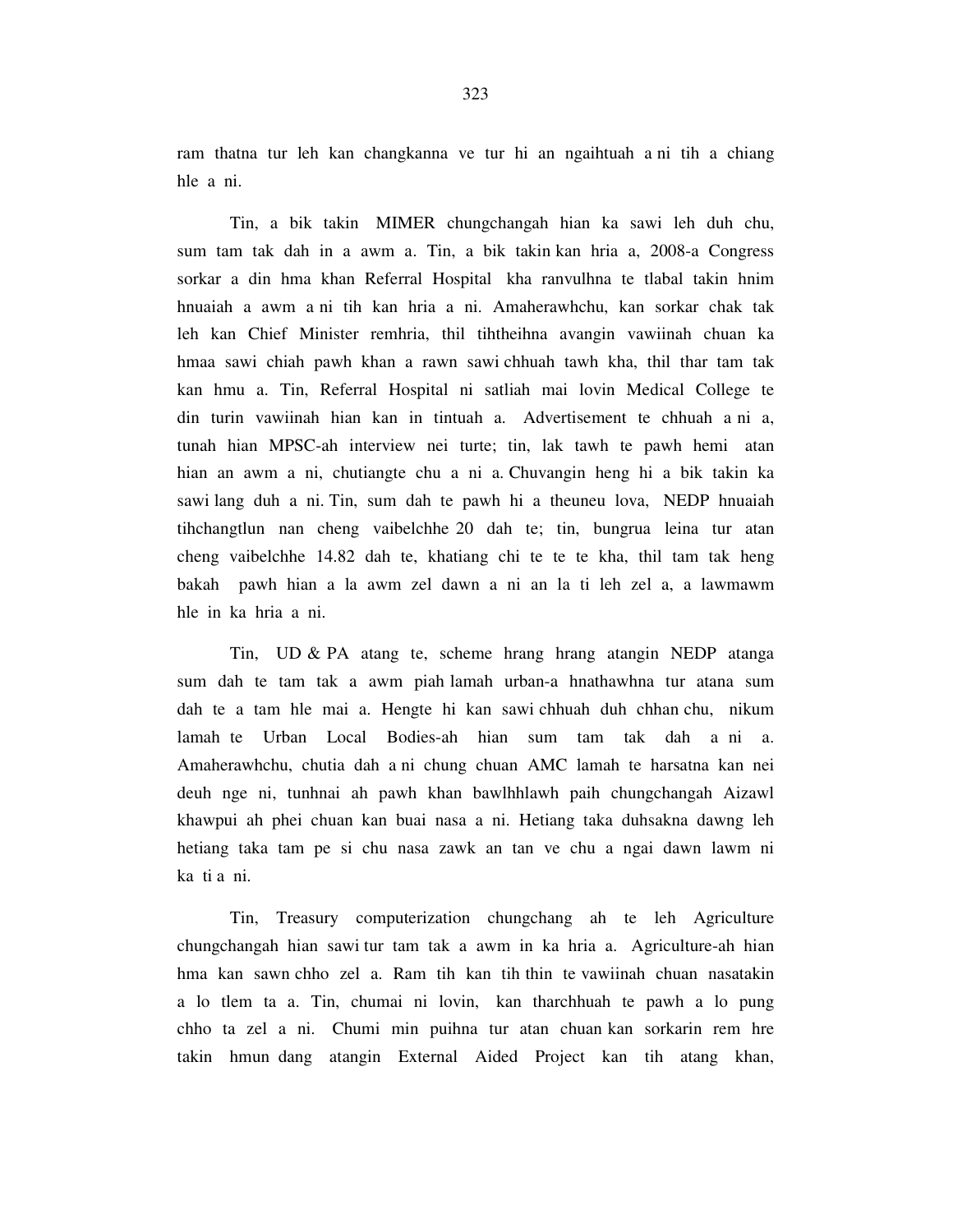International Fund for Agriculture Development (IFAD) atanga hma kan han la tur te hi a lawmawm hle in ka hria a.

 A project hming pawh hi an phuah thiam hle in ka hria a. Posturing Climate Resilient Uphill Farming System an ti a. Chu chuan tlangram lo neih, kan neih dan ang chi te, permanent-a kan neih theih dan tur te. Tin, a tih theih dan tur leh lei tha luangral mai mai tur te kan luanral loh tir a, thlai tana tha zawka kan kalpui theihna tur atana hmalak tur te, a bul tanna tur atan vaibelchhe 13 an han dah a. Hetah hian Champhai, Kolasib, Serchhip leh Mamit te a bul tan nan hma lak a ni dawn a ni.

 Chumai piahlam ah chuan NABARD atang hian nasa takin hmasawnna kan hmu a. Kan sorkar leh NABARD ten remhre takin inremna te an han nei a, RIDF kan tih atang te, chung atang chuan kawng te; tin, chi hrang hrang in plantation kan tih te, chutiangte chu vawiinah kan hmasawnna tur atan hma lak chhoh mek a ni.

 Heng te hi, a then te hi chu tuna kan chhawr mai theih te an ni a. Amaherawhchu, a then te chu kum 4, kum 7 hnu te a kan chhawr theihte an ni dawn a ni. Chumi anih avang chuan a lawmawm ka ti a. He kan budget a hi budget pawimawh tak, budget tha tak a ni tih hi ka han sawi duh ve a ni.

 Tin, a pawimawh ber chu miretheite lam hawi, miretheite lam tang budget kan neih ve leh, mirethei ten an hailuh ve theih tur, an ban phak kan nei hi a lawmawm ka ti tih kha ka han sawi a ni e. Ka lawm e.

**DEPUTY SPEAKER** : Tunge sawi leh ang le? Aw, Pu John Siamkunga.

**Pu JOHN SIAMKUNGA** : Pu Deputy Speaker, ka lawm e. Budget 2018-2019 kan han sawiho a ni a. Kan budget hi 2015 chho vel atang kha chuan revenue surplus-in kan kal tawh a, a lawmawm khawp mai a.  $13<sup>th</sup>$ Finance Commission khan revenue hi deficit tur a ni lo ve, surplus tur a ni e tih dan a rawn zam a, Assembly-ah te pawh kan passed a. Khata tan khan khulamin min rawn pek thinna avang hian kan lo surplus thei ta te hi a lawmawm hle in ka hria a.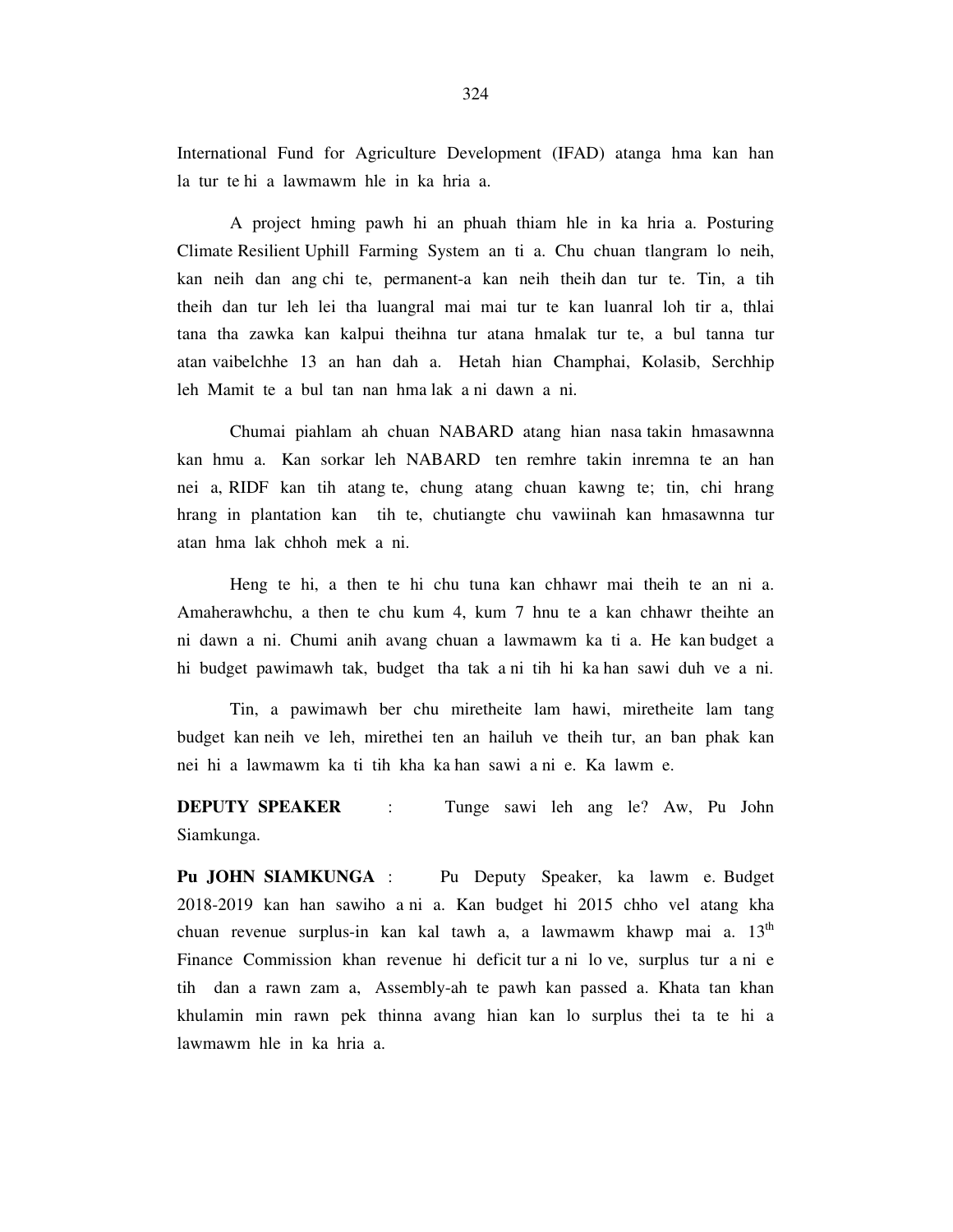Tin, ka sawi duh hmasak chu kan GSDP hi a thang nasa em em mai a. tuna kan than dan phei hi chu 2012,2013,2014, 2015,2016 chhung hian chawhruala kan thanna hi za zel ah 12 daih in kan thang a ni. Hemi hi India ram anga kan chhut chuan, national level anga kan chhut phei chuan ram pum thanna chu 6.7% chauh a ni thung a ni. Chumi awmzia chu, kan sorkar hian sum enkawl a thiam a, hmasawnna turin hma a la chak a, kan thanna turin programme tam tak, plan tam tak neiin hma a chhawp chho ani tih hi a chiangin ka hria a. Kan thanna han en hian tam takin min han sel thin mahse, hetilaia a tehna fung diktak hmanga han teh hi chuan kan thang hle a ni tih hi a chiangin ka hria. Kan leiba hi tunhma 2010 velte han chhut let kha chuan, kan GSDP nena zuk chhuta a percentage kan lak hian tun kum kan budget sawiho lai mekah hian 40.87% daih a ni, kan sum thawh chhuah, GSDP nena khaikhin chuan a him tawk hle tihna a ni. Tunhma khan zaa 70 chuang chuang kan neih laite khan kan sum bat hi pawt hniam tur hian min ti tang tang a. Kan state sum thawh chhuah nen khan kan han mil thin a a sang lutuk a ni. Mahse vawiinah chuan kan state sum thawh chhuah zawng zawng nena kan han chhut hian kan leiba hi zaa 40 vel chauh a lo ni a. Kan state sorkar hian awmze neiin ram a hruai a, awmze neiin budget a pharh a, awmze neiin hmasawnna a kalpui a ni tih hi a chiangin ka hria a.

Tin, fiscal dificit hi kuminah  $\bar{\tau}$  263 crore vel kan nei a. Chu chu 14<sup>th</sup> Finance Commission khan GSDP nena tehkhawnga kan hman hian za zelah pathum aiin a sang tur a ni lo a ti a ni. Chumi dan atang vek chuan kan zuk thlir ta a, kumina kan budget pharhah hi chuan kan fiscal dificit hi 1.14% a ni. Chuvangin kan budget hi a tha tawk hle a ni tih ka sawi duh a.

 Tin, kan per capita income atang hian kan than leh thanloh hi a chiang em em a. Mimal tin sum lakluh tehkhawngah kan hmang ta a. Chumi atanga chhut chuan India ram pumpuiah hian mi pakhat sum lak luh hi  $\bar{\tau}1,03,219$  a ni. A bikin helai North East State pasarih hi han chhut leh ta ila, per capita income chu  $\bar{\xi}$  1,01,000 chuang a lo ni ve leh a. Mizoram hi North East-ah kan kang bik ta lah a. All India-ah phei chuan kan kang viau a. North East hrim hrimah pawh hian kan kang viau a. Kan per capita income chu  $\bar{\tau}1,20,000$  chuang a ni, mimal sum lakluh chawh rual hi. Chuvangin kan per capita income atanga chhut chuan sorkarin a hmalakna hrang hrang leh programme hrang hrang, plan hrang hrang a neih atang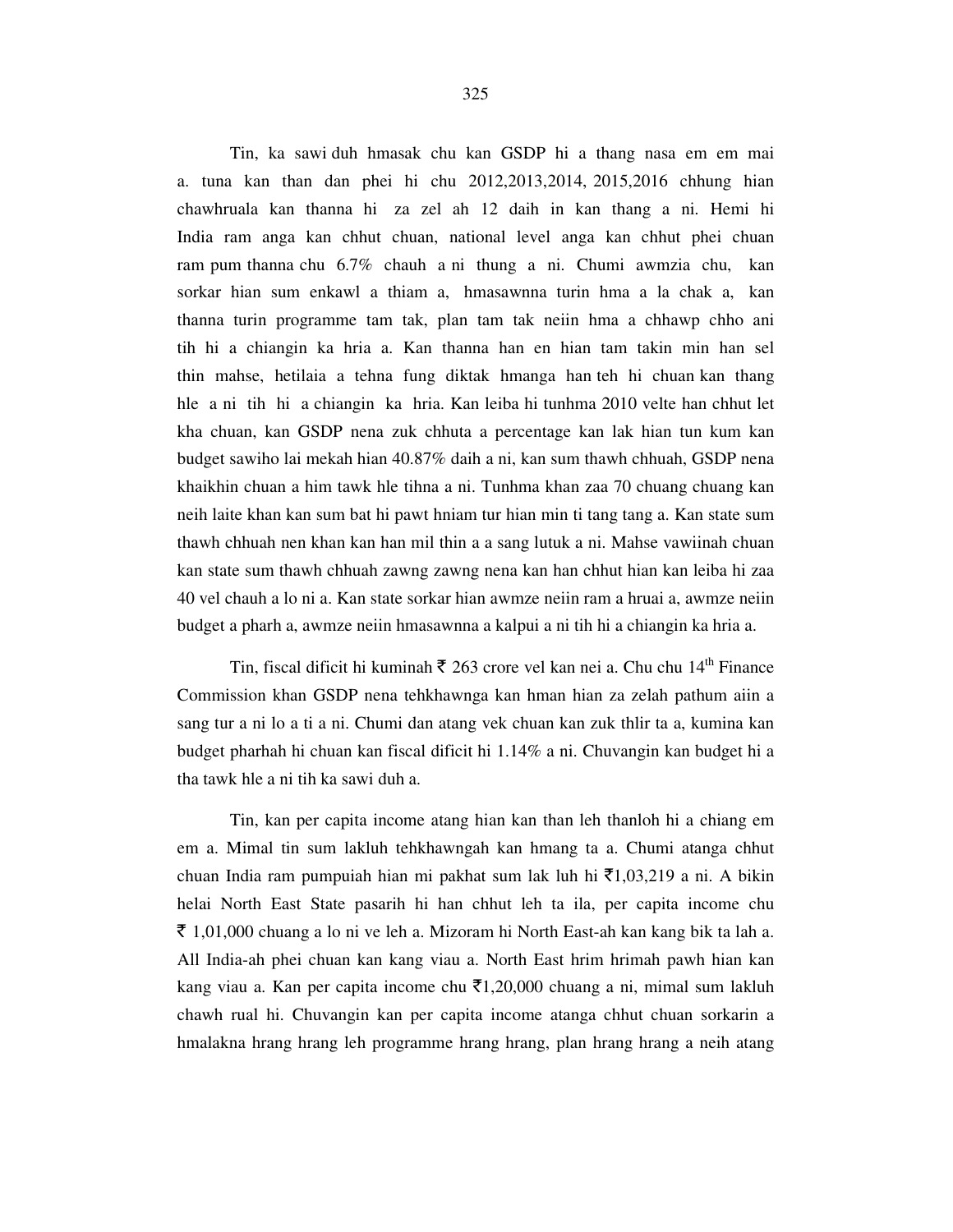khan mimal sum lak luh hi a lo tam ve hle tawh a ni, India ram pum huap phei chuan kan sang hle a ni tih a hriat theih a ni.

 Chuvangin tuna NLUP lama hma kan lak te, NEDP hnuaia kan um zui leh kawng hrang hranga kan hmalakna hian ram thatna hi a pawt dawr dawr a ni tih hi heng kan tehkhawng hrang hrang han sawi atang khan a hriat hlein ka hria a. Tin, Mizote hi kan thang chak a, Human Development chungchangah phei chuan kan sang leh hle a. India ram pumpui hi ziak leh chhiar thiam tamna lama kan teh chuan 74%-in ziak leh chhiar an thiam a. North East bikah hian 79%-in ziak leh chhiar an thiam a. Mizoramah chuan mi 91%-in ziak leh chhiar an thiam a ni. Chumi awmzia chu hmasawnna hna kan thawh dawn chuan miin a chhiarin a ziak thiam tur a ni, mi thil hria leh hmasawnna hnate chhiar ve thiam lo tan chuan than hi a har thin a. Chuvangin zirna hi a pawimawh em em a. Hemi an dah pawimawh em em zinga pakhatnaah pawh hian kan sang fal hle a ni.

 Tin, khawpui lamah hian, urbanization kan ti a, Mizoramah hian urban population hi kan tam a ni. Chumi awmzia chu kan rilru pawh hi a thang nasa a. Kan rual awh ang bawk hian hma pawh hi kan la chak a ni tih a chianna chu urbanization-ah hian 51% lai kan tling a, mipui zawng zawng zatve aia tam kha kan urbanize a ni. Chumi awmzia chu hmasawnna ruhrel khawih thei tur khawp hian kan inchher hriam chho hle a ni. Chutih rualin khawpuia lo tla thla mi rethei tam tak awm bawk mahse, kan in-urbanize dan atang hi chuan hma kan sawn hle ni hian a sawi theih a ni.

 Tin, India ram ei leh bar chungchangah hian han ti leh ta ila. Kan budget hi ngun taka kan en chuan hma a sawn a, a sawn chho zel a ni tih lanna chu heng state pali Gujarat te, Jharkhand te, Tripura te, Mizoram te state hmasawn tak takte an ni. Gujarat te phei chu tun hma history kan chhiar chuan sumdawnna kawngka ber, khu lam Middle East lam pawhin lawnga an rawn sumdawnna hmunpui ber te an lo ni a. Jharkhand te thil laihchhuah tur leilung hausakna nei tak tak te, Tripura te pawh an ni a. Chung pali zingah chuan Mizoram hi kan tel tlat a ni. Chuvangin kum 2013, 2014, 2015, 2016 chhunga kan thanna kha 8% a ni chho tlat a ni. Chumi awmzia chu India ramah hian hmasawnna hna kan thawhnaah leh human development leh kawng hrang hrangah hian kan lo thang ve nasa hle mai tih hi heng tehkhawng hrang hrang atang hian a hriat theih a ni tih ka sawi duh a.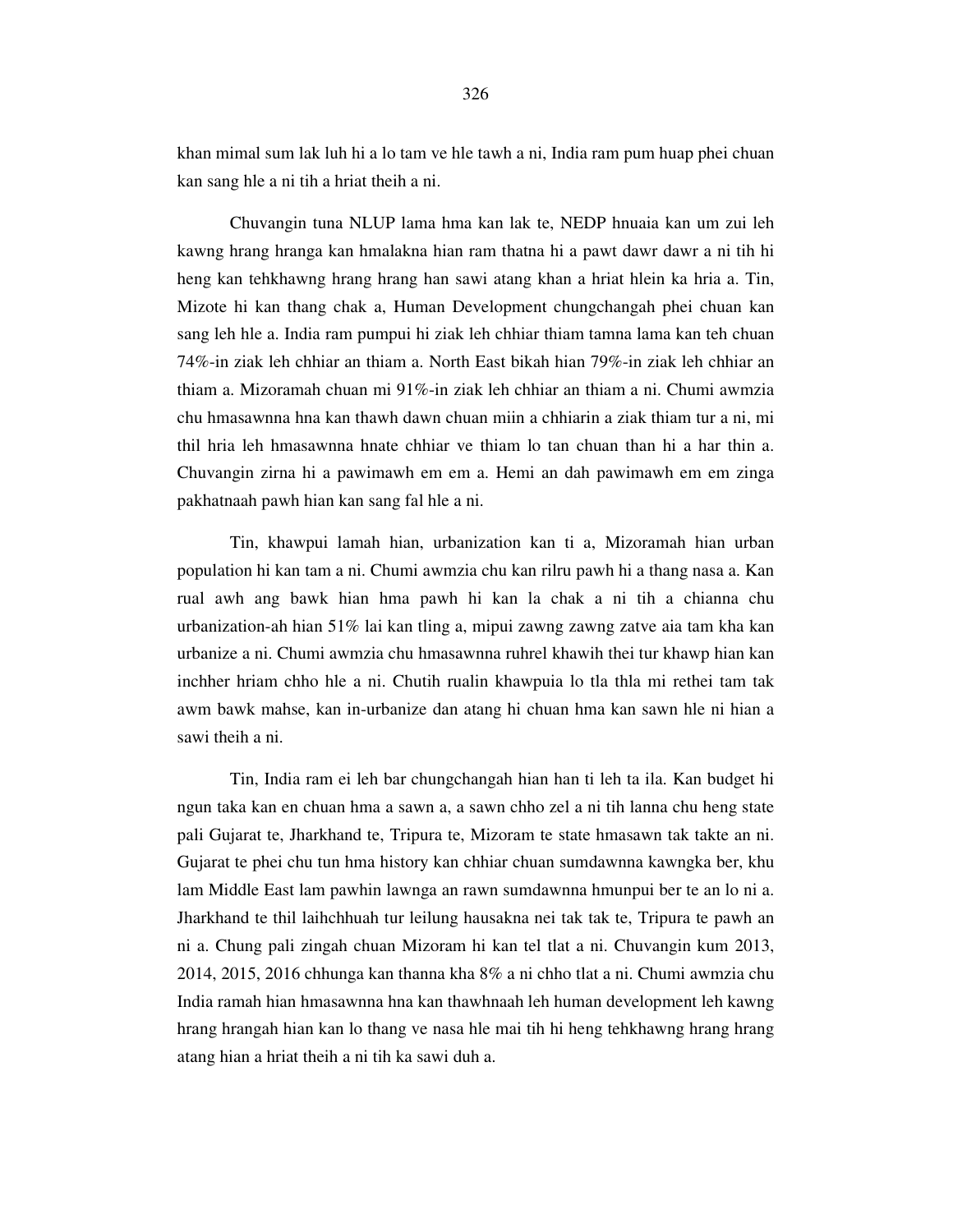Tin, hei NLUP kan kalpui a, tunah hian 2018-2019 chhung hian  $\bar{z}80$  crore dah a ni. Tuna NLUP kut kan hman mek hi kan Assembly hnuai lamahhian a ni a. Nizanah khan LPS atanga an inkawmnate leh khatiang an report-te kan han ngaithla a. Nithum chhung khan  $\bar{z}$ 5 lakh lei te pawh an awm a, nuai tel lei an lo kat nuk tawh mai a ni. Khami awmzia kha chu kan thanna hi a thang lo ti thin mah se a thanga te kha kan hmu miau a ni. Chuvangin NLUP-ah hian kan pe tam, a mihring pawh chhungkaw 134689 lai an ni. Khang zingah khan lo invawm chhuak zo lo chu awm bawk mahse a invawm chhuak zova hi an tam a ni. Hei hian Mizoram economy hi a hnuk kal ve mek ni hian a lang tlat a. Chuvangin sawiseltuten sawisel thin mahse he NLUP atang hian mi tam takin ram economy hi an rawn vawrh sang chho a ni tih kha a hriat a. Chuvangin a lawmawm hlein ka hria a.

NLUP leh NEDP convergence atan tun budget-ah  $\overline{3}35$  crore lai mai han dah leh te, NLUP bik hrim hrima  $\bar{8}80$  crore lai dah te; tin, budget speech-a lo lang a tul a nih chuan kan la dah belh thei han tihte hian he sorkar hian a mipuite, a khua leh tuite hi thang se a duhzia a tilangin ka hria a, a lawmawm takzetin ka hria a.

 Tin, ka sawi leh duh chu helaia kan sum hmanna tur lampangah hian, Thakthing multi level car parking an rawn siam tur saw a lawmawm hlein ka hria a. Hetah hian  $\bar{\tau}$ 10 crore lai an dah a. Inrinni hi chuan thing zik bula zawng dan ang deuh hi kan ni a. Inrinni hi chuan programme awm sa a motor-te kan lo indah chhuak a nih loh chuan a chhuahin kan chhuak thei tawh lo a ni, dan beh tlat hi kan ni a, a buaithlak ve duh khawp mai a. Hetiang ang te kan sorkar chak takin min sak sak dawn a ni tih kan hriat hian a lawmawm em em a ni tih ka sawi duh a.

 Tin, ka sawi leh duh chu hun hmalam zawng zawng khan IAY hi kan hmang thin a ni, mi rethei in sakna kha. Sak pawh hi kan sa tam a ni. Khatih lai kha chuan, IAY hming a put lai kha chuan thil reng reng mai hi a mamawh dan indawt hian kan kal thin a. Permanent wait list pawh kha kum tin emaw, kum hnih danahte emaw kan siam tha thin a. Engemaw contract lo thawk emaw, eng emaw avanga vanneihna lo dawng thut, in tha nei kha chu kan paih thin a ni. Chutiang chuan awmze nei khan kan kal thin a. Mahse PMAY tih a lo nih takah hian a har khawp mai. Kum 2011 chhiarpui mil khan thil an ti si a. In tha tak tak neiten an dawn a ngai a, dinhmun tha tak taka lo ding tawhten an dawn a ngai a. Permanent wait list-a an awm miau avang khan an paih theih tawh loh. Hei erawh hi chu a pawi khawp mai.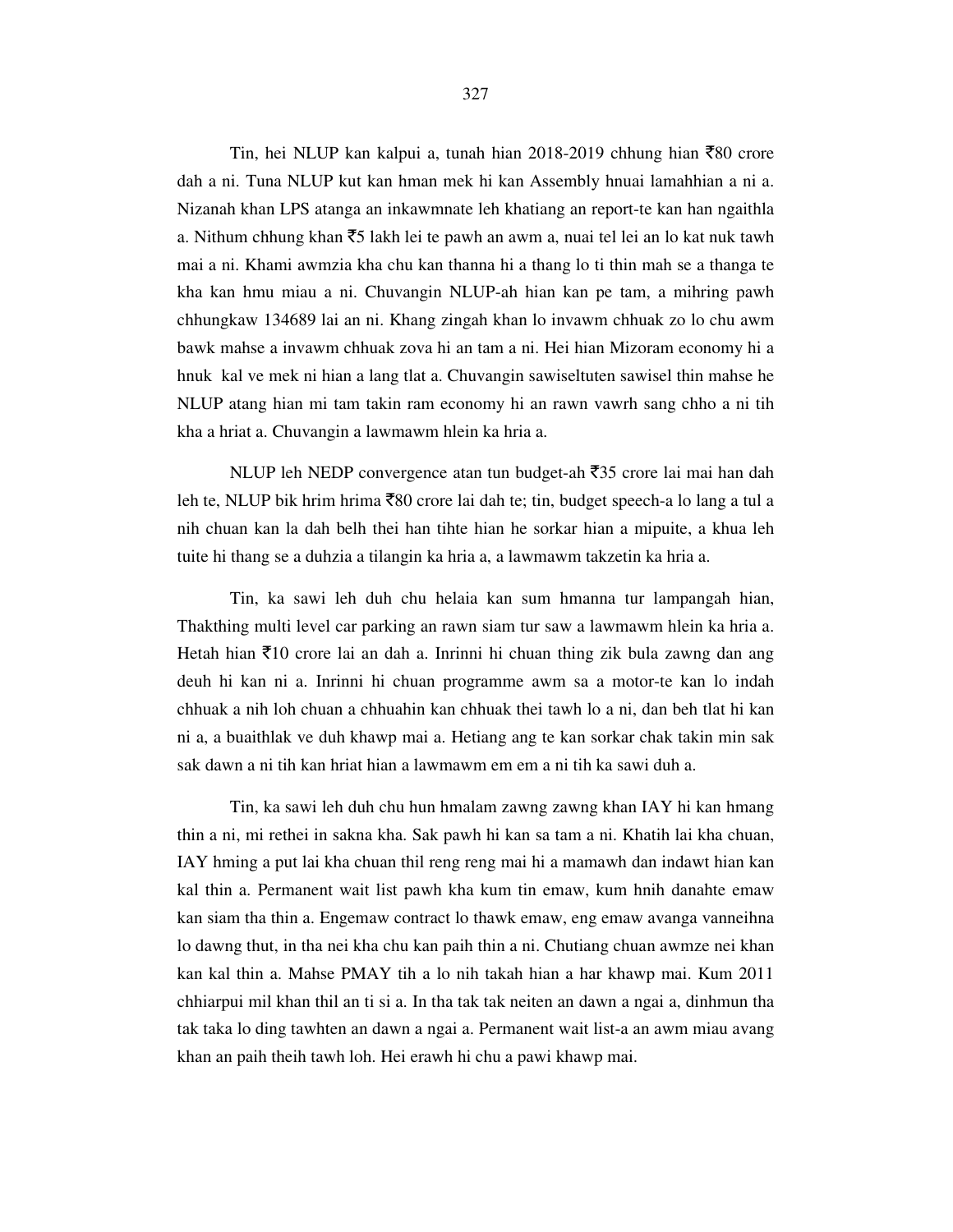Mi tam tak, in mamawh ngaih ngawihten an nei thei ta lo hi PMAY (Prime Minister Awaz Yojana) a rawn ni taah hian thil a buai zo ta a, a pawi khawp mai. Tin, hetih lai hian Mizoram sorkar hnuaiah Chief Minister Rural Housing Scheme an rawn dah leh a. Tunah hian  $\bar{\tau}6$  crore 2016-2017-ah khan dah a ni a. A pawimawh khawp mai hei hi. In nei thei lo, theihtawpa an han tih tang tang pawha ti thei lo, thingzai man te a lo to tawh bawk si nen. Amaherawhchu, he  $\bar{c}$ 6 crore hian kan han tuam dawn tan ta a, mipui lawmzia hi nasa tak a ni.

 A dik tak chuan thing phek pakhat man hi a sang tawh a nia! Mahni a in puah zo lo tih ngawt theih a ni lo. Mihring dinhmun hian a zir miau loh chuan in puah hi a har tak meuh meuh a ni. Chumi puah thei tura he sorkar-in  $\bar{z}$ 6 crore lai mai tun hun kan hman mek leh tuna kan budget pharh chhoh mekah  $\bar{\tau}$ 10 crore lai mai mamawh ngawih ngawih thingtlanga kan u leh naute, in leh lo mamawh ve ngawih ngawih, sak chak ve ngawih ngawihte tan he sorkarin an dah hi a lawmawm hlein ka hria a. (**DEPUTY SPEAKER :** I hun i hmang zo a nia.) Sawi tur a tam em a, mahse, ka sawi chhunzawm tawh lo mai ang e. Pu Deputy Speaker, he budget hi budget tha niin ka hria a, ka thlawp e.

### **DEPUTY SPEAKER** : Le, tunge sawi ve leh ang le? Pu T.T. Zothansanga.

**Pu T.T. ZOTHANSANGA** : Pu Speaker, ka lawm e. Hei thingtlang ami ka mikhual pakhatin "Ka pu, nang leh Pu Ruatkima hi in thimrim viau zel hian a lang mai a, in thin a rim thin tak tak em?" min rawn ti a. "Thinrima sawi chu kan ni bik lo ang a, ani pawh ka lo zawt ve ang e" ka ti a. Thinrim awm hmel deuh hi kan lo pu thin ni awm tak a ni. Kha kha ka rilru ah a awm a.

 Pu Speaker, tun tum kan budget hi ka lawm khawp mai. Finance Minister a ngaihna hria kan nei tih kha a chiang khawp mai a. Kan budget hi a tha a, budget ruahman hi a harsa khawp mai a, zir tham a ni a. Kan term hmasa chhung khan thil kha ka lo sawi hnem ve khawp mai a. Amaherawhchu hei hun a kal deuh deuh a, ka hriat loh zia hi ka hre tawlh tawlh hian ka inhria a, a harsat zia hi ka hre chho mek zel a ni. 'A siamtu te tan chuan a huphurhawm awm mang e' tih te ka ngaihtuah a. Inkhel kan en thin a, tu te emaw an han inkhel a, an tih fuh loh leh an tih sual chang te hi kan hre ve em em a. Zuk lut ila engmah ang chuang si lo tur, a kotlang A team hi kan tam khawp e ka ti a. Tunlai chu chanchinbu ka enkual thin a, a kotlang A team, budget bu pawh la chhiar ngailo leh la en ngailo ang chi ho khan duh tawk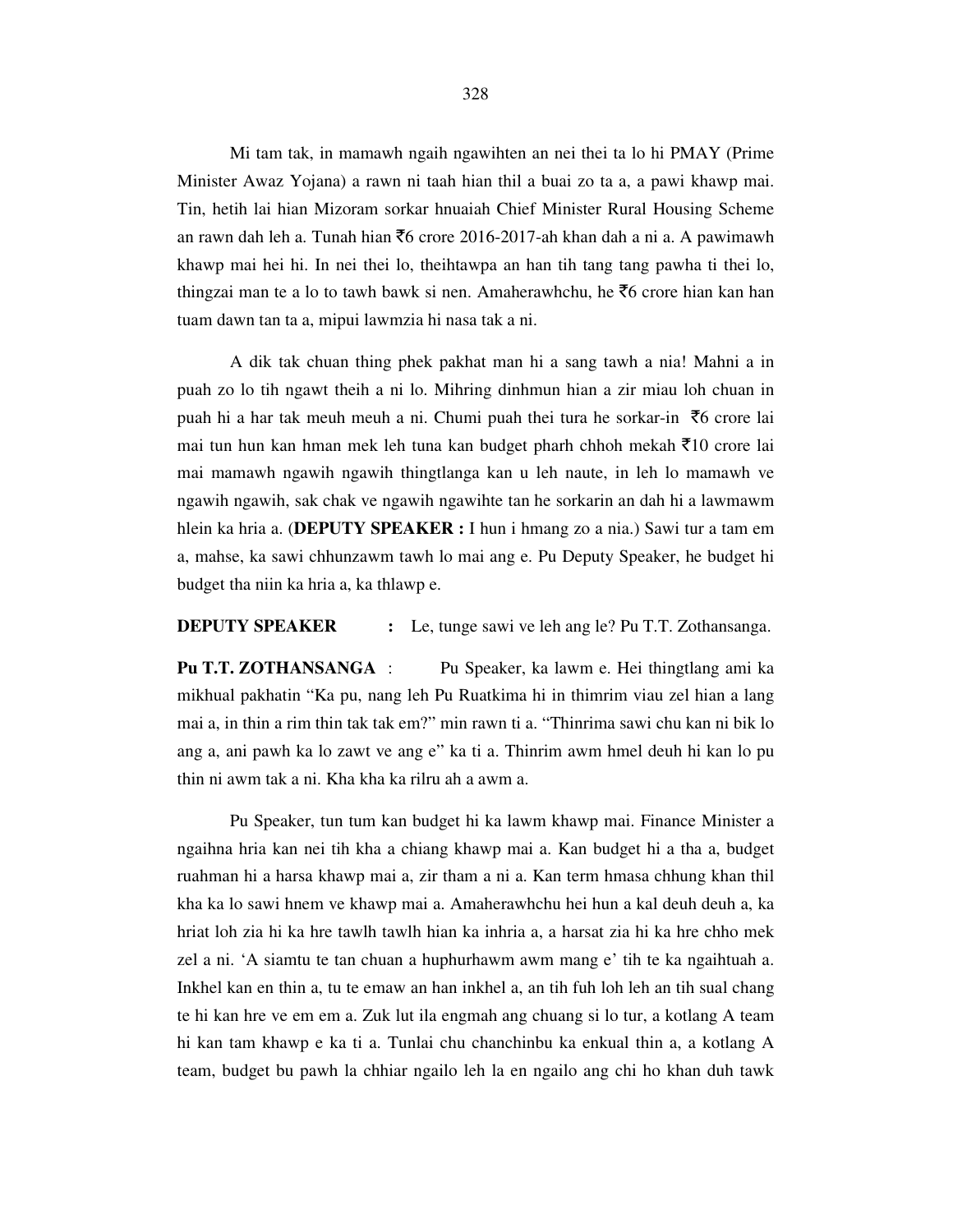tawkin an lo sawisel mai a, a sawiseltu te hi han ni ve chiah sela eng nge an an ang aw ka ti thin a. Kan thianpa pakhatin Pu Rokunga hla fuhlo lai te kha a rawn sawi a rawn sawi a, 'Ngawi teh, Mizo zinga mi ropui ber hla phuah thiam a ni a, nang pakhat pawh la phuah lo hian sawisel tawh teh suh,' kan in ti a. Khatiang deuh kha a ni a, Party thenkhatin mipui a huap avangin inthlan oriented in a rawn siam a ni te an han ti leh ngawt thin a.

 Pu Deputy Speaker, vawiin chanchinbu kan en chuan i remtihna in tlemte kan chhiar ang a. PRISM President in a rawn sawina ah pawh hian "Mizoram sorkar chu mipui sum enkawl kawngah rintlak loh, awmze neiloa kal, sum enkawl thiamlo sorkar hi rorel zel tlak a ni lo" te an rawn ti a. Budget hi vawikhatmah an la pharh lo a, an la zir ngai pawhin kan hre lova. Political party-a an inleh tak hnuah hian hetia kan sawi chhuah hi an lo hre ve mai turah kan ngai a. Hetiang thu te kan han ngaithla em em mai zel chu a ni si a, Mizoram hi a buaithlak mang e te ka'n ti a. Mipui hmuha lan mawi tumin budget an siam a tih te hi a rawn lang a. Kan budget hi mipui hmuha a mawi hi chuan a lawmawm ka ti a. Mipui hmuh pawha a mawi tawh loh hi chuan thalo tak a ni. Chuvangin inthlan oriented a min rawn puhna chhan pawh hi mipui a huap nasat vang a ni. Helai te hi min lo chhinchhiah sak sela ka duh a.

 Kan Finance Minister hi kan term tirah kha chuan ka duh khawplo lek lek thin a, ka duh ai hian a uikawm ka ti thin a. Amaherawhchu hun a lo kal a, a lo puitlin zia leh Finance lama a hriat zia hi kan hre chho deuh deuh ni hian ka hria a, lawmawm ka ti a. Ani ang hi party dang hian an nei ve ang em aw tih te ka ngaituah a. Kha kha ka sawi hmasa duh a.

 Tin, Pu Deputy Speaker, opposition te pawhin an tui pui NLUP hi tlem sawi ka duh a. Cheng vaibelchhe 2871 leh nuai 82 kan nei kha a ni a. Mirethei taima si, kuthnathawktu te dawmkan nana kan ruahman kha a ni a. Hei 2009 ah khan base line survey NGO hovin neih a ni a, chutah chuan chhungkaw nuai hnih leh sangriat vel kha survey a ni a. NLUP dawng thei kha chhungkaw 159528 kha kha NLUP dawng thei chhungkua an rawn tih chu a ni ta a ni.

 Tichuan Mizoram ah hian 2010 hand book-a sawi angin, chhungkaw nuai hnih singkhat sangli zasarih panga kan ni a. Tichuan NLUP dawng thei hi 159528 kan nih chu. Chuta tang chuan tuna kan sem mek zel te nen a dawng tur zata hi nuai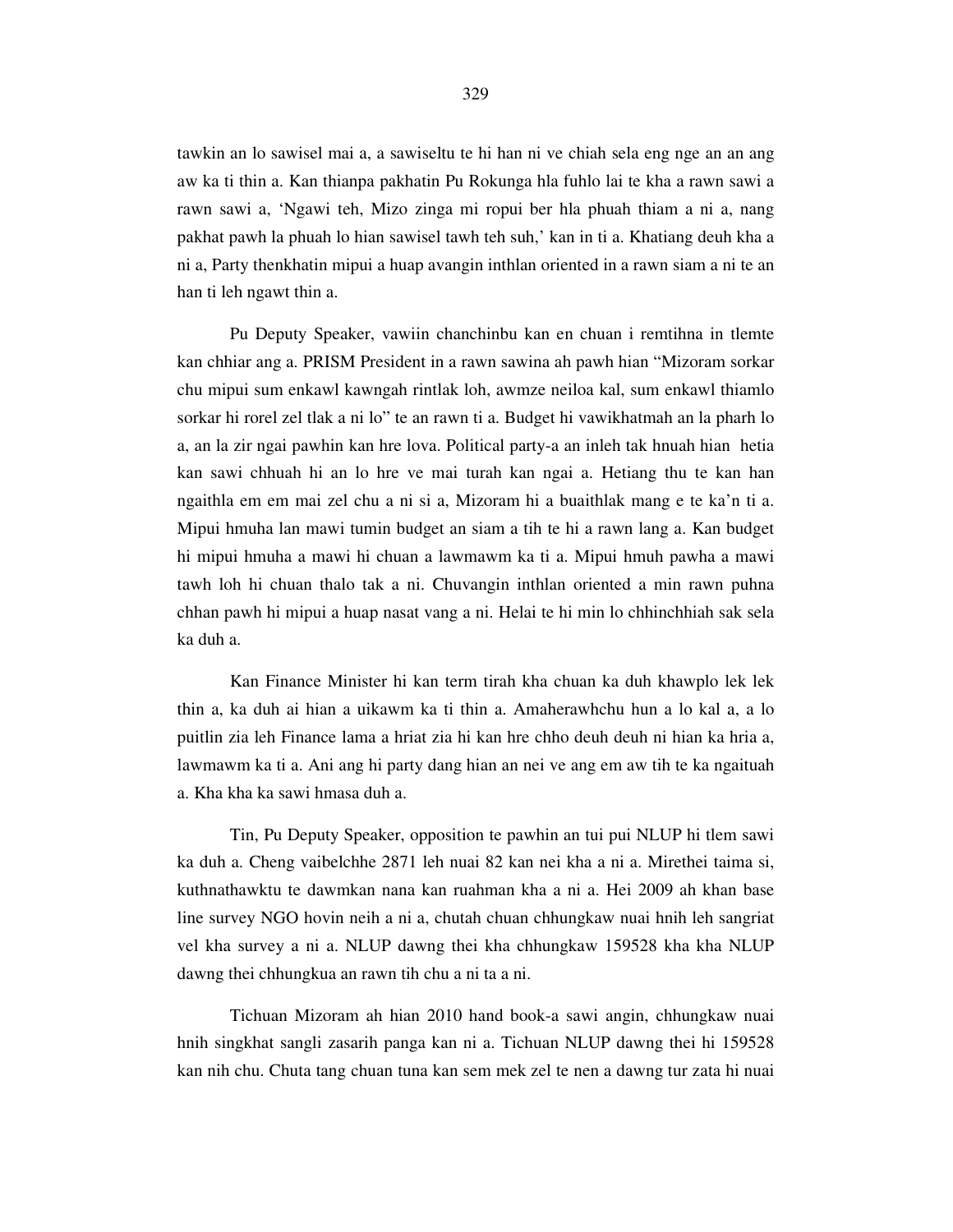khat sing nga zaruk sawmnga pakua zet kan lo ni ta a. Base line survey atang chuan mi 8839 chiah hi kan hnutchhiah ta a ni. Kha kha member ten min lo hriatpui ka duh a.

 Kum 2008 election-ah khan Congress in sorkarna kan han chan tak ah khan kan vote hmuh kha 38.89 % a ni a, 2013 ah 44.6 % kan hmu a. Heta kan point hmuh belhkhawm hi 83.49% kan hmu a ni. NLUP kan sem hmasak te kha kan pe nawn silo a, chuvangin kan pe tam khawp mai a. Tunah hian base line survey ang chuan 94.45 % kan pe tawh a. Hei hi Congress vek kan ni thei lo, Congress vek hi kan ni thei lo reng reng. Chhungkaw 105689 hi Congress vek kan nih chuan midang tan hi chuan dinchhuahna tur hi a awm tawh lo reng reng. Mahse kan tha kan tha an ti ve si a, chuvangin hei hi chu tlema kan ngaihtuah chu a tha. Congress chauhin an dawng an tih thin hi a rintlak em tih hi ngaihtuah tham a ni.

 Eligible criteria kan ti a, MZU Economics Department ten min rawn vil a, Synod social front leh social audit te pawhin an rawn zir chiang a. Chubakah 3<sup>rd</sup> party monitor te kha NABARD hnuai ami te khan Planning Commission hriatpui in kan han nei bawk a ni a. Tin, Pu Deputy Speaker, kan NLUP hi a lo tha aniang opposition party 5 te pawhin central-ah ti tawp turin an zuk thlehlut a. An thehluhna ah phei chuan "We, the branch of NDA" an ti kalh lehnghal a, NDA branch an nih thu kha an rawn sawi la. Chu chu 26/04/2014 khan an thawn a, MNF, ZNP, MPC, BJP leh MDF Party President theuh ten hming an sign a. In duh chuan a copy hi ka neih kep che u a nia.

 Tin, CAG Report hi kan sawi kan sawi thin a, hmanni ah te pawh khan kan Opposition hotu te khan in an rawn sawi a. CAG Report hi an ngaisang khawp a, Doctor Luka a ziak tluk ang hian an ngai emaw ni aw ka tia. Khatiang a kan lo ngai a nih phei chuanin 2005, 31<sup>st</sup> March en a an mahni CAG Report te pawh hi han lekchhuah hi ka chak khawp mai a. Pu Deputy Speaker, i phalna in  $\overline{57.67}$  crore as shown as expenditure although the purpose work under BMS were not executed.  $\bar{\xi}$  7.67 crore te kha hnathawk miah lo in an lo la tihna a ni a.

 Tin, hetah Pu Deputy Speaker, helaiah khaw 73 an target ah khan 17 te kha an zawm chauh a, tichuan kum 5 chhungin vaibelchhe 118 zet mai kha an lo seng bawk a ni, 73 target turah 17 chauh an pawh tih te. Tin, helaiah hian "execution of 7 broad works which did not connect any habitation resulted in irregular and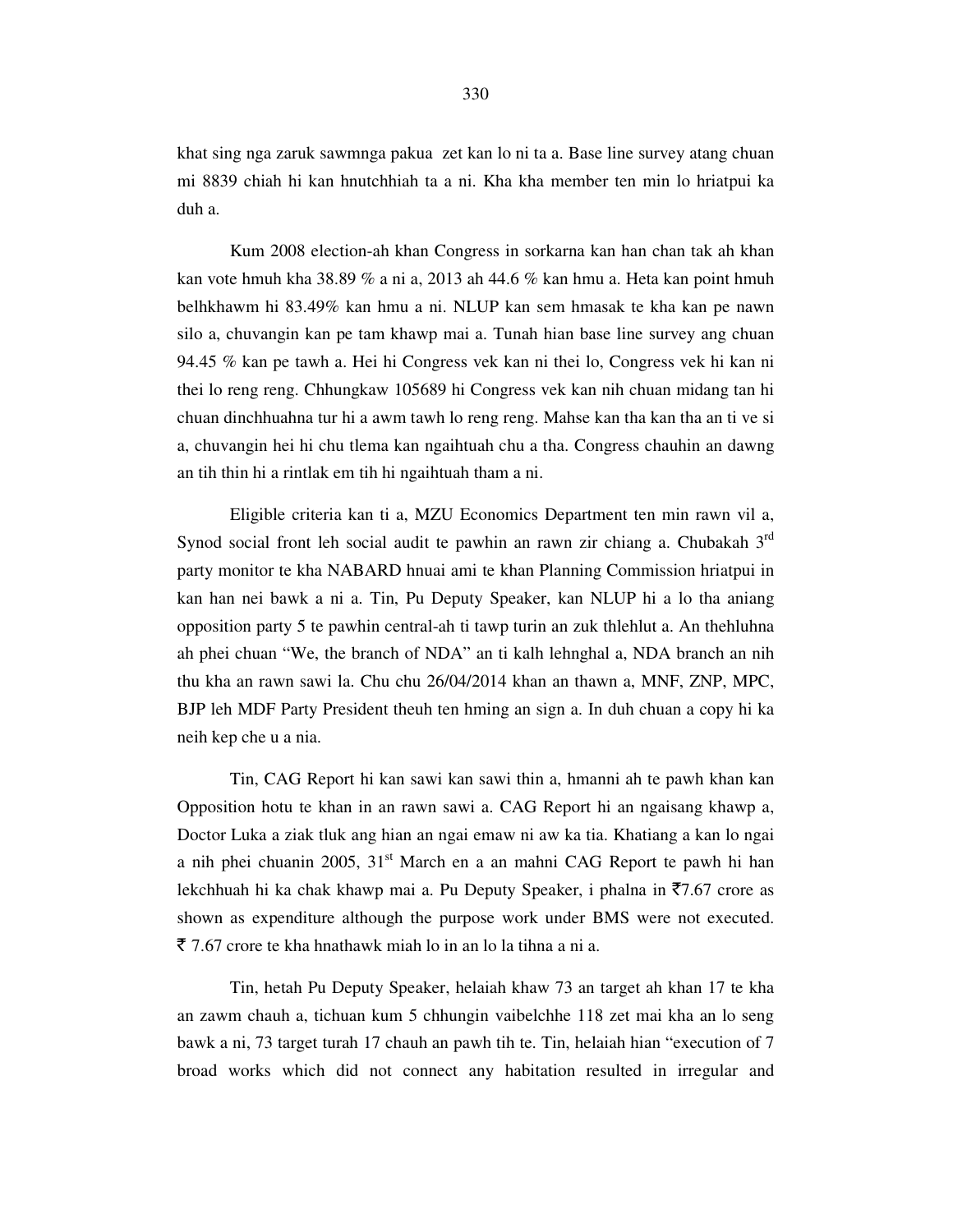injudicious utilization of fund of  $\overline{5}16.64$  crore. Khatiang chi kha a tam lutuk a ni. Chuvang chuan NLUP chungchang ah hian CAG hi an rawn sawi an rawn sawi a nih pawhin, a aia lian hi PWD-ah khan an nei teuh mai a ni. Kha lai te kha tawi te in kan sawi tel duh a.

 Tin, Pu Deputy Speaker, Champhai kawng, kan PWD Minister zahawm takin min siamsak chho kan lawm khawp mai a. Seling-Saitual, Kawlkulh-Khawzawl tunah khian an zo leh tep tawh bawk a. Chutih ruala ka sawi duh chu Saitual leh Kawlkulh leh Champhai to Khawzawl inkar khi, a sum a lo la thleng lo deuh a ni tiin tunah hian kan la tan theilo niin ka hria a. Hei hi hmun dang atanga sum han pawh pen zawka rulh leh deuh dan a han tan mai theih dan kha a awm lo em ni? Nikum May thla atang khan Gas kan neilo a, kawng chhiat vang khi an han puh ta a. Ka lawm e Pu Minister, pawisa a awm tawh a. Chuti a nih chuan Saitual leh Kawlkulh, Champhai to Khawzawl inkar pawisa a awm leh tak ah hian lawthu kan sawi bawk a nih chu.

 Pu Deputy Speaker, NEDP 2017-2018-ah khan Irrigation kha a tel lo hlauh mai a, kha kha tunah hian ruahmanna thar a awm a nih chuan min dah tel sak hram se kan duh a. Contingency angin nge ni a tul ang apianga hman tur kha kan duh a, a chhan chu nikum fur pui ah khan Champhai lamah chhiat kan tawk nasa a. Kan MLA fund hian tui kawng hi kan siam nasa em em mai a ni. Irrigation-ah kan va kal a, engmah an lo nei silo a, hetiang anga chhiat thut tawh nana an lo in warm up ve na leh min puih mai theih na tur ang khan Irrigation-ah hian eng emaw zat hi chu park ve theih dan kawng hi awm se a tha in kan hria. Kan tui kawng a that loh avanga lo nei theilo tur hi tunah khian kan tam a ni. Kha lai te kha fur hmaa kan siam tha hman a nih loh phei chuan tunah hian kan harsa hle dawn a ni. Lo nei hi kan tla hniam hle dawn a ni tih te kha kan sawi duh bawk a ni.

 Tin, Pu Deputy Speaker, ka sawi leh duh chu hei tun tum kan budget-ah hian kawng siamna tur hi a tha khawp mai a, ka lawm a. Kan hotute pawhin theihtawp an chhuah ang a. Chutih lai karah priority project atana min pawmsak tura duh request ka nei a, kha kha kan hotu te leh PWD hotuten min lo hriatsak theih chuan Saiha khawpui chhungah hian 10.2 km hi la surface loh a ni a, Lawngtlai-ah 14.4 km, Serchhip-ah 6.7 km, Mamit-ah 9.7 km, Champhai-ah 25.5 km. Khatiang kha District khawpuiah Aizawl tel lo ho ah khan la surface loh a la awm a ni. Hei hi kan priority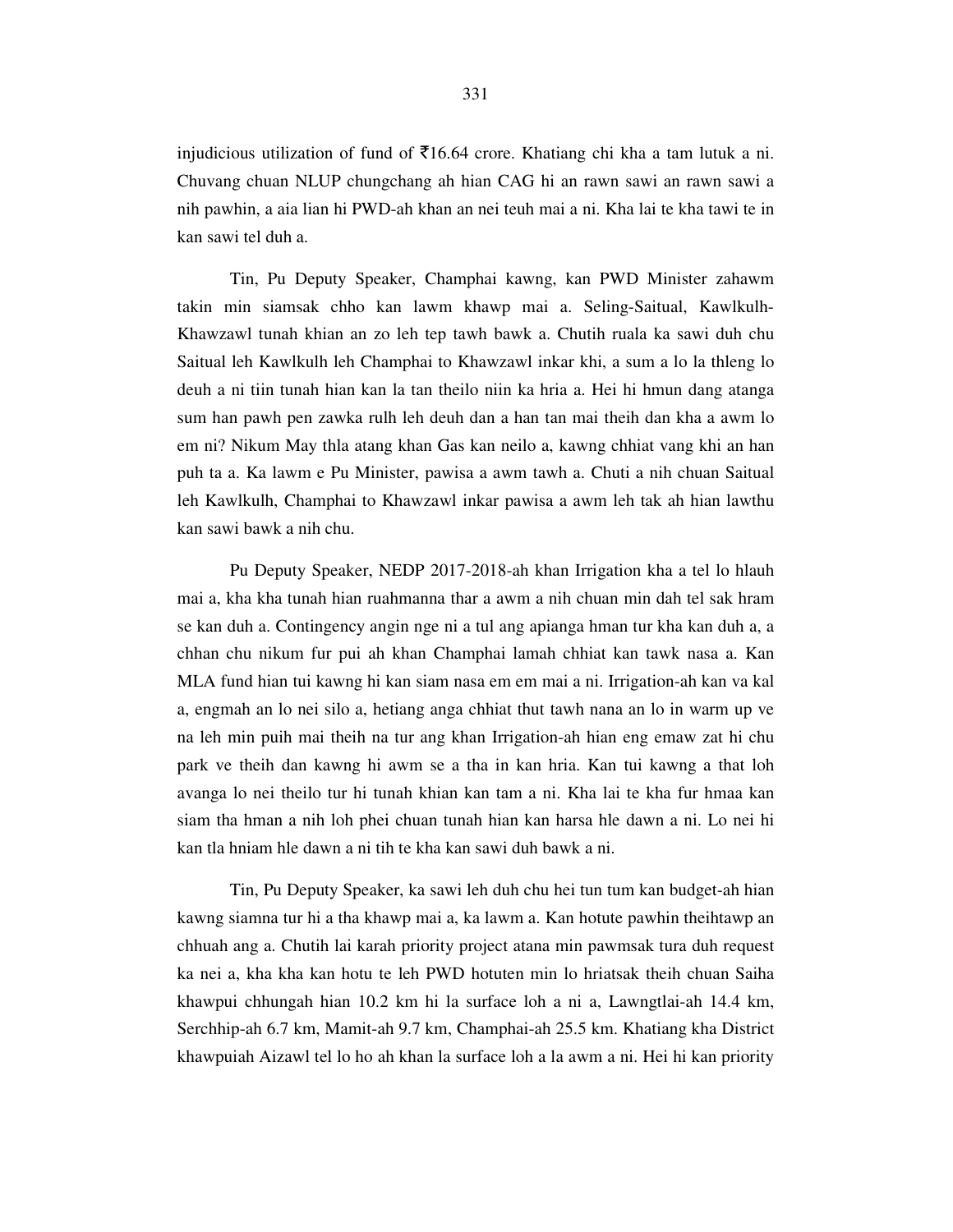project-ah khan District khawpui la surface loh zawng te hi min surface sak sela, Lunglei leh Kolasib chu surface vek tawh a ni a, khalai te kha ka sawi lang tel hram duh bawk a.

 Tin, Pu Deputy Speaker, ka lawmna em em mai pakhat chu Aizawl junction improvement scheme atan 10 crore kan hotuten an dah hi a lawmawm ka ti a, Vaivakawnah min zauh sak tawh a, Pi Pangi peng min zauh sak tawh bawk a, Bawngkawna kan ram buai vel pawh saw engtin tin emaw min tih that sak dawnin ka hria a. Bawngkawn ram keinin mipui tana ram zauh mek kan tum laia mimal anga lo nei tum tu party an awm te avanga harsatna kan tawk a nih pawhin hei hi chu su tlang hram thei se, chu chu ka rawn ngen bawk a ni.

 Tin, Champhai, Zotlangah truck terminal min pe tur hi kan lawm bawk a, chu bakah auditorium-cum-library building 29 crore zet mai min han pe tur hi lawmthu kan sawi tel bawk a ni. Tin, Pu Deputy Speaker, Home Department ah hian silai leina tur 1vaibelchhe kan dah a, a tlem mang e aw ka ti a, thil awm zen zen lo chu a ni na a. Tunlai boruakah chuan silai han neih that deuh hi a chakawm mang e, an mamawh belh a nih pawhin hei hi chu in lo thil phal deuh turah kan beisei chho bawk a.

 Pu Deputy Speaker, rin aiin hun hi a lo kal duh. (DEPUTY SPEAKER : Hun i hmang zo a ni a, tih tawp tur) Kan Finance Minister in thiam taka sum a rawn enkawl chhohna ah, hetia kan state lei ba percent a rawn tlahniam chho zeuh zeuh ah hian fak a phu ka ti a. Kum 2013-14 ah 54.46% a nih laiin 2017-18-ah 40.87%-ah an tla ringawt pawh hi lawma kutbenna tham hrim hrim a ni, kan Finance Minister in mawh a phur thui hle a, lawmawm ka ti.

 A tawp bera ka sawi duh chu kan Supply Minister-in Food Security hnuaia Food Security in a huam ve loh te zawng zawng pawh ration buhfai min pe chhunzawm zel hi a ropui ka ti. A tlangpuiin kan budget hi ka en ka en , a that em avang a ennawn leh chak thin hi ka ni a, a lawmawm ka ti a, kan hotu tha tak takte hi ka chhuang a. Chuvangin sorkar leh zel turah hian mipui te inthlahrung lovang u, tuna kan hotute min hruai lai hian hma kan sawn nasa hle a ni tih kha kan sawi a. Tichuan kan Finance Minister budget ka rawn thlawp e. Ka lawm e.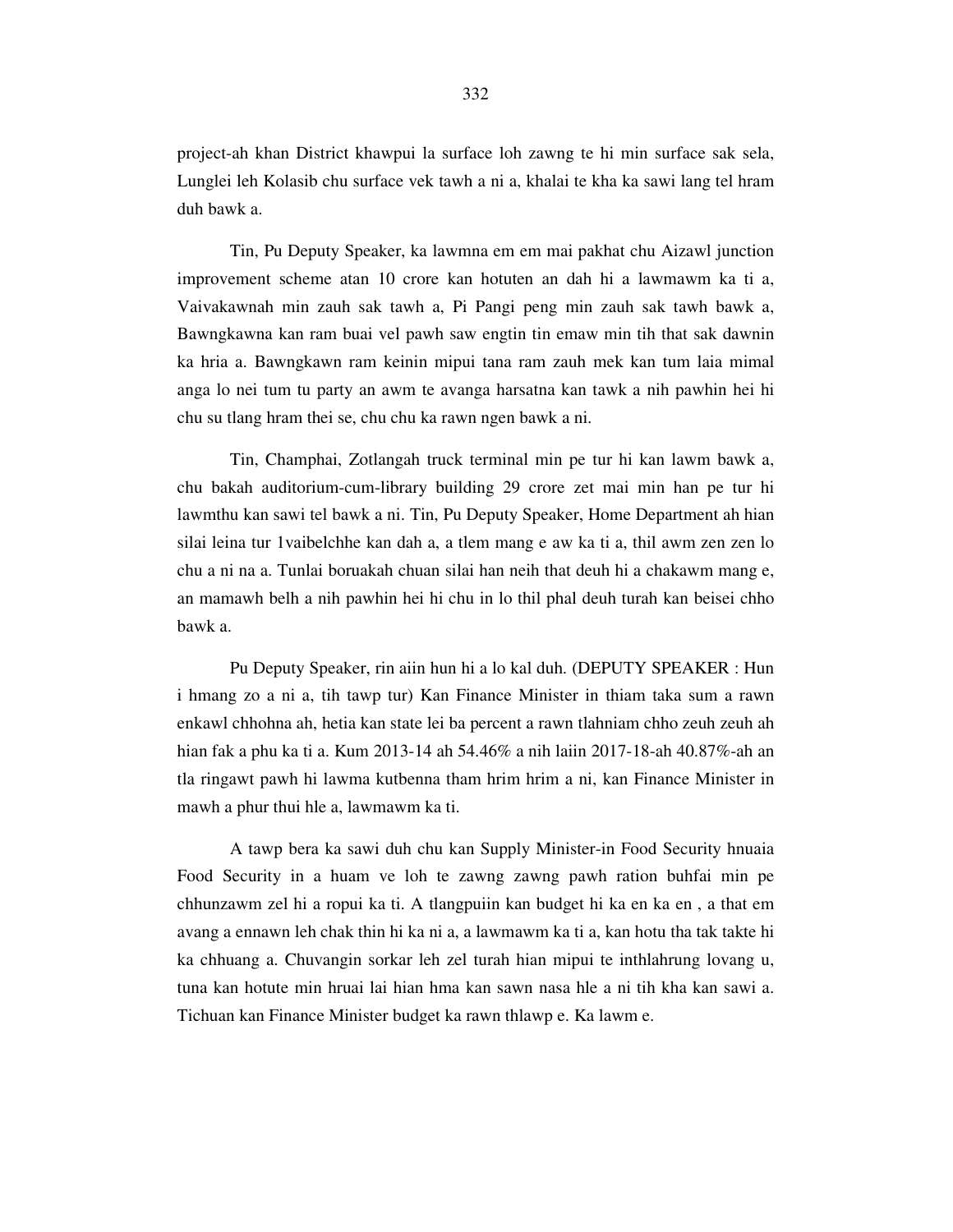**DEPUTY SPEAKER** : Tunge sawi leh ang le? Sawi duh kan awm tawh lo em ni? Dr. K.Beichhua.

**Dr. K.BEICHHUA** : Pu Deputy Speaker, din hi kan hreh riauvin ka hria a, kan ding mai ang e. Pu Deputy Speaker, vawiin hi a lawmawm hle maiin ka hria a, a hmasain kan Finance Minister hnenah lawmthu ka sawi a. Budget hi thil siam awlsam a ni lo tih hi kan hre theuh a. Budget puitling a rawn phawrh chhuak thei hi a hmasain lawmthu ka sawi a ni. Kan state hi kan hriat angin zim te, population tlem te leh tlangram chhengchhe taka awm kan ni a, deh chhuah pawh nei mumal lo state kan ni tih kan hre vek a, chumi budget chu vawiin ah hian kan discuss a. Minute 10 lek a nih avangin sawi tur rilru ah chuan tam viau mahse, ka ngaimawh zawng point tlem te rawn sawi tum ta ila.

 Developmental Department hi member zahawm tak te chuan an sawi duh zawng a niin ka hria a. Ka rilrua rawn lang ve thung erawh chu 1-na ah chuan Excise and Narcotics a lo lang tlat a ni, engatinge kan tih chuan kan rilru ah hian development lampang hi nasa takin kan ngaihtuah a chutihlai chuan vawiina kan ram dinhmun hi ngaihtuah ta ila. Kan Excise Department changtu hnen atanga budget speech ah pawh khan kan Finance Minister hnen atang pawh khan kan hre teuh a, kan Governor hnen atang pawhin kan hria a.

 Vawiina kan dinhmun hi kumina kan budget-ah hian Excise pawisa hi nikuma kan dawn aiin a tlem zawk tlat mai a ni. Chutih laia ka rilrua rawn lang chu Excise Force hi engatinge kan tih tam loh? MLPC kan hmang a, kan ramah hian zu nasa takin kan in a, dan pawn lamah zu nasa takin an zuar a. Chumi lo pawh drugs a hluar em em mai a, vawiina kan ram dinhmun chu an sawi thin angin HIV/AIDS ah pakhatna a sang ber kan ni. Zu avanga thihna pawh a tam kan hria, hmeithai pawh kan tam, chutianga kan ram dinhmun a awm laiin, vawiina Excise Force tih chak tumna lam kawk lova, nikum budget aia kumin budget-a pawisa Excise & Narcotics a a tlem tlat mai hi, he sorkar hian kan social security hi a ngai pawimawh lutuk lo a ni dawn hi tihna rilru ka nei a ni. Chuvang chuan hei hi vanduai thlak ka ti hle a, a tul chuan kan hotute hian NEDP atang te pawh hian helama chak zawka hma la turin ke pen se a tha hlein ka hria a ni.

 Tin, kan hriat angin Pu Deputy Speaker, PWD sawi leh ta ila, PWD hi private resolution pawh vawi 3 lai kan lo luhpui ta a, kawng tha kan duh a, in duh a,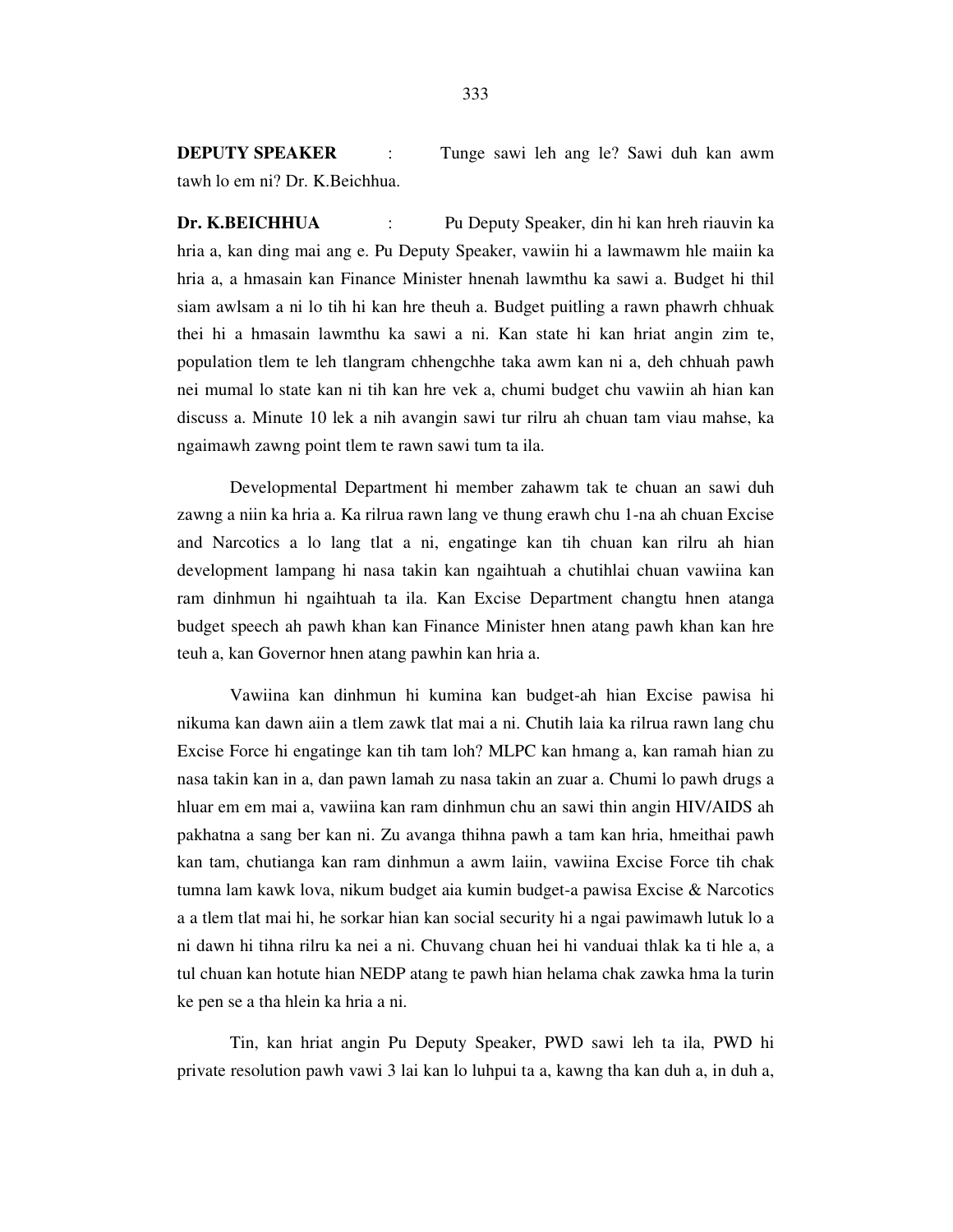kan duh tlang vek a. Chutih lai chuan nikum aiin kumin PWD pawisa hi tih tlem a ni leh ta a. Kawng tha nei turin sorkarin chak takin hma a la kan tih mek laiin, pawisa budget a kan ti tlem hi hriatthiam harsa ka ti a. Hmun dang dangah PWD staff indaihlohna, kan JE manpower indaihlohna, kan JE te leh a hnuaia thawk tur te leh labourer tam tak indaihlohna kan ram hian a hmachhawn mek a ni. Chutiang kara kawng tha siam tum si a, budget-a PWD pawisa a tlem tlat hi hriatthiam harsa ka ti a. Chuvang chuan kan sorkar hian kawng tha hi min siamsak dawn tak tak lo a ni ang a, a sawi hian kan sawi mai mai a ni lo maw! Alcatra leh fur inmillo ang hian kawng tha leh tun kan sorkar hi a inmillo deuh a ni lo maw tih te hi ngaihtuahna rilru ah a lo lut a ni.

 Pu Deputy Speaker, NLUP kan sawi a, a dik e, NLUP hi hlawhtling titu tan chuan hlawhtlinna lai hmuh tur tam tak a awm ang, hlawhtling lo ti duh tan chuan sawi tur tam tak pawh a awm ang. Chutih ruala ka rilrua lo lang lian deuh thil pakhat chu MLA 40 kan awm a, 34 in 400 lakh theuh beneficiaries thehlut turin 400 lakh theuh kan in sem a, hei hian he sorkar rilru hi a pho chiang hle in ka hria a. Development work emaw, hmasawnna thil kalpui dawn reng rengin mipui thlan tlin te, opposition te pawh hi mipui thlan tlin vek kan ni a. Chuvang chuan he NLUP 400 lakh theuh mahni bial theuha hmalak chho na tur ruling MLA chauh lehkha in pek a opposition lehkha in pek loh hi ka ngaihtuah a, he sorkar rilru a ti lang chiang hle in ka hria a, party in thliar hranna a ti lang nasa tih hi a chiang a ni. Central sorkar hian he rilru ang hi pu ta se, vawiina kan central sorkar BJP roreltute hian he rilru ang hi pu ta se Zoram hi kan tuihalin kan dang hi a va han ro dawn em tih hi min ngaihtuah tir a ni. Chuvangin hei hi kan flagship program a ni a, tha ti tu pawh kan awm a, tha lo ti tu pawh kan awm a. A tha lo ti tu te an lo awm vang emaw, eng emaw vanga MLA opposition member 6 te he hmalaknaa telh miah lo hi chu thil dik thei niin ka hre lo a. Tukin lam thleng pawhin ka bial atang chuan 'NLUP-ah min thlang tawh a, mahse MNF ka nih avangin lak dawnah min paih' tih phone ka dawng a ni, chutiang chu a la awm ve zel a. Chuvang chuan helai hi kan hotute hian uluk lehzualin en ta se a tha hle in ka hria. Tin, NEDP pawh 1000 crore lai kan dah a, ropui viauin ka hria. Chutih rual chuan NLUP kan kalpui tawh anga kan kalpui chuan inthliar na leh party anga hmalak chhohna a hluar leh nasa dawinin ka hria a, chuvang chuan vawiinah hian kan sum neih ang ang te hi eng atanga kan hmuhte nge ni? Kan revenue te keimahni Mizoram mipui sum a nihna ang hian a mipui nawlpui enjoy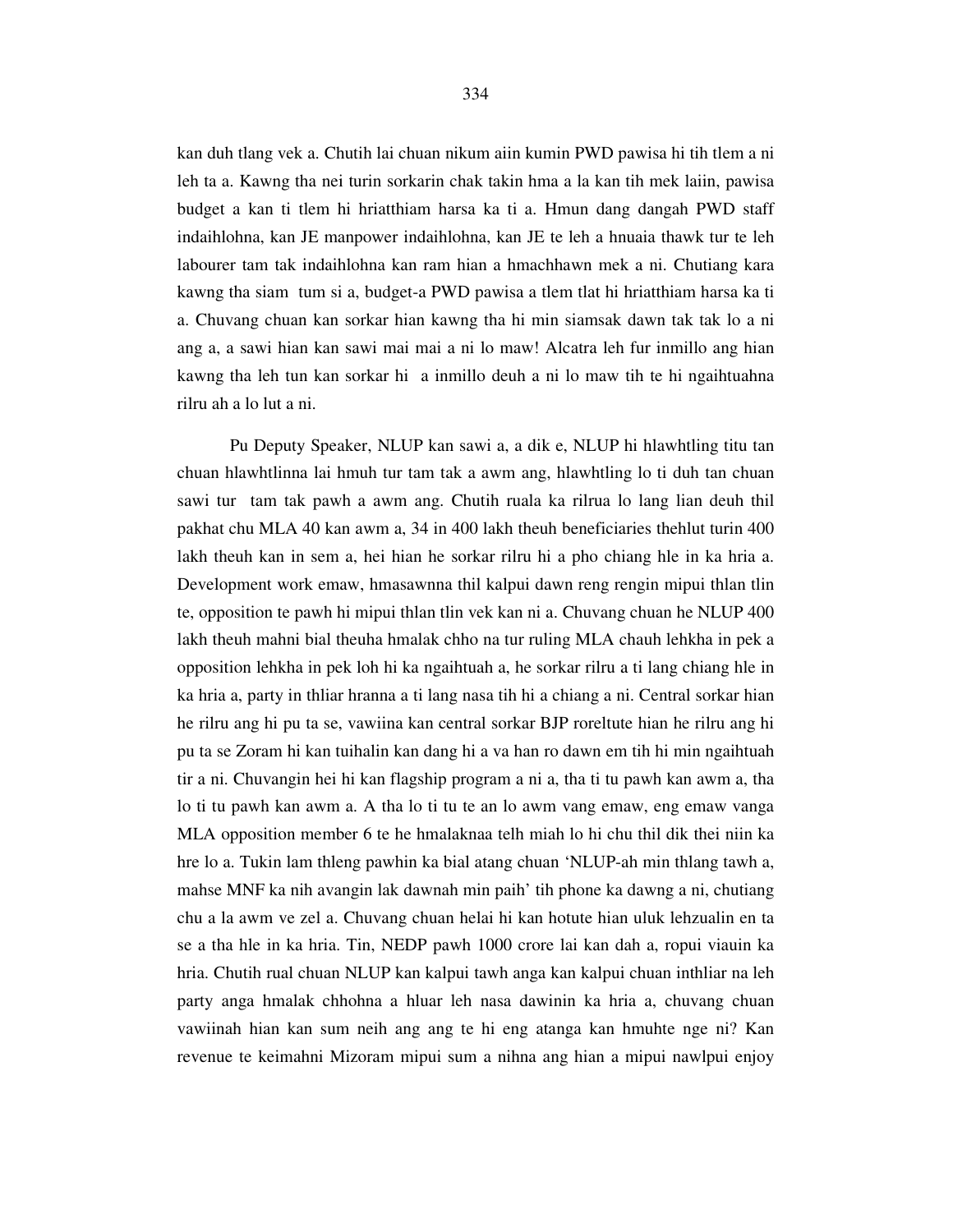theih tur leh mipui nawlpui hamthatna ni thei tur hian sorkar hian rilru pu thei se a tha hlein ka hria.

 Tin, Pu Deputy Speaker, Sports & Youth Services-ah khan nikum aiin kumina kan budget kha a let deuhthaw-in a pung a ni. Chutihlaiin ka rilrua awm chu vawiinah hian sports lama kan mi chhuanvawrte leh talent nei tha tak takte hi khawpui mi an ni chuang lo, thingtlang kilkhawr te te, keini anga pa berh te te fa te tam tak kan nei a ni. Chuvangin he pawisa pung hi inthliar hranna leh thlei bik nei lova a zau thei ang bera coverage siama, Mizoram tan ti a District hrang hrang rualkhai taka hma lak ni se chuan sport-ah te pawh hian hma kan sawn viau-in ka ring a.

 Tin, Higher & Technical-ah khan nikum aiin kuminah budget kan dah tam leh ta a, khangte pawh kha a lawmawm viau a chutihrual chuan College hrang hrang hi han ngaihtuah ta ila, a bik takin keini Saiha Govt. College (tunah chuan Siaha kan ti a) saw tun EGC norms ang hian min lo en dik sak ta se chuan derecognised theih dinhmunah an awm a ni. Chutiang chuan College dang dangte pawh hi kan nih ka ring a. Chuvang chuan kan budget te pawh a pung chho a, tah hian a changtu Minister pawhin theihtawp chhuahin vawiina kan College-a zirtirtu indaihlo tam takte hi siam rem dan leh indaih deuh hleka hmalak dan dap thei ngei se tih hi vawiinah hian ka rawn sawi duh a.

 Pu Deputy Speaker Medical & Public Health-ah hian nikum aiin kumin budget pawisa kan dah kha a tlem tlat mai a ni! Chutihlai chuan state-in a tum hi Medical College neih tum te, District Hospital infrastructure tih changtlun te, PHC tihchangtlun te leh Primary health care level thlenga tihchangtlun hi a thil tum a ni bawk si a, mahse kan budget nen hian a va inmil lo deuh ve, hmalakna turah hian! Tunah hian Nurse indaihlohna a nasa mai si a. Tin, pensioner tam tak aia lak theih tawh loh te, thi tam tak aia lak theih tawh loh te hi vawiinah hian kan harsatna leh kan mutan a nih laiin Health Sector-a kan budget pawisa dah en hian hriselna lamah hian kan sorkar hian a rilru a dah lutuk lo niin a lang a. Chuvangin vawiina kan health care deliveries kalphung siam tha tur chuan tun anga kan kal chuan thil harsa tak a niin ka ring a. Hengah hian rilru nei deuh ila, NEDP kan ti ta sa sa heng atang pawh hian rilru kan neih chhoh a tha-in ka hria.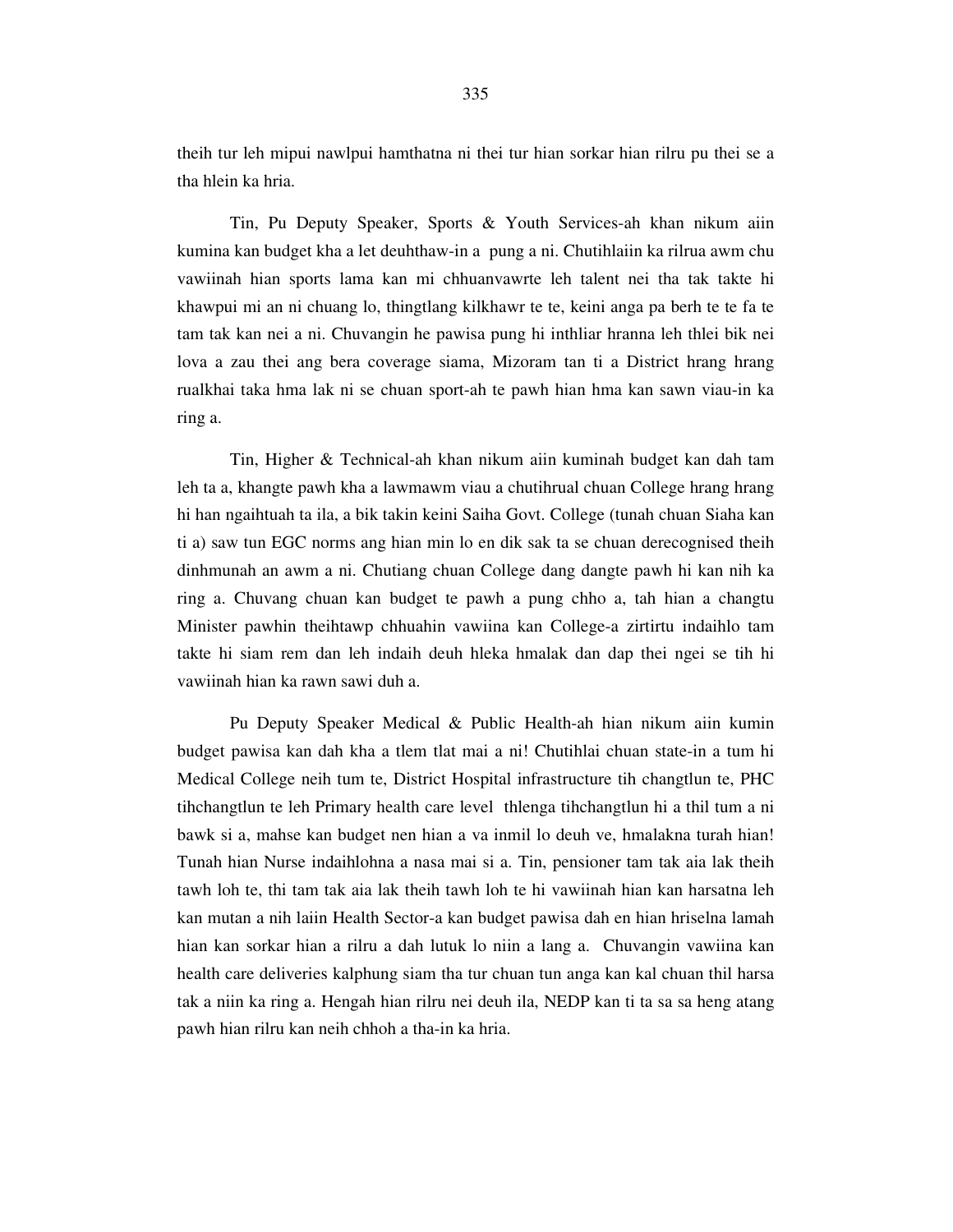Tin, kan health care system tuna kan kal pui mek kalphung pawh hi uluk lehzualin kan en a tha-in ka hria a, kan health care-ah hian tuna kan dinhmunah hian a rate pawh hi revision neih a hun tawh lo maw? Kum sawm kal ta a thil man leh vawiina thil man hi a inang tawh si lova. Chuvang chuan kan health care system kalphungte pawh hi uluk taka ennawn leh ni ta se, chutiang chuan tun aia mipuiin hamthatna tha zawk kan neih theihna tur hian hma lak ni se tih hi ka sawi duh a. Pu Deputy Speaker tuna kan budget hi (han sawi zung zung Pu T.T Zothansanga te, Pu Rinawma te anga rang deuha sawi thiam chu ni ila chuan han sawi vak mai a chakawm a, kan tawng rang ve thei mang si lo a) keima mimal hmuh dan chuan nula hmeltha deuh rilru belhchian dawl lo hi ang ka ti. Election oriented budget-te pawh a va ang ve tih hi ka hmuh dan a ni e. Pu Deputy Speaker ka lawm e.

**DEPUTY SPEAKER :** Tunge sawi leh ang le, hun a la awm a nia?

**Pu LALRUATKIMA :** Pu Deputy Speaker, ka lawm e. Vawiinah kan Finance Minister zahawm takina he House-a budget a rawn present sawihona hun tha tak kan nei hi lawmawm ka ti hle a. Kan ngaihthlak tawh ang khan kan term-ah chuan full budget discussion kan neih hnuhnun berte pawh a ni tawh dawn a. Kan budget rawn punna chungchangah te, kan budget kalhmang te, central lamah Planning Commission te rawn inthlakin NITI Aayog-in a rawn thlak kan hriat angin. Chutiang chuan kum nga chhung atan ruahmanna fel tak rawn neiin plan discussion-a Delhi tlanga zuk kal a, sum inchuha zuk kal te kha a awm ta lo va.

 Chuvang chuan kum nga chhunga kan sum hman turte a tlangpui chu kan hre chho ta a. Chutihlai chuan kan hriat angin devolution of tax chungchangah a zat tur chiah erawh chu hriat a harsa chin te post devolution of tax chungchangah te a nih laiah a ruangam chu kan hre tlangpui a. Vawiinah hian kan Finance Minister zahawm takin he House-a a rawn pharh angin kan budget punna pawh nikum lam aiin 9.88% a ni a, a lawmawm hlein ka hria.

 Kan Finance Minister hi a thawkrimin a bei nasa, chutihlaichuan allocation kan han tih dan hrang hrang te, kan revenue receipt te, capital receipt-te leh expenditure te, a figure sawia detail deuha han luhchhuahna hun minute sawm lekah chuan hun kan nei lo va. Tin, fiscal deficit kan han tih kan strategy chi hrang hrang te pawh han sawi chipchiarna hun pawh kan nei chiah lo va. Chutihlai chuan ka'n luh hmasak duh chu, kan budget-ah khan kan Finance Minister khan a rawn sawi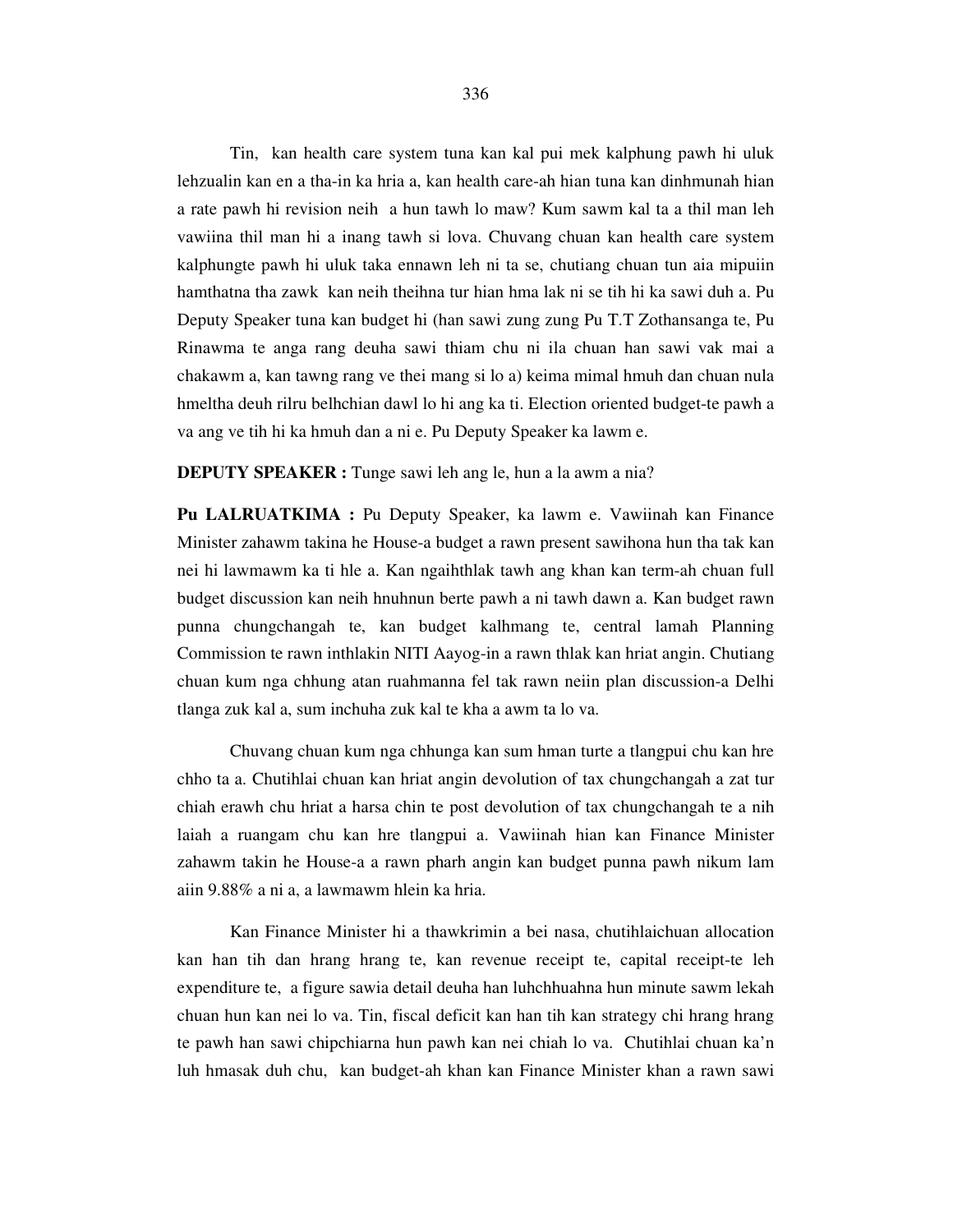tawh a. Silai mu leh silai lei nan tih lai tak kha Pu T.T Zothansanga vei zawng taka kha ka rawn vei ve a. Helaiah hian Home Department hnuaia police-te tan silai leh a mu lei na tur budget head hranpa siam a ni bawk a. He ralthuam leina tur atan hian 1 crore (Vaibelchhekhat) dah a nih thu kan hmu a. A lawmawm ka ti hle mai a, kan boruak tawn nen hian. Kan boruak tawn ka'n ngaihtuah let a, khulaiah ramri-ah harsatna nasa tak kan han tawk a, kan budget ka'n en leh hi chuan a lungawithlak loh mang e aw ka ti a. A chhan chu kan zirlaite leh kan chanchinbumi ten kutthlak, vuak, silaia kahte Pu Deputy Speaker an tawk a. Chutiang karah chuan Zoram mipuite kan lungngai a, kan rum a, hreawm kan ti a ni.

 Chalah chil min hnawm a, han hnawm let ve sak te pawh kha a chakawm khawp mai a. Mahse kan MZP President te hial pawh kan Outpost, kan Police Station-ahte an tlan lut a, chhantu an zawng a, chhantu an hmu lo a ni. Mizo Upa chuan 'min chhan rawh u chhan tlak ka la awm e' ti a rawn au an awm chuan emaw, kan sutpui rawn vuana rawn tlan lut humhimna dil an awm chuan Mizo Pa thinlung a khawih a, kan mawhphurhna-ah ngaiin a chhanhim hna kha kan thawk thin a ni. Chutiang karah chuan min chhanhimtu, min venghimtu tur ber ten, kan Police Station helaia kan ngaihthlak tak ang khan kawngka a chhung lamah min kalh hnan a. Gate min khar khum a, chutiang chuan chhantu nei lo-in kan mite an awm a ni. Heng zawng zawng hi kan ngaihtuah chuan Mizo Pa rilru-ah chuan kan police-te hi pawnfen feng tlak an ni, pawnfen feng mai rawh se tih kha kan rilru-ah a lo lut nghal lo thei lo va. Mahse, khang zawng zawng kha kan lungawi loh lai khan budget speech kan han ngaithla a, ralthuam leh silai mu ah khan kan lo pachhe em em mai tih kha a lo lang reng mai a. Pu Deputy Speaker, vaibelchhe khat pawh hian a lei tlem thei em em dawn tih hi ka hria a, chutianga kan dinhmun kha kan lo hriatpui loh vang a lo ni e. Chuvang chuan tunlai kan dinhmun leh kan hun tawng hrang hrang te han en phei hi chuan Home Department-a ralthuam leh silai lei nan a let sawm laia tihpun te pawh hi a awm a ni tih hi ka'n sawi hmasa duh a ni.

 Pu Deputy Speaker, a dawt leh ah chuan kan hriat angin kan sum hmanna tur leh kan sum hmuhna tur te zingah hian, kan sum hmuhna tur tur chi hrang hrangah hian mipuite phurrit awm zawngin tui bill tih san a nih tur te, chhiah chi hrang hrang motor vehicle tax tih te, khatiang chi hrang hrang te kha kan hmu a. Chumi piah lamah chuan kan VAT-ah te, kan GST-ah te, Stamp & Registration leh Land reformah te chhiah a pung dawn tih chu a rawn lang thei a. Chutiang dinhmun kan nih mek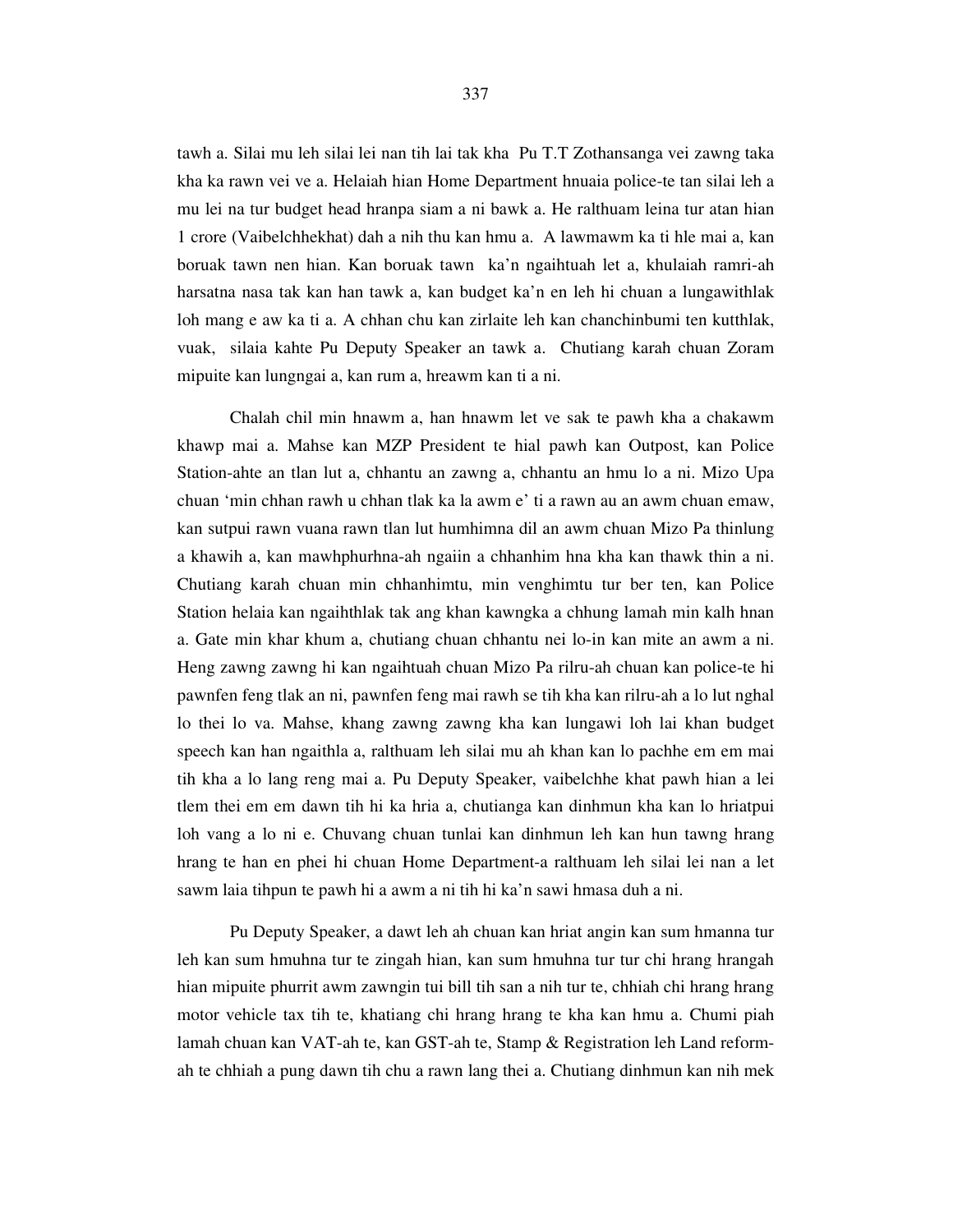lai chuan nichina kan ngaihthlak tak ang khan Excise & Narcotics-ah 31.1.2018 thlenga vaibelchhe sawmnga leh pathum sing thum leh sangli kan hmuh tawh thu Governor House Address-ah khan kan hre tawh a. Chutiang chuan tuna kan hmuh tum hi kan phak loh na chu kumthara kan hmuh tum hi vaibelchhe sawmnga pakua leh singli a lo ni a. Chutiang a niha tun ang renga kan kal chuan kan hmu dawn chiang a ni tih hi a lang reng mai a ni. Chu chuan tuna Finance Minister zahawm takin a rawn pharh atang hian MLPC Act mi tam takin an zir chianna atangin an hlip mai dawn a ni ti a beiseina nena kan lo thlir kha kan hlip dawn lo tih chu a lang thei ta bawk a, hetilaia kan chhiah hmuh tum zat atang hian.

 Chutihlai kara kan ruahmanna leh kan expenditure te kan han en khan District thar puan tawh tun thlenga la implement loh te pawh implement a ni dawn lo tih te pawh a hriat theih a, kan budget-ah a lang miau lova. Kan dinhmun hrang hrang han en hian kan hmanna tur leh kan sum hmuhna tur te han thlir hian election oriented budget kan ti lo thei lo a ni. Election dawn kumah lo erawh chuan kawng a chhiat thu reng reng kan hmu thei lo a nih hi, i dinglam a mi te kha chuan! Veilam a mi ten a chhia e kan tih lawm lawm pawhin a chhe lo an ti zel a, kuminah erawh chuan kan dinhmun kan hria a. NEDP-ah ringawt pawh crore sangkhat kan lo dah ta a, NLUP-ah pawh crore sawmriat dah leh in convergence-ah pawh crore sawmriat leh panga, a vaiin crore sangkhat za leh sawm leh panga kan lo nei dawn ta tihna a ni a.

 Kan sorkar kal dan han en hian election oriented rilru pua election campaign nana heng sum te hi ngaihtuahna hmang ran a ni tih chu kan hre thei awm e. NEDP kan han en vang vang a, an sum sem dan abstract kan en chuan Pu Deputy Speaker, kan farnu neih chhun department hi kuminah hian pakhatmah kan lo pe ve reng reng lo mai a, NEDP allocation han en khan, a pawi ka ti a. Chutih lai karah chuan a thenin 20% dawn te Minister thil ti thei ten kan chan laiin Home Minister-ah phei chuan a average-a lak chuan 1.3% ang vel a ni a. Excise & Narcotic chungchanga NEDP chhung ah hmalak ngai em ema kan ngaihah pawh cheng khat mah pek a ni lova. Chutih lai chuan NEDP chhungah vek hian School Education kan ngaih pawimawh em em leh world class education din tum in ti te khan NEDP atanga a per cent-a lak hian kan han pe tlem em em mai a, 3.3% a ni a, hun kalta ah phei kha chuan 1.67% chauh kha kan pe bawk a, chutiang te chu kan ni a.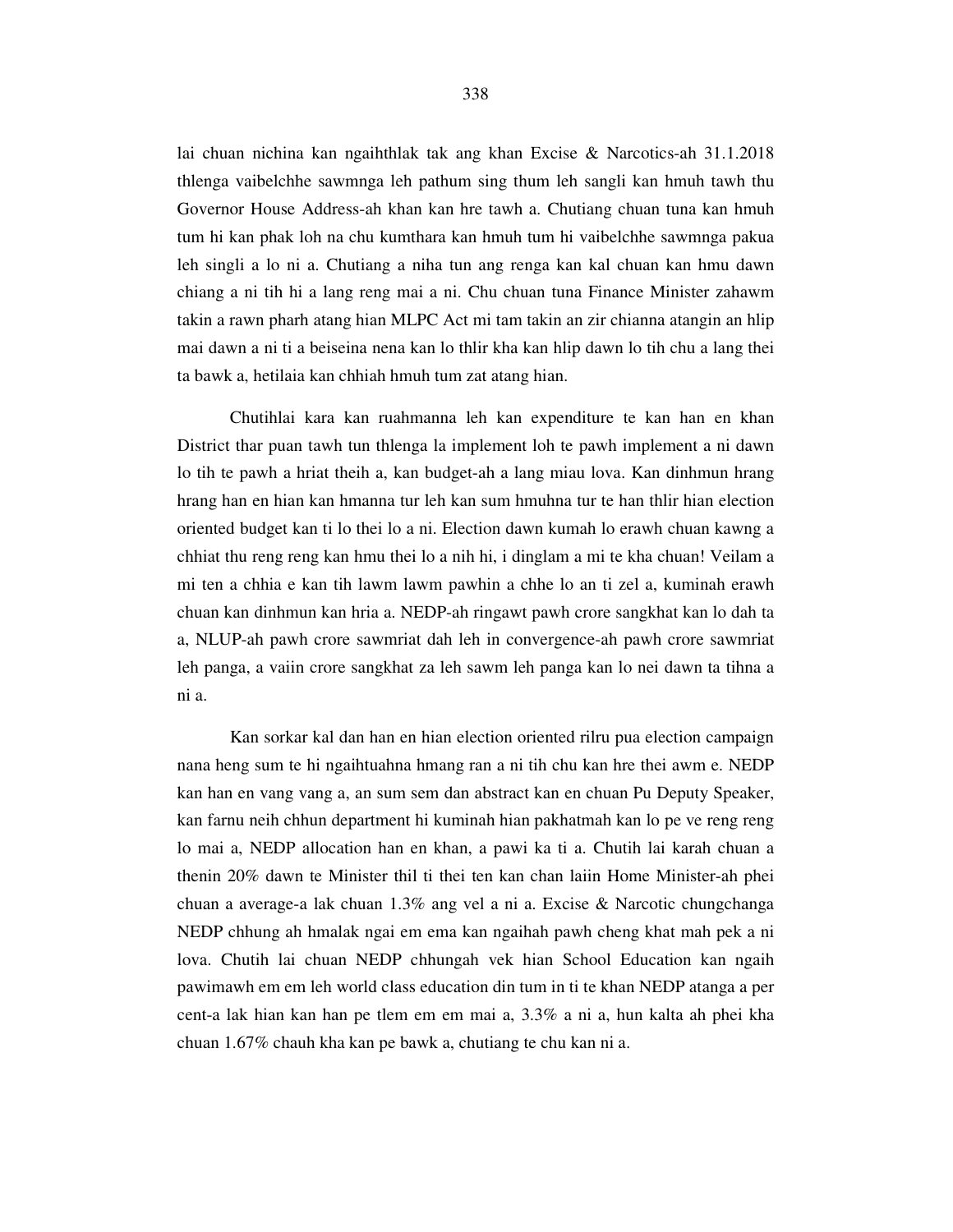Minister zahawm tak Vety enkawltu leh a department dang ah pawh hian pek a ni lova, 0.3000% chauh NEDP-ah khan pek a ni a. Soil leh MI-ah te pawh hian pek ala ni lo zui bawk a. Department tam tak kha NEDP chhungah hian pek an ni lo bawk a ni, chung kan han sawi karah khan works department kan tih angah te khan pek hmaih zeng zung hi kan nei a. Chuvangin kan allocation siam dan chungchang ah hian inenfiah a tulin ka hria. Chutiang a nih lai karah chuan NLUP chungchang ah democracy form of Government kan nihna angin mipui ten an aiawh tur min thlang a, mipuite aiawhin helaiah hian kan lo thu ve thei a ni, he House-ah ngei pawh hian NLUP chungchang ah kan hriat angin inthliarhranna lian tak mai a awm a, 'NLUP nuai zali dah a ni a, rawn thlang turin kan hriattir a che,' tiin i dinglam a mi ten an dawng vek a, i velam a mi te chuan kan dawng lo a ni. Kan vui lam a ni lo, mipui kan ni, MLA kan ni, kan zahawmna hi he House chhungah pawh hian min vawn pui duh lova, inthliarna nasa tak a awm a ni. Chuvangin helai hmunah pawh kan inthliar chuan hmun dangah phei chuan kan inthliarna hi a nasa ngawt ang zep thu a cheng lo! Chutiang chu Pu Deputy Speaker, kan dinhmun chu a ni a. "Sem sem dam dam ei bil thi thi" ti kan ni a, mipui aiawh kan ni. Kan chanvo a lo tlem deuh a nih pawhin kan vui lo, kan Minister te pawhin an thil neih te min thei sem ve den den fo a ni. (…interruption…) (ka thusawi lai min lo ti buai suh u, nangni pawh kan tih buai loh che u kha) Chuvang chuan Pu Deputy Speaker, inthliarna hi kan ching chhuak a nih chuan nakum lawkah chua kan ti ve lovang, kan pe zel ang che u. A chhan chu mipui aiawh te hi kan in zah tawn tur a ni, keimahnia zahawm ngawt thei kan ni lo, mipui te avanga zahawm kan ni tih hi ka han sawi tel nghal duh a ni.

 Ka ngaihtuahna ah phei chuan recess hunah kan han sawi ang a, he kan Finance Minister zahawm tak budget rawn phawrh pawh hi kan pass pui duh che u ang em? A lei ber bur si a, kan chanvo awm ve hek lo. Kan lo pass a nih pawhin nakin zelah thil thalo lo chhuak thei a ni a chuvang chuan hengah te hian kan lungawi loh thu kan rawn sawi chhuak a ni. Pu Deputy Speaker, kan ram democracy form of government-ah hian heng te hi awm tawh lo se ka duh a.

 Heng zawng zawng te ngaihtuah hian (hun hi minute hnih chiah a awm tawh a) kan development kal dan (Interruption) election oriented kan han tih ang chi PWD-ah hian a per cent-a han lak hian NEDP-ah ringawt 16% kan dah a, UD&PAah hian 17.6% kan dah a ni. Election kum hi han ni reng mai sela a va han nuam dawn em tih hi ka ngaihtuahnaah chuan a awm a ni! Amaherawhchu, a ni reng thei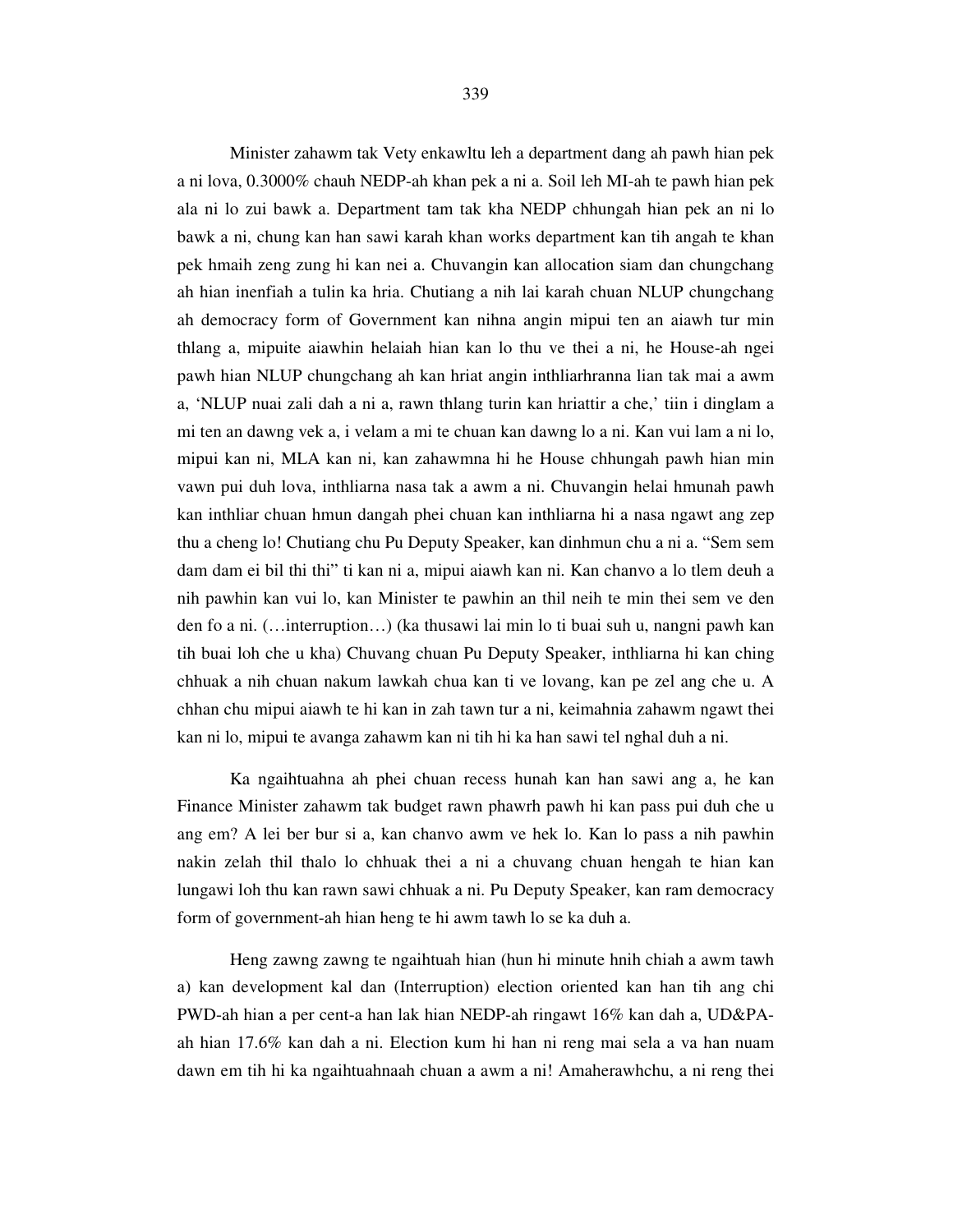si lova, hun kal tawh ah khan hetiang budget hi kan lo nei si lova, mipui hnen thleng lovin party induhsak nan kan hmang a. Vawiinah hian kan NEDP te hi monitor tu an awm lo nge ni, duh thu a sam lo a ni. Mipui te hi tak payer kan ni Pu Deputy Speaker, tax payer te hian kan sawisel ngam tur a ni (interruption). Kan Finance Minister zahawm takin inbuatsaihna a rawn neih ah hian fiscal deficit chungchang ah pawh hian sorkar hnathawk te pawhin harsa taka kan tih, kan official ten thuneihna an pum hmawm anga lang, mahse ni chiah si lo te, mi thenkhatin inhlawhna ang chia an neih te pawh hi kan Minister zahawm tak hian a hre tho in ka ring a. Hengah te pawh hian ngaihtuahna hman tlan a tha in ka hria a.

 Heng zawng zawng ah hian Home Department-a silai mu leina ang te kha tih pun leh zual a ngai niin ka hria a. Chung te chu ka'n sawi lang leh zual a ni.

**DEPUTY SPEAKER** : Awle, Demand sawi hunah Department tin te kha sawina hun in la nei theuh dawn a ni. Thupuan lawk tur a awm a, vawiin dar 1:00-ah hian Speaker office-ah BAC kan thut leh a ngai a, member te khan kohna chu in lo hmuh tawh tho ka ring a, mahse, in lo mangnghilh tak in. Kan chawl rih ang a dar, 2:00-ah kan thu khawm leh dawn nia.

#### **RECESS TILL 2:00 PM**

**DEPUTY SPEAKER** : Kan sawihona kan lo tan leh tawh ang a, chawhma lamah khan member 7 in kan sawi hman a, dar 4:00P.M. thleng hun kan nei a, chumi hma chuan Finance Minister wind up-na hun leh House Leader zahawm takin sawi duh a neih chuan sawina hun kan pek a ngai bawk a, chumi hre reng chuan member te, tunge sawi hmasa ang? Pu T. Sangkunga i lo sawm ang.

**Pu T. SANGKUNGA** : Pu Deputy Speaker, keini ho tan tun term-a kan budget session hnuhnung ber a lo ni dawn ta a, a lunglen thlak dawn hlein ka hria a. Engtik kumah mah vawiina tling zawng te hi seat pawh chang kim mah ila, kan tling vek tawh awm si lo va, ka sawi tum tak kan hotupa in min lo sawi khalh a, nakum lamah hi chuan kim leh ni a awm ang em tih kan sa thei tawh ang a, chuvangin Pu Deputy Speaker, vawiinah hian hun tha tak kan han nei thei leh thusawina hun ka nei ve thei hi a lawmawm ka ti a.

A hmasa berin kan budget hi fakawm/chhuanawm ka ti a. Kan hriat angin 2013 November-ah kan inthlang a,  $13<sup>th</sup>$  Finance Commission kuang bang kan zut a.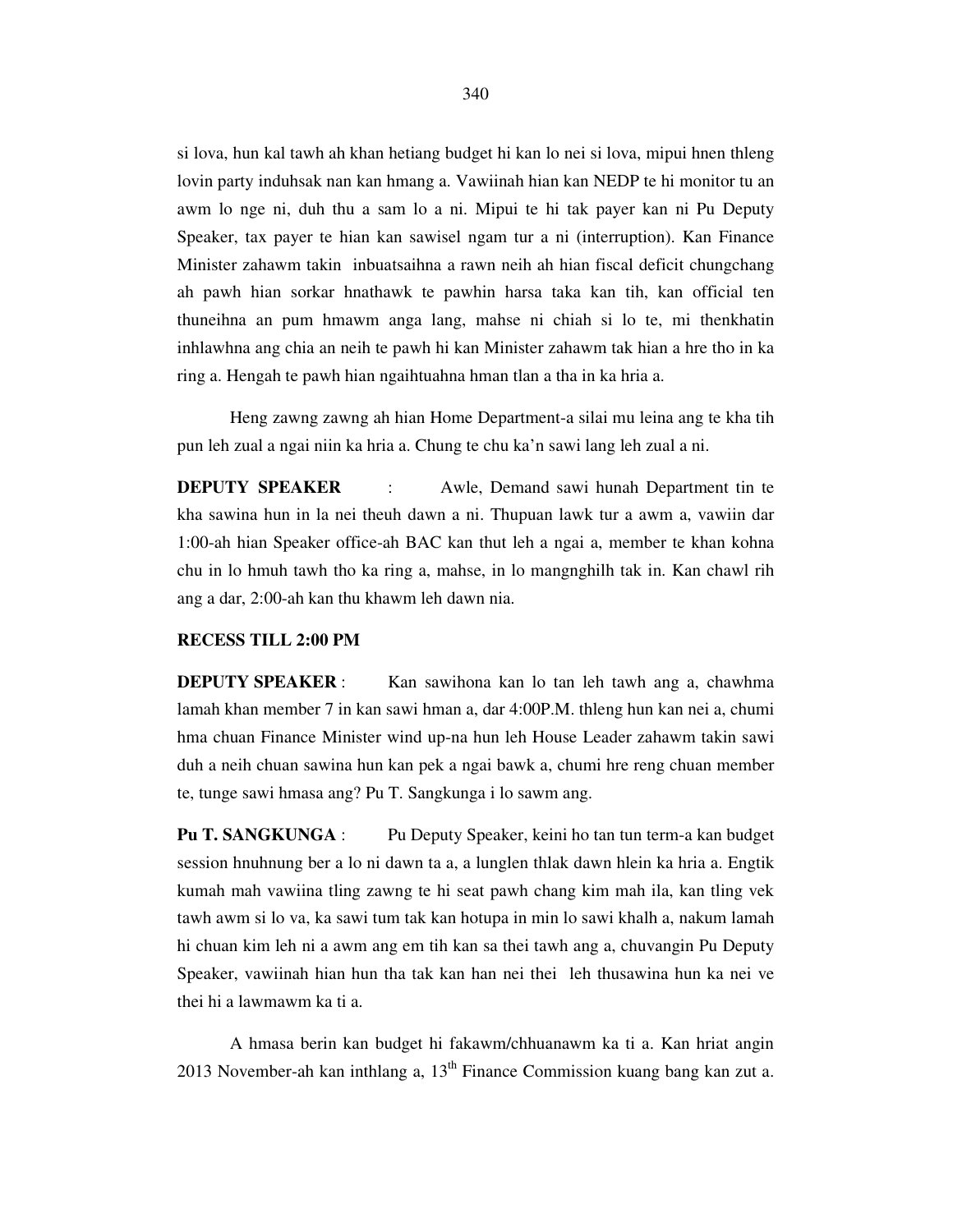Tih fuh loh deuh hlek kan nei a,  $6<sup>th</sup>$  Pay kan hman khan kum 10 atana pawisa hman tur te, duh anga kan lo project that loh avang te leh post siam belh, IR Battallion eng emaw zah hawn thar te leh a dang dang  $13^{th}$  &  $12^{th}$  Finance Commission a kan hmuh a tello a awm avang khan keini ho MLA term-a kan pawisa dinhmun hi a chhe em em a; Kan IAS thiante phei chuan, 'President Rule kan hlat lo mai thei a ni, in financial position hi a chhe hle mai a, hei hi siam that a nih loh emaw in fimkhur loha in pawngpaw hman chuan, financial emergency an puan vaih chuan President Rule puan ngei ngei tur a ni a, financial emergency puang turin criteria a in ziak detail bawk si lo va, central lam lah khu an friendly bawk si lova, in dinhmun hi a tha lo khawp mai,' tiin duhsakna warning te ka hmu ve a. Kan en khan Reserve Bank of India-in thla khata kan pawisa hman tura an rawn release kha crore 350 vel chauh a lo ni mai a, salary-ah ringawt crore 220 vel kan hmang thin a, pension-ah crore 42; tin, kan loan interest rulh nan crore 25, a vaiin crore 292 vel kan han hman kha chuan bangalawi kha a awm tawh lo va, salary-ah a zo lo chauh a ni. Amaherawhchu, khatiang dinhmun a ding chung pawhin kan pu te ngeiin an lo faced 14<sup>th</sup> Finance Commission Report a lo chhuak ta a, kan pu ten experience an lo neih tawhna atang te leh kan thawktu Finance Department a mi te thahnemngaihna leh an material chhawp chhuah te a that avangin India ramah a pung nasa ber 3-na kan lo ni ta a. A pun dan indawtin Arunachal, Goa, Mizoram, Himachal Pradesh, Sikkim tih a lo ni ta a, chu chu kan Finance Minister leh kan Leader-in thiam takin an han managed ta a, kum 2 thi lo chauha kan awm kha tun financial year kal mekah crore 750 NEDP-a kan neih chhan te pawh kha sorkar hnathawk te hlawh dik taka chhut a, kan mamawh belh te an chhut thiam avang khan pawisa hi kan nei a, financial year tharah phei chuan crore 1000 NEDP-ah kan nei dawn a ni a. Tangkai takin crore 1000 hi chu a hman theih a, hei hi kan pu te thil tih that a ni.

 I.R Battallion eng emaw zah hawng leh ila chuan hlawhah a kal zo leh mai dawn a, motor te, silai te leh silaimu leina atan kan hmang leh ang. He kan pawisa lo neih nachhan pawh hi kan pu ten  $13<sup>th</sup>$  Finance Commission lo zin laia thiam taka an lo dawrna leh sum manage an thiamna result a ni. Keini MLA te chuan police leh zirtirtu post ruak zozai te hi fill up rawh u kan ti tur tur a, nimahsela, kan pu ten pawisa dinhmun enin a tul zual chauh an fill up a. Chuvanga tun dinhmun thleng kan ni tih hi kan sawi lang leh duh a. A dawt lehah chuan kan pu ten loneitute an duhsak zia hi lawmawm ka ti a. NLUP-ah hian a kum 1-naah khan crore 234.82 kan hmu a,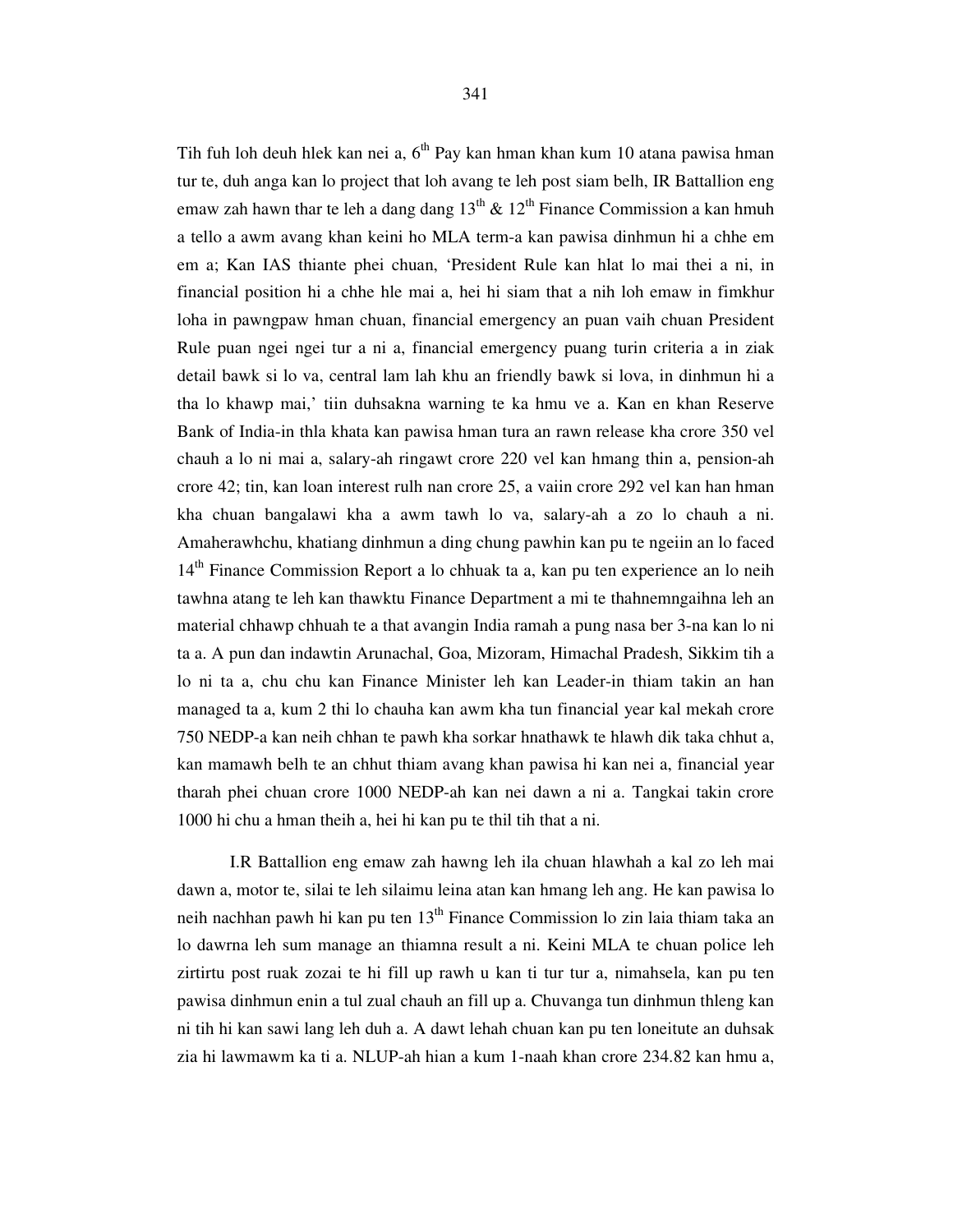kum 2-naah crore 334, kum 3-naah crore 370 a ni ta daih a, a tawpnaah phei chuan a tam leh zual a. Chuvangin keimahni pawisa ni lo, Planning Commission atanga a bika special plan hnuaia an zuk sik chhuah hrim hrim hi kum 1-ah a tam a, chuvangin NLUP hi kan lo nei thei a ni tih te pawh hi hriat a tulin ka hria a. MIP tih dawn khan, Agriculture Department-ah Nodal Department-ah ka awm a, crore 20 vel hi a tlangpuiin kum khatah an hmu a ni. Kan Agriculture Minister zahawm tak demand sawi ni ah NLUP atan leh MIP-a kan sum hmuh dan hi a kum te te kha rawn nei teh tiin ka request a, kha kha kum khata kan in sut chhuah hnem hleih zia te pawh a lang thei dawnin ka hria a, chuvangin pawisa kan neih theihna chhan hi kan pu te, kan Leader leh kan Financial Minister te hnathawh result a ni a, lo nei mite an ngaihsak avanga heng hi awm a ni. Lo neitu thingtlang leh rural areas a mi te pawh pawisa a awm lo tihah hian an buai tawh lo a ni, a lungawilo hi chu duham vang te leh harsatna bik tawh vangte niin ka hria. A hmaa lonei mi te tan budget-ah pawisa a awm lo tih ang chi reng reng te kha a ri tawh lo va, hei hi kan budget-a thil lawmawm niin ka hria a.

Pawisa sawi takah chuan  $15<sup>th</sup>$  Finance Commission an rawn din tawh a, kan Finance Secretary te pawhin an zuk attend tawh a, hei hi a tlangpuia an practice dan chuan sorkar thar kan neih veleh an lo zin ang a, kan pu ten  $7<sup>th</sup>$  Pay hi pek te in rilruk niin ka lo hria a, kan Finance Minister-in hmannia a thusawi te ka lo chhiar ve a, kan Leader pawhin a sawi tawh a. Kan ti dawn rau rau a nih chuan kei hi  $7<sup>th</sup>$  Pay pek duh pawl ka ni a, 15th Finance Commission-a kan lo project vek chuan kan buai dawn lo a ni. A chhan chu pay hi chu pek awm an ti tlangpui a. Kan belh duh duh te pawh hi 15th Finance Commission lo kal hma a kan project vek loh chuan tuna kan sorkar tirh a pawisa a kan buai ang chiah khan kan buai leh ang. Chuvangin kan tih dawn chian chuan a amount hi uluk taka chhutin, hei hi kan mamawh belh a ni ti tura kan chhawp luh a, inthlan zawh veleh an lo kal mai thei a, an hmanhmawh a, India ram dang te chu inthlang tawh an ni a, inthlang tur eng emaw zah kan la awm a, chumi a nih avang chuan kan tih tur tur, post ruak fill up leh creation thar tur te, pay thar tur te hi kan hisap a ngai a.

 A dawt lehah chuan vaccination hi ka sawi duh a. Vaccination hi a pawimawh zia chu tunah hian khawvel pumah 2 million atanga 3 million hi vaccination avangin nausen nunna chhan chhuah a ni tiin W.H.O chuan a report a. Zoramah kan Health Minister ten tha taka an tih avangin mortality rate kan tih hi a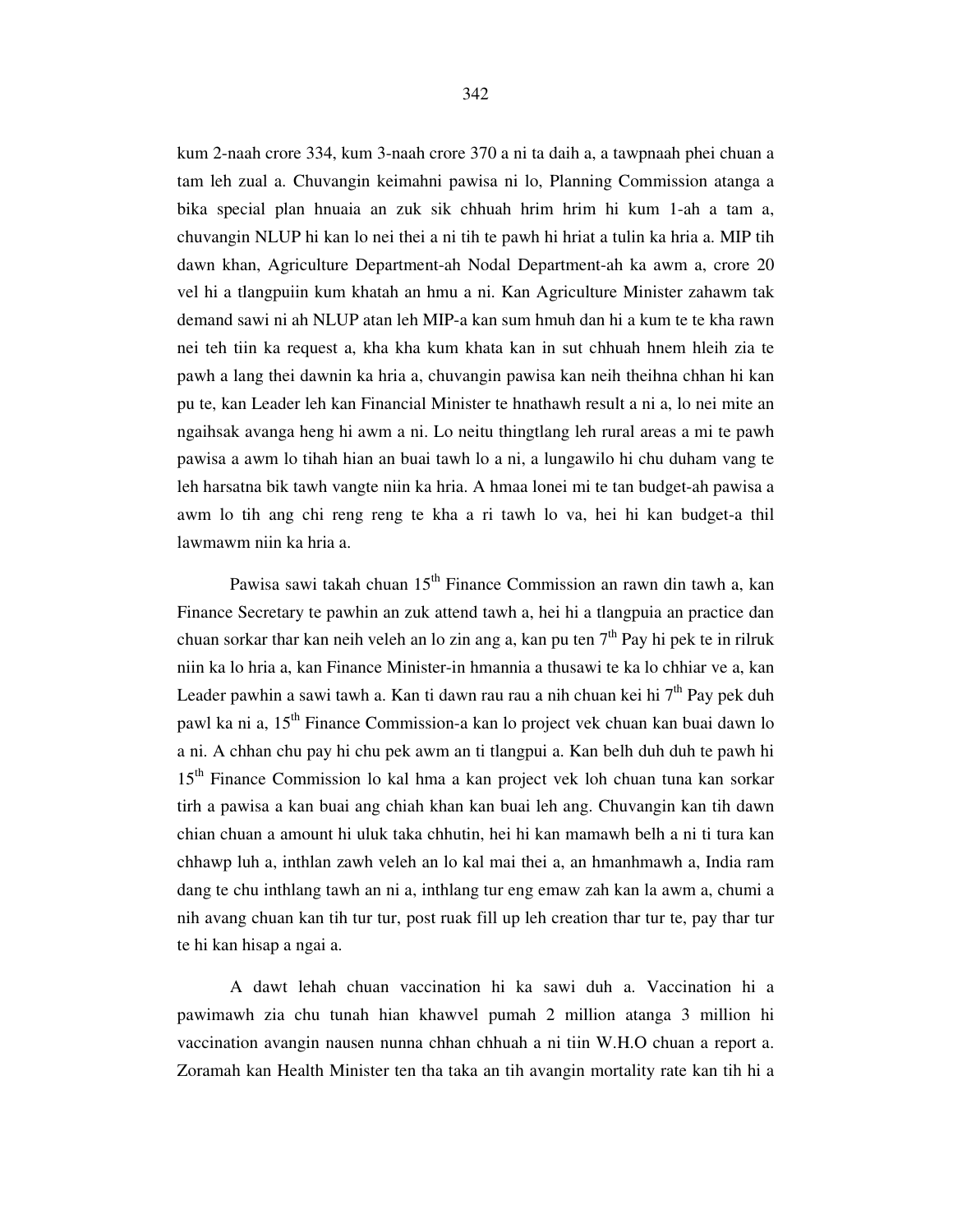sang lova. Khawvelah hian America khu a tha pawl niin naupang 1000 zelah naupang 9 chauh an thi a ni. Iceland hi khawvelah an sang ber a, naupang 1000 zelah kumtin 2 chauh an thi a ni, America pawhin a pha lo hle. Rwanda-ah te chuan

indo lai khan naupang 4 zelah 2 hian an kum 5 birthday an hmu pha lo a ni an ti. Tunah kum 20 a lo vei a, an buai loh hnu hi chuan vaccination te an ti tha ta a, a zia ta em em a. Chutiang chuan naupang hriselna hi khawvelah a pawimawh em em a. Puitlin hnu thlenga thluak thatna leh chakna leh hnathawk tura hriselna te min petu a ni a.

 Vety-ah pawh hian vaccination hi a pawimawh em em a. Rambuai lai khan sial sawm (10) chuang zet hi kan nei a. Sipai ration turah kel an rawn thlak ta a. Ka na leh ke na avang khan khilai sial zawng zawng kha a thi mang vek a ni. A hnua Burma a mi lak leh mai mai a ni a. Chuvangin vaccination an tih loh avang khan khatiang kha kan thleng a, NLUP-ah kan din tha leh a ni mai a., NLUP hmasa ah khan. Chuvangin vaccination hi hmanni ah pawh Vety Director te kan bial fanna atangin ka zu phone a. "Hei, vaccination in ti si lova, heng lai velah hian. Sial hi an pul leh puk mai lo'ng maw?" te ka ti a. Champhai-a kan meeting khan "Mass vaccination kan rawn ti dawn e," an ti a, lawmawm ka ti khawp mai. Hei hi an tihchak loh chuan, ni a pui phei chuan NLUP sial khi khaw khata 300 awmna a tam leh hman tawh si a. A kai vek vek chuan ram buai lai ang chiah khan a pul leh puk mai ang tih hi a hlauhawm a. Chuvangin mihringa a hlawhtling ang bawkin ranah pawh vaccination hi a hlawhtling dawn a. Natna danna atan hian pawimawh ka ti em em a. Vaccination hi ranah phei chuan syringe lian a ngai a. Hmana an rawn sem kha a te lutuk a, an zu chiu hian a bung zel mai a. "A lian chi rawn sem tawh ang che u," te ka ti a. Khatiang khan uluk deuh taka vaccination hi kan tih loh chuan ran a pul vak thei a ni. Chuvangin helai hi mihringa Iceland te an tihthat avanga naupang 1000-ah 2 chauh an thi ang hian uluk taka kan tih chuan Lawiah te, Bawngah te, ran te leh mihringah te pawh puitlin hnu thlenga thluak leh taksa a thatna, lehkhathiam theihna, finna a ni a, mi a leh kebai te pawh an tlem duh a ni. Pu Deputy Speaker, i khawngaihna azarah ka'n pel leh hlak a. Ka lawm e.

**DEPUTY SPEAKER** : Awle, tunge sawi leh ang le? Pu Joseph Lalhimpuia.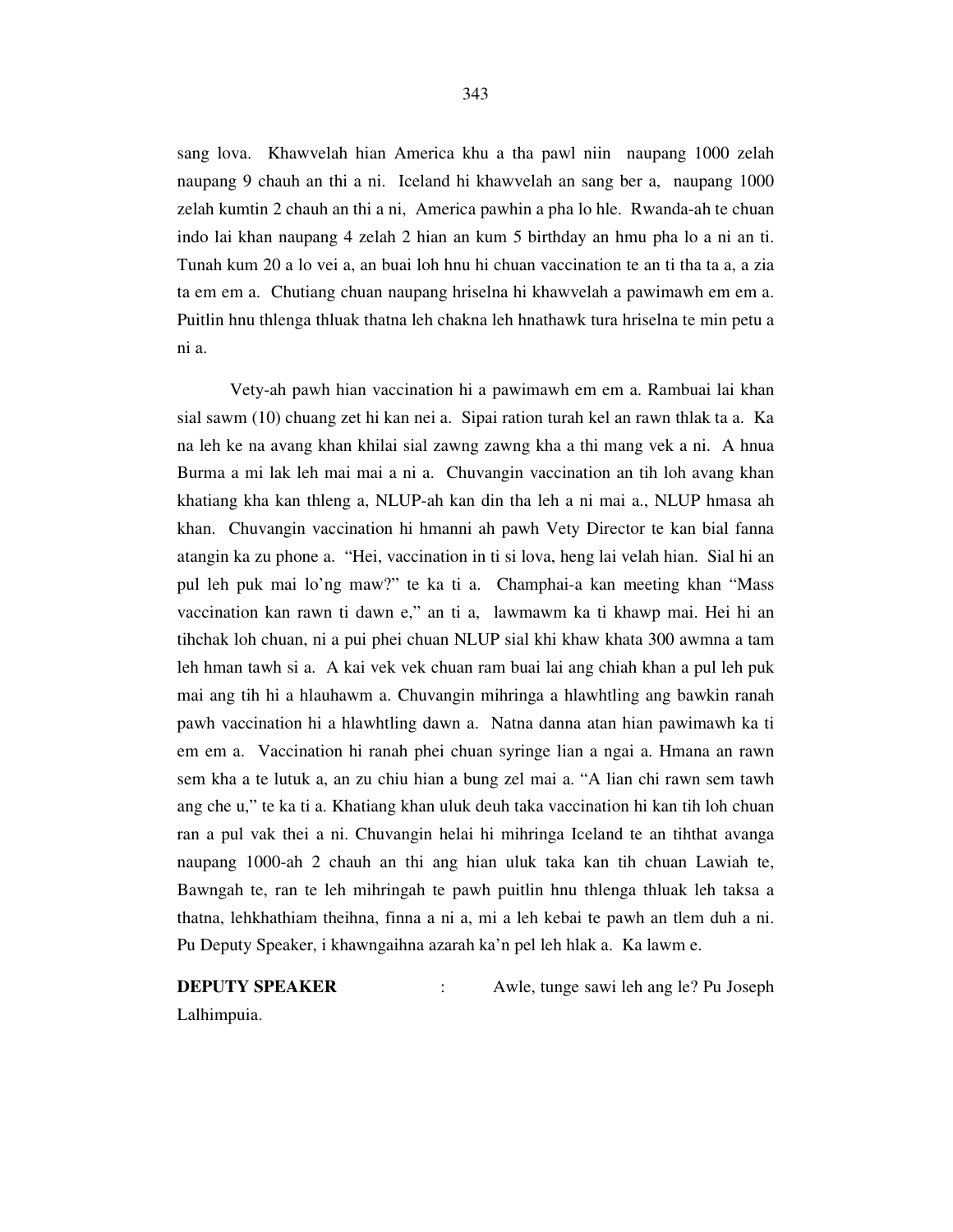**Pu JOSEPH LALHIMPUIA** : Pu Deputy Speaker, ka lawm e. Kan thiante leh member zahawm tak tak khan kan Finance Minister-in kumina budget a pharh chungchang an sawi tawh a. Sawi tur tam tak a awm ang a, minute 10 chhung a ni a, thil tam tak kan sawi hman lova.

 Pu Deputy Speaker, kumina budget thar kan neih a lawmawmna em em ka hriat kawng thenkhat han sawi ka duh a. India-in zalenna a hmuh, democracy independent rorelna kan neih atangin kan hriat angin Planning Commission-in state sorkar leh Union Territory sorkar pawisa hman turte a ruahman thin a. Chumi a ruahmana Mizoram pawh UT/State a nih hnua Central Special Assistance kan tih, Planning Commission-in budget min pek atanga allocated, ruahman sa ni lo, state sorkarin zalen taka a mamawh atana a hman theih tur atan vaibelchhe 250 te kan hmuh tam changin kan hmu a ni. Kuminah erawh chuan hlawh emaw, thil dang Department-in a mamawh piah lamah kan ramin a mamawh, zalen taka kan hotuten ruahmanna an siam atan hian NEDP hnuaiah vaibelchhe 1000 a dah a. Hei hi central-in kan budget pumpui Planning Commission-in min ruahman sak laite nen a han ngaihtuah phei chuan thil thar lian tak a ni a. Mizoram sorkar tan pawh hian history pawimawh tak a la ni ang tih ka ring a. A mamawh leh tul, loh theih loha kan hman tur piah lamah development sector zawng zawng tuam thei turin vaibelchhe 1000 a'n ruahman te hi chu keini state pachhe tan phei chuan kan Chief Minister zahawm tak leh kan Finance minister zahawm tak hian ruahmanna an siam thiam hle a ni tih hi a langin ka hria a. Hei hi pakhatna ah ka'n sawi duh a. Kan Finance Minister zahawm takin Budget hetianga a han pharh thei a ropui ka ti a. Sector zawng zawng huam thei, comprehensive tak, vaibelchhe 1000 hman tur a'n awm hi a lawmawm tak zetin ka hria a. Oppostition tan phei chuan huat loh chi niin ka hre lo. Budget a kalphung pangngaia a kal bakah a mamawh dana ruahman theih vaibelchhe 1000 awmte hi chu inthlan dawn kumah phei chuan huatthlalaawm tak a ni.

 Kan sorkar, kan Chief Minister zahawm takin Youth Commission enkawl turin min han ti ve a, nikum kum tawp lam atangin. Kan MLA zahawm tak, kan Chairman hlui te hmalakna tam tak chhunzawm turte a awm a. MYC pawh hian NEDP atang hian nuai 80 kan hmu ve dawn a. Chumi atang chuan ruahmanna kan hotuten engngemaw zat an siam ve a. Kan sorkarin thalaite khawvel thar siam a tih hi nasa takin a kal mek tawh a. Chuvangin, tun hunah chuan thalaite khawvel thar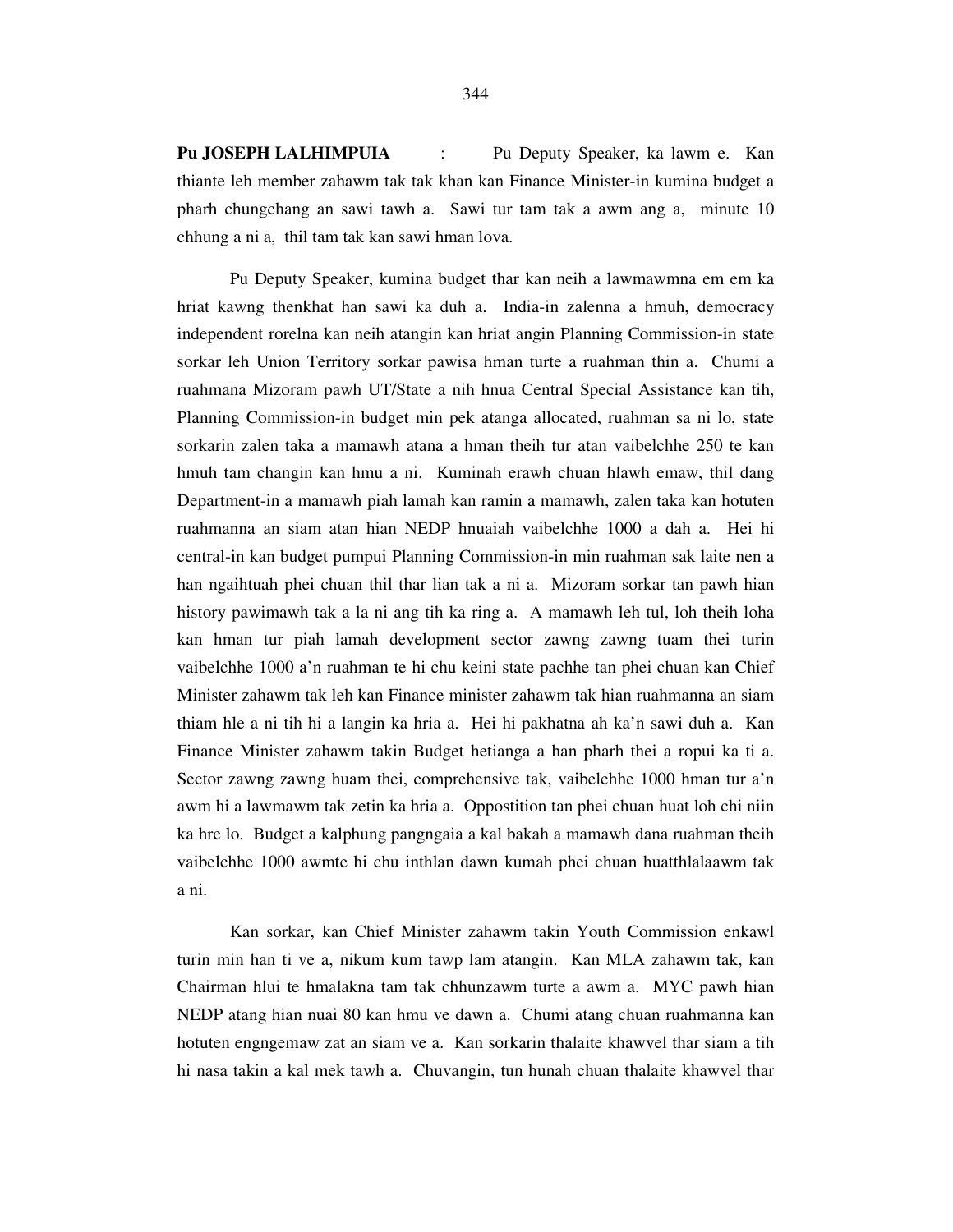zauh ang aw, tiin thupui, auhla (Slogan) kan siam a ni. Niminah khan kan thiante, kan thawhpuite bulah chuan ka sawi a. He House zahawm takah hian han sawi te pawh a thain ka hria a. Thalaite khawvel thar zauh nan khawmualah te, tuipuiah te, boruakah te pawh Mizo thalaite hian hmasawn zel a pawimawh kan ti a. Tun Zirtawpni atanga Pathianni thlenga India rama Commando direct-a an lak awmchhun, Airforce Commando, Garud an lak mekah pawh hian test chi hrang hrang 90% an paltlang hnuah Mizo tlangval 2 an la tling ve ran mai a. Medical Test June thla vel hian Tejpur-ah an nei ang a. Chumi an tlin leh phei chuan Mizo tlangval Airforce Commando tha tak kan nei dawn a ni a, a lawmawm hlein ka hria a. Tin, NEDP atanga nuai 80 min pek tur atang hian kan hotuten an ngaih pawimawh em em, Mizo thalai tam zawk hi Central Service ah te lut sela; tin, Short Service Commission ah te, Army Officer ah te, Commission-ah te lut sela kan duh a. Chuta tan chuan MYC tan pawh kan history tur a nih ka ring a. Kan hotu hmasa te hmalakna kalzel avangin Army Commission-a tlingte hi incentive award cheng nuai khat kan pe dawn a.

 Tin, UGC recognised University-a post graduate student Gold Medalist, Department hrang hranga awmte hi incentive award  $\overline{50,000}$  kan pe dawn a. Tin, UPSC Prelims-a inziak tlingte hi  $\bar{\tau}$  50,000 kan pe ang a. Mains-a a inziah tlin leh chuan nuai khat kan pe ang a. Chutiang chuan Central Service hrang hrangah Group A Officer kai tharte hi chutianga incentive award pek chu kan tum a. Pu Deputy Speaker, hetianga kan hotuten pawisa min pek avanga ruahmanna kan hotuten an siam atang hian thalai tam tak MYC Office ah te pawh an lo kal a. Nimin tlai khan meeting kan neihpui a, kan hotuten, 'mi engngemaw zatin heng incentive award la tur pawh hian a form an rawn la chhuak tawh a ni,' an ti. Hmanniah Aizawla kan nula pakhat chu a pa nen an lo kal a. Tunhnaiah Short Service Commission exam-ah India ram pumah pakhatna a ni a, 'Incentive award hi kan chang ve thei ang em?' an rawn ti a, an rawn kal a, a lawmawm ka ti hle a. Heng zawng zawng kan tihtheih nachhan pawh hi, ruahmanna kan siam theih chhan hi NEDP, kan hotuten ruahmanna zau tak, comprehensive tak an siam atanga hetiang ruahmanna siam thei hi kan ni a. Heng atang hian Mizo thalai ten lehkha zir lamah pawh tun aia nasa zawkin rilru kan pek ka ring a. Tin State Service mai ni lo, Central Service-ah te, Army-ah te, Commission Service tur leh thil dang dang ah nasa zawk, tam zawk kan luh theih ka ring a. Hei hi a lawmawm hle in ka hria a, ka han tarlang duh a ni.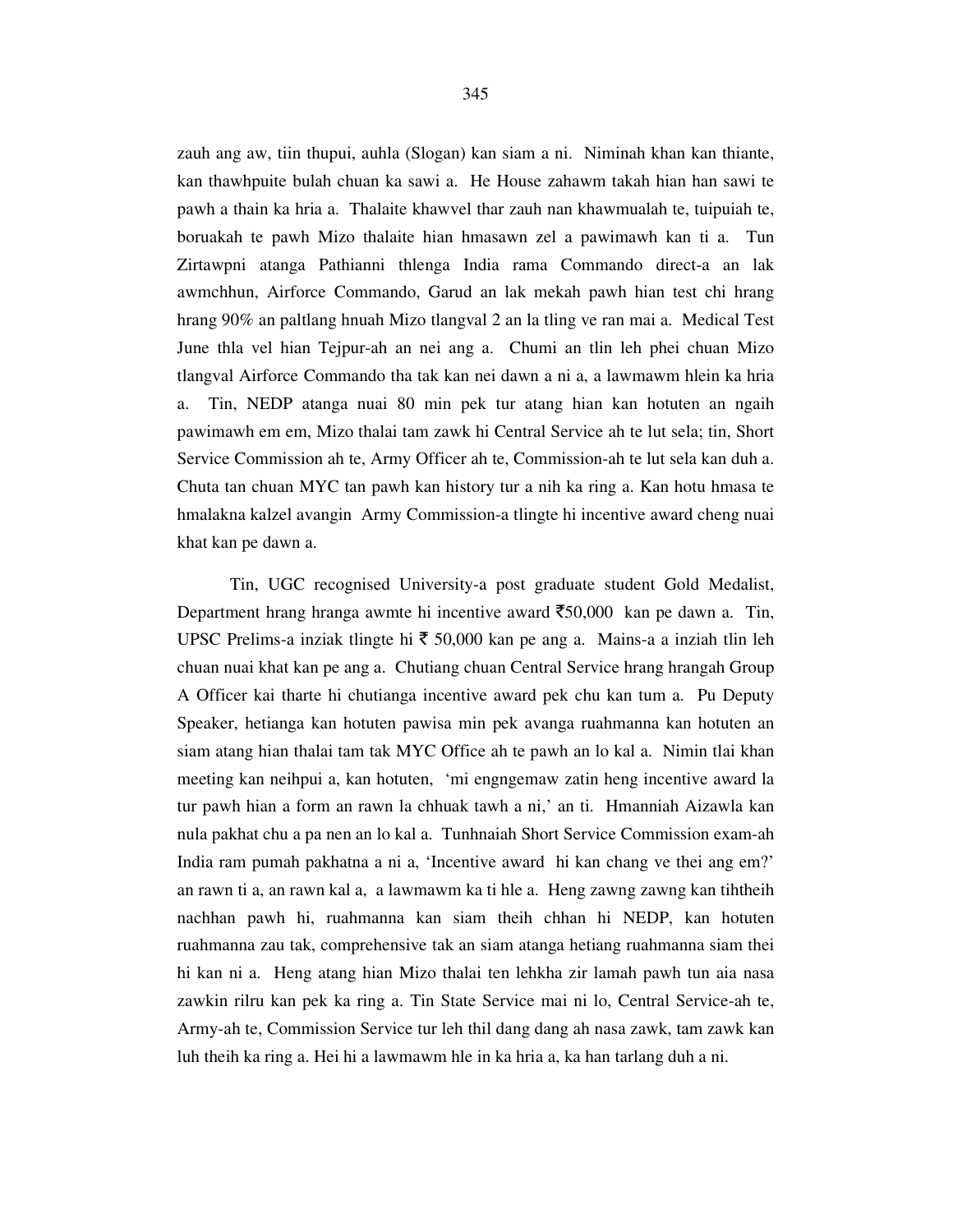Tin, Pu Deputy Speaker, kum sarih vel in kan sa a, kan chenna in kan thiat a, kan sa pum lawk hlei theilo a. Chumi chhung chuan kum 2010 vel atang khan Lunglei-a ka haw phei pawh hian Circuit House-ah char char ka thleng a ni. Nikum April thla khan kan in tharah ka lut ve ta chauh a, kum sarih hnuah. Circuit House hlui tawh ziate, sak that a ngaih tawh ziate kan hotute hnenah te pawh kan sawi ve thin a. Tun budget tharah hian Lunglei Circuit House sakna tur atana  $\bar{\tau}$ 10 crores kan hotuten min ruahmansak hi a lawmawm takzetin ka hria a, lawmthu ka han sawi a.

 Tin, kan Chief Minister ruahmannain 2009 atang khan Lunglei by-pass siamna turin DPR te kan siam a. Lunglei High Power Committee-in PWD te pawh a survey-na tur pawisa a pe a. Chutiangin DoNER Ministry-in kan state project te pawh min lo pawmsak a ni. Amaherawhchu thu a kal a kal a, hun hmasa lama kan sawi tawh ang khan UPA sorkar atangin NDA sorkar a lo inthlak ta a. UPA sorkarina min pawmsak vek tawh kha NDA sorkarin min han paihsak leh ta a. Kan rualawhna leh mamawhna a nasa, khawpui thang zelah chhim lamah Lawngtlai khawpui te, Siaha khawpui te kaltlang tur zawng zawng Lunglei khawpui chhungah an lo tlanlut a, traffic a buai tawh em em a ni, mipui nun pawh a ralmuang tawh lo ti ila, motor a tam tawh si a, fimkhur lehzual a ngai a, vanduaina tawk te pawh tam tak kan awm ta a.

Hetihlai hian NEDP atangin Lunglei by-pass siamna tur  $\bar{\tau}$ 10 crores ruahman a ni te hi a lawmawm takzetin ka hria a. Hengte avang hian vawiinah hian lawmthu ka sawi a. Tin, hetiang sector hrang hrang, Power Department lamah te, nichina kan ngaihthlak ang khan Home lamah te, silaimu leina tur te; tin, tui inturte, kalkawngte, khatiang Circuit House sakna tur leh kan thalaite, lehkhathiam leh lehkha zir tura infuihna tur atante pawisa hman tur comprehensive tak NEDP in a ruahmanna an siam te hi a lawmawm ka ti a, ka han tarlang a ni.

 Tin, kum li (4) kalta chhung khan Education Minister zahawm tak Pu H.Rohluna tanpuiin a bulah ka awm ve a. Chutihlaia kan sawi fo leh sorkarah pawh kan thlen ve thin chu zirna siamthatna kal zelah MBSE building hlui tawh leh indaihlo tak hi sak belh, sakthat a ngai a ni tih hi kan sawi thin a ni. Kan Minister zahawm tak hoin a hmunah te kan en a, kan kal a, meeting vawi tam tak kan nei a. Vawiinah hian budget tharah hian MBSE building sakna tur  $\bar{\tau}$ 10 crores ruahmanna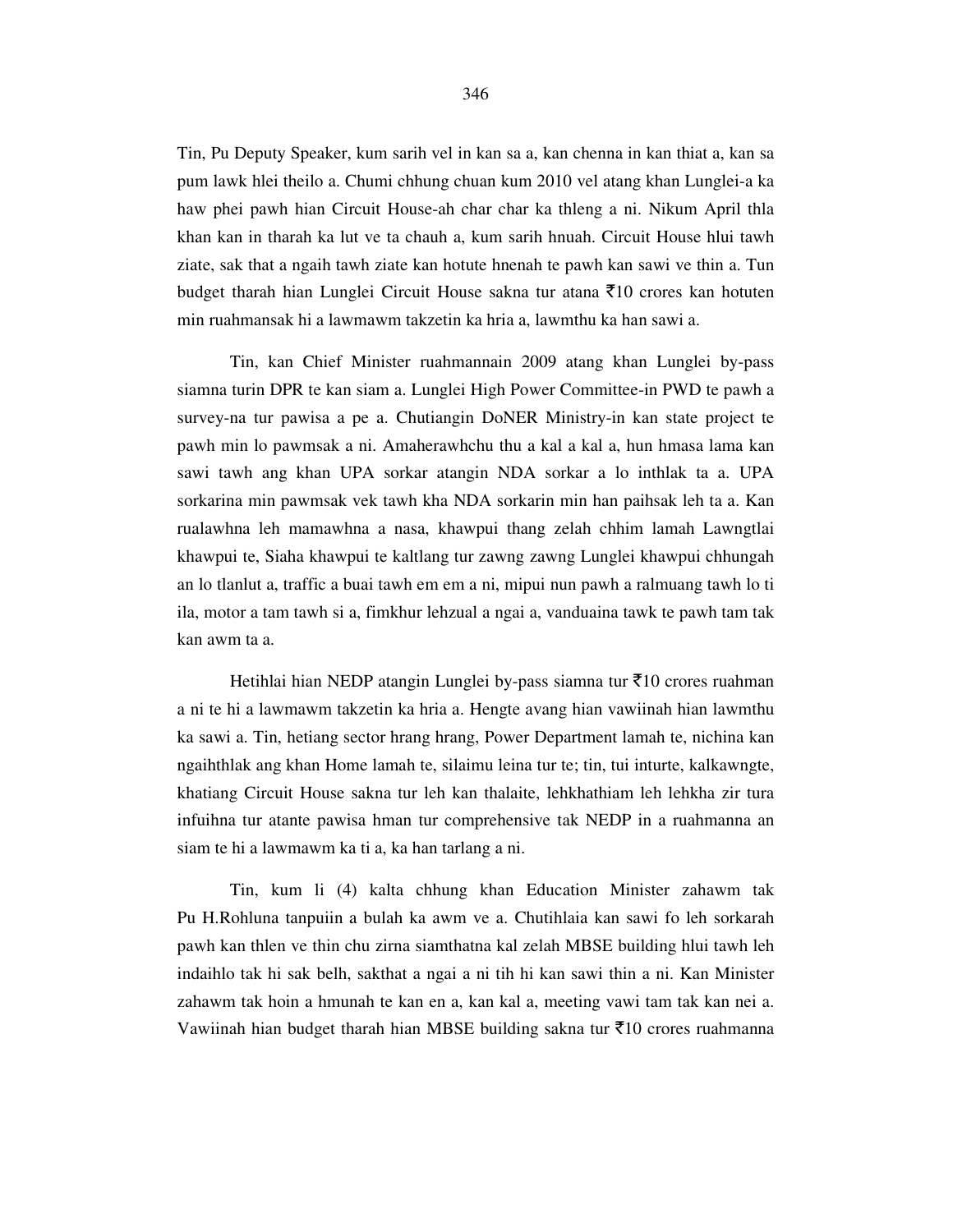an awm te hi a lawmawm hle in ka hria a. Kan zirna pawhin nasa takin hma a sawn phah ang tih ka ring a, MBSE thawktute ka lawmpui takzet a ni.

 India ram pumpui ah pawh State Board hruaitute intawhkhawm ah hian kan exam system te, kan mark pek dan system te hi India ram state tam tak zingah hian a tha ber pawlah min la ngai a, min la chhuang ve em em thin a ni tih te pawh hi vawiinah House zahawm tak ah hian ka tarlang duh a ni.

 Tichuan kan ram thalaiten kan politics thlir dan te, a bik takin kan awmna constituency, kan khua Lunglei District atangtea politics kan vei dan te hi hma kan sawn nasa hle in kan hria a, Pu Deputy Speaker, a tawp nan ka han tarlang duh a. Hun hmasa lamah, 2008 hma lamah kha chuan, 'Chief Minister-in min ngaihtuahlo. Mizoram sorkarin min ngaihtuahlo, kum 10 chhung Chief Minister pawh zan hnih riak chauhin Lunglei a lo kal,' tih te kha Lunglei thalaite leh mipuite au hla a ni. Tun Congress, Pu Lal Thanhawla, Chief Minister kaihhruai ah erawh chuan chutiang ni lo in kan ngaihthlak tawh ah pawh khan Champhai District atangte, Kolasib leh Mamit District atangte, hmun hrang hrang atangin hmasawnna tam tak kan tarlang a. Vawiinah pawh hian Lunglei District in hengte hi kan mamawh ve tih lam ai hian kan thil neih hi a tha tawk tawh lo a ni, hei aia tha hi neih a ngai a ni tih te kan sawi ta a.

 Pu Deputy Speaker, Pathianin rem a tih chuan ni 28 ah pawh hian Lunglei ah a vawikhatna turin Online Coaching te bultan kan tum a, hawn kan tum nghe nghe a ni. Delhi atangin kan zirlaite online in coaching an rawn pe tawh dawn a. Tunah chuan IIT te, JEE te, NEET te exam a kan tlin a ngai tawh si a. Chumi tling lo chuan Mizorama kan tlin ringawt hi awmzia a awm tawh lo. Board-ah, MBSE-ah, University-ah kan result hei hi a ni, chumi zat chu  $1<sup>st</sup>$  Division ah kan pass, chumi zat chu Distinction kan ni tih ringawt hi kan zirna hian a inchhuanpui theih tawh lo. IIT/JEE ah engzatnge kan zirlaite tling, lut thei tih hi kan zirlaite inelna ni tawh se, chutianga kan thalaite zirna tihlawhtling turin tunah pawh hian Aizawl-ah coaching kan kalpui mek a. Lunglei ah pawh Mizoram chhim lam tan online coaching tun thla tawp atang hian kalpui kan tum a ni a. Heng kan kalpui theihna zawng zawng hi kan hotuten ruahmanna fel tak an siam a, NEDP atanga MYC te pawh min rawn pek atanga kalpui thei tur kan ni tih te kha ka han sawi duh a. Hetiang Mizoram thingtlang kilkhawr ber atanga khawpui, kan khawpui ber Aizawl cheina tur thleng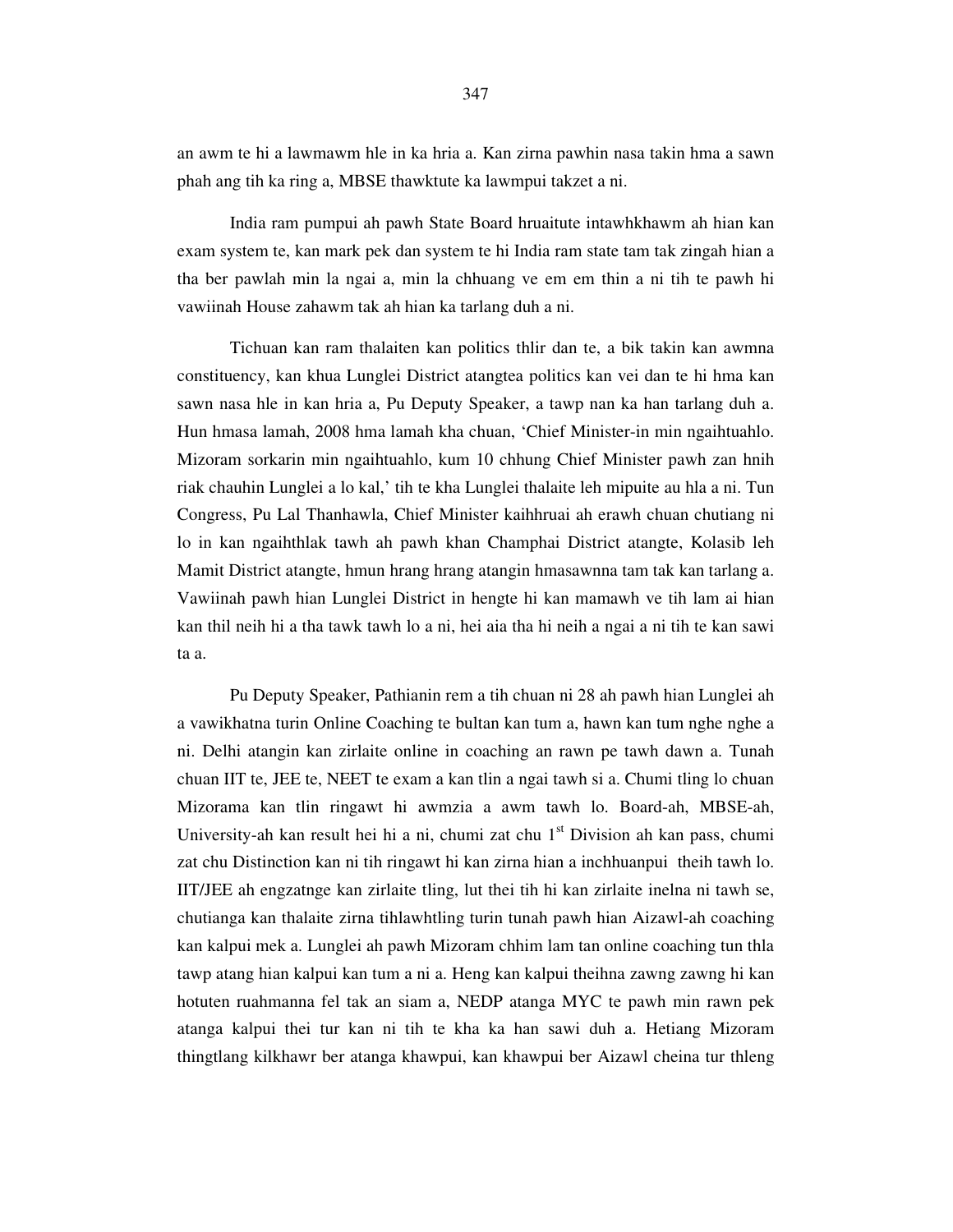te pawha pawisa ruahmanna kan Finance Minister-in a siam hi a lawmawm ka ti em em a. Chuvangin ka han tarlang ve duh a ni, ka support a ni. Ka lawm e.

**DEPUTY SPEAKER** : Sawitur kan la awm em? Opposition Group Leader sawm tawh mai ang aw.

**Pu VANLALZAWMA** : Pu Deputy Speaker, ka lawm e. Vawiin leh nimin lamah te March ni 15-a kan Finance Minister zahawm takin kumin kum lo kal tura kan pawisa hman tur chungchang House-ah a pharh a, a bua min rawn sem ve te pawh hi chhiar a nuamin a fiah tha khawp mai a, a lawmawm hle in ka hria a. Thil tam tak zir tur te pawh a awmin ka hria a, helai chhunga a rawn tih vel dan ah hian, a tha khawpin ka hria a.

 Chutih meklai chuan duhthawhna avang erawh chuan engeng emaw sawi tur a awm ve nualin ka hria a. Kan budget hi a tam ngaihtuahin ram hmasawn nan a chhuak dawn em tih ai mah chuan kum tawpa kan inthlan tur lam hi kan tin zawn a ang lutuk deuh em aw tih hi mawltea ka comment thiam ve dan pakhat a ni a. Tin, khalam thui taka kan luh hmain thil pakhat, nimin lamah te pawh kan ngaithla tawh a, supplementary demand tih zawng zawng ah te hian nimin lama kan question chhanna pakhat leh Department awm te pawh hi inanglo deuh te pawh hi a lo awm nghal deuh nual mai a. Hei hi kan sawi chhuak hmasa lawk duh a.

 Member zahawm tak Pu Lalthanliana'n sorkar hnaruak hnawhkhah loh Department hrang hrang engzatnge awm tih kan Chief Minister zahawm takin a chhanna ah khan Administrative Head of Departments 53 a awm a, 53-ah chuan hnaruak hnawhkhah loh hi 11,635 a awm tih a ni a. Chutih mek lai chuan heng demand neilo Department hrang hrang han tlar thlak hian hengah pawh hian Department 48 bak hi kan tlar thei mang reng reng lo mai a. Hengte hi a inkalh em ni aw ka ti a.

 Tin, kan tlar thlakna ah hian Department awm tawh chiah lo entirnan, Trade & Commerce te pawh Head-a a la awm avanga hmun an la awh tho chung khan 48 thleng hi kan tlar thla thei chauh mai a. Hengte hi nimin Chief Minister zahawm takin a chhanna Department Head 53 atanga lo lut ni si, khang vel te kha ka hrethiamlo viau a. Chu chu thuhmahruai ang deuhin kan sawi hmasa ni sela. Kan ngaihthlak tawh ang khan kumin kan budget kha keini angin kan lo hriatthiam ve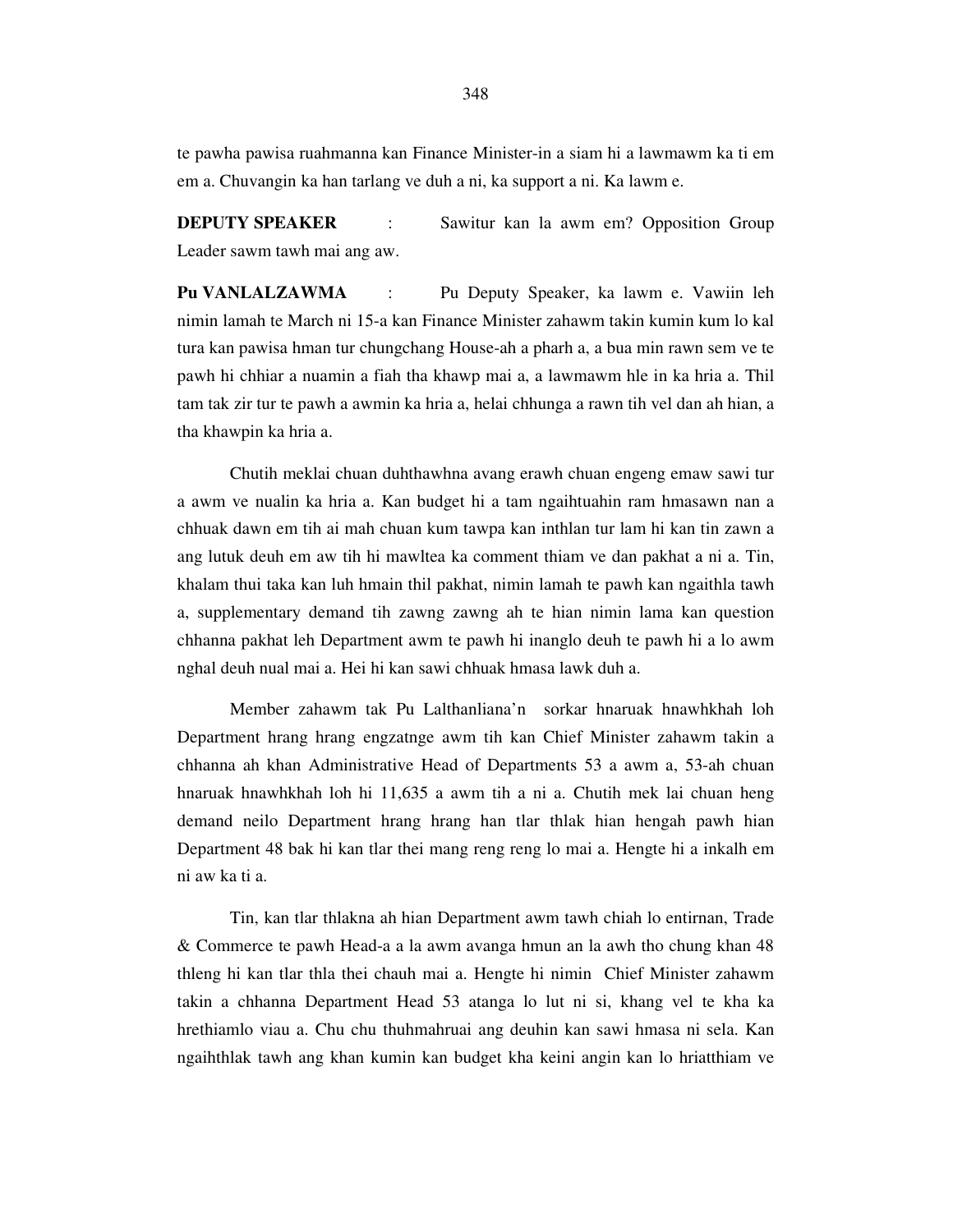dan leh kan lo dawnsawn danah chuan 2018-2019-a kan sum hman tur pumpui hi crore zawngin sawi ta ila,  $\overline{5}9672$  crores a ni a, nikum khan  $\overline{5}8,803$  crores a ni a. Kan kal let dawrh ang a. Kum 10 kalta khan engzat chiah hi nge maw pawisa kan lo neih le tih kha hmanni lawkah Finance Department ah ka va kal a, ka va zawt chhuak a.

 Plan tih leh Non-Plan leh CSS tih kha tunhma kha chuan a kal hrang diah diah a, tunah hi chuan an hlawm ta vek a. Chuvang chuan khang ho zawng zawng belhkhawm kha min pe teh u ka ti a. Min han pekah chuan 2007-2008 khan Plan leh Non-Plan leh CSS zawng zawng belhkhawm kha  $\bar{\tau}$ 2,322 crores a ni a. Tin, 2008-2009 ah khan Plan tih leh Non-Plan leh CSS zawng zawng belhkhawm khan  $\bar{z}$ 2,625 crores a ni a. Tunah chuan nikumah 8,803 crore kan lo nei ta a, kuminah phei chuan 9,672 crore kan lo nei ta a, a punna hi a tam em em mai a ni. A let thum leh a chanve, a let li deuh thawin a lo pung ta a, kan state pawisa hmuh hi. Chutih lai chuan hna ruak hnawhkhah loh ringawt mai pawh kha sum save-na lian tham em em mai a ni dawnin a lang a. 11635, tukin zingah kan ngaithla a, Home Department-ah ringawt pawh khan 2428 hnaruak a awm a ni.

 A pun hnem tawh zia leh sorkar hnathawk lam pung vak bawk si lo, chutihlai chuan department-ah va kal ila, pawisa kan nei lo tih ni reng mai bawk si lai hi keini ang mimawl tan chuan hriatthiam hi a har angreng khawp mai a. 2,600 chuang nei thin khan tunah chuan 9,000 chuang kan lo nei tawh a. Chuti chunga department tam taka hna ruak hnawh khah loh awm bawk si laia pawisa kan neilo tih reng mai hi kan Finance Minister zahawm tak te hian engtin nge min chhan hi ka hrethiam chiah lova. Engpawhnise, ka zu hriatthiam ve dan hi chuan a hmanna lam hi kan hmang thiam lo nge ni ang a, heta lang mang lo hian a put vak vak tih pawh hi hriat a har khawp mai.

 Niminpiah lawkah pawh kan han sawi khawm a, nikum te ang te kha Mizorama a ruala kawng chhiat nasat ber kum ti ta ila kan tisual pawhin ka ring mang lova, khatiang reng reng khan Aizawl – Champhai kawng hi a chhe ngai lova, Aizawl – Mamit kawng a chhe ngai lova, Aizawl – Lunglei kawng te pawh hetiang reng reng in a chhe ngai lova, khati zawng te pawh khan a sawi theih ang a.

 Lunglei – Tlabung inkar te phei kha chu Sumo te pawh an han tlan duhlo a, kawng tam tak kha Sumo te pawh kha an tlan duhlo, an nuar tih kha kan han hria a. Chutih mek laia thawm kan hriat reng mai chu YMA te leh transport operator ho ten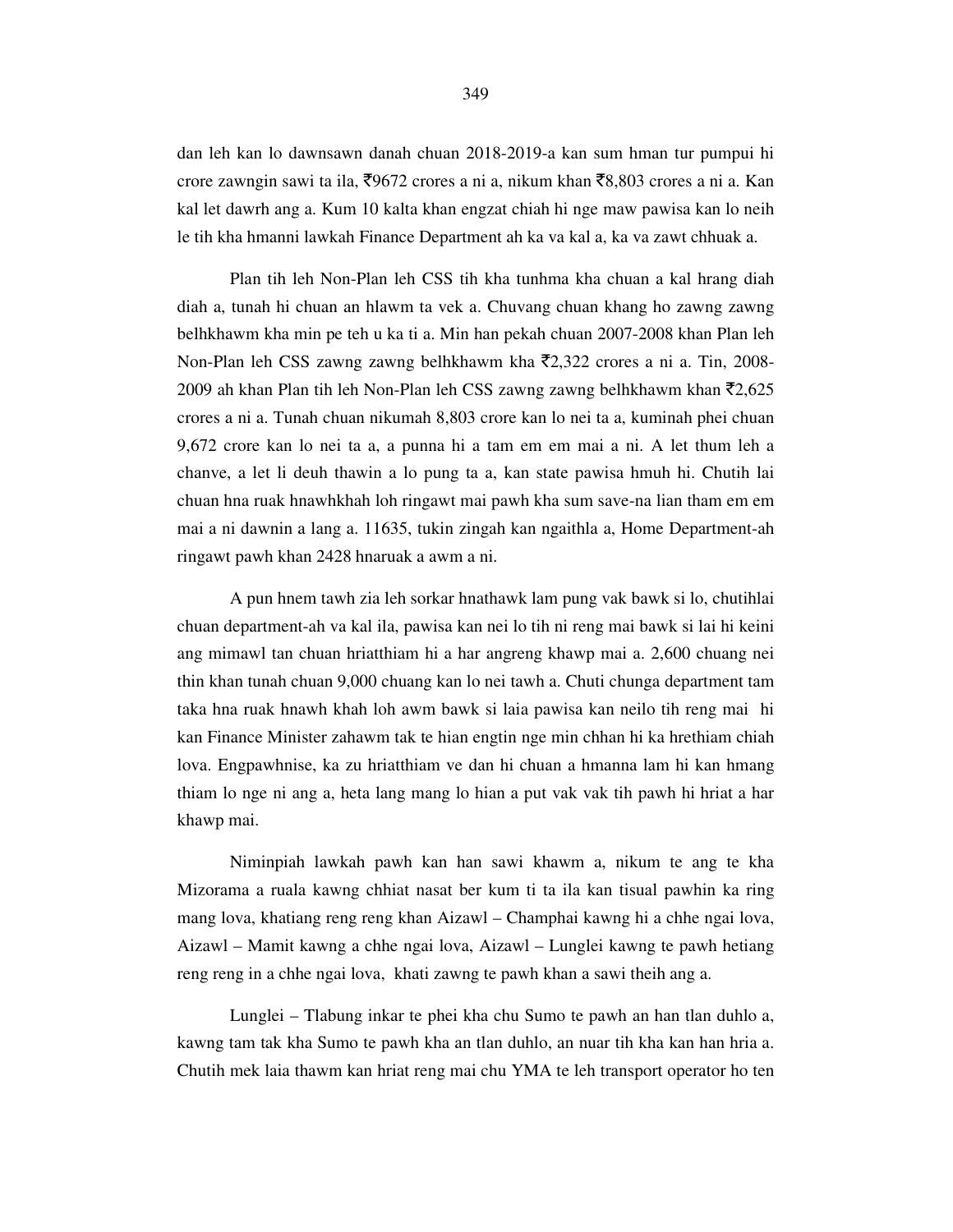kawng siam hnatlang an nei mup mup reng tih kha a ni a. Kan pawisa pung chho han ngaihtuah chuan engtin nge maw kan pawisa kha kan hman tih kha ngaihtuah tham deuh awm hian ka hria a.

 Home Department bikah han kal leh ila, chawhma lamte pawhin kan ngaithla tawh a. Tun hnai ah police 400 leh tlem kan la a, khata tan khan kan tlangval ho (kan nula te pawh an tel teuh a) sing tel tak meuh kha an rawn interview a ni. Khati taka pawisa ngah chho si ina 400 emaw chauh kan la mai si te kha kei hriatthiam har ka ti a, tuna ala ruak te pawh hi engatinge kan hnawhkhah mai loh ? Hnam dang kan la dawn pawh a ni lova, Mizo nula leh tlangval hna neilo engemaw zat te hna kan pe dawn a ni a, pawisa pung tam em em tawh bawk si, kan ti lo te kha ngaihtuah deuh hi a ngai mang e aw ka tia.

 A hnaruak hnawhkhah loh hrim hrim pawh kha 11635 kan nei a, sorkar hnathawk, thil danga kan hmang theilo a nih pawhin khang te kha hnawh khat ta ila, kan nula tlangval hna neilo tam takin hna an lo neih phah ang a, kan budget pun chhoh danah kha chuan ti thei tur kan ni dawn lawm maw ni le tih kha vawiinah hian ka sawi lan duh em em pakhat a ni a. Kan budget pung chho tam tawh si, a hmanna lam tunhmaa kan hman vak lohnaa kan hman tak na ni a lang pakhat chu, kan sawi mek, NLUP leh NEDP kha a ni mai a, chu pawh chu a pun chhoh na atanga ngaihtuah khan hlawm lian lutuk lo kha a ni tlat mai a ni.

 Tuna kan pawisa dah ngei pawh hi, ka hriat sual loh chuan, NLUP tih hlim kha chuan 250 crore vel kha kan dah ni maiin ka hria a. Kan budget pung atanga chhut khan thil lian lutuk pawh a ni lova. Tunah NEDP-ah 1000 crore kan han hisap ta a, a tha tho mai a. Hengte pawh hi hetia keinin kan lo ngaihtuah ve dan ah chuan thil thar eng teh chiam kha a awm lova. Kan pawisa hmuh atangin heti zawng hi NLUP a ni e, tiin kan dah phei a ni ta mai a.

 Tah chuan kum danga department hrang hrang ta tur ang khan kan sem phei leh ta vek mai a. NEDP pawh hi a ni thova. Tihian kan dah khawm ang a, 1000 crore hi tunah a lan dan ah pawh khan kan department duhsak leh Minister thiltithei deuh nia kan hriat ah khan kan chhep phei hnawk a, nichina kan MLA pakhatin a sawi ang deuh khan kan nula Minister phei kha chu kan pe ta manglo lehnghal a kha 1000 atang khan, chungte pawh chu ngaihtuah tham deuh hi a awm a. Tikhan a hranpaa lo kal kha a ni si lova. Kan state fund tur lo kal a ni mai a.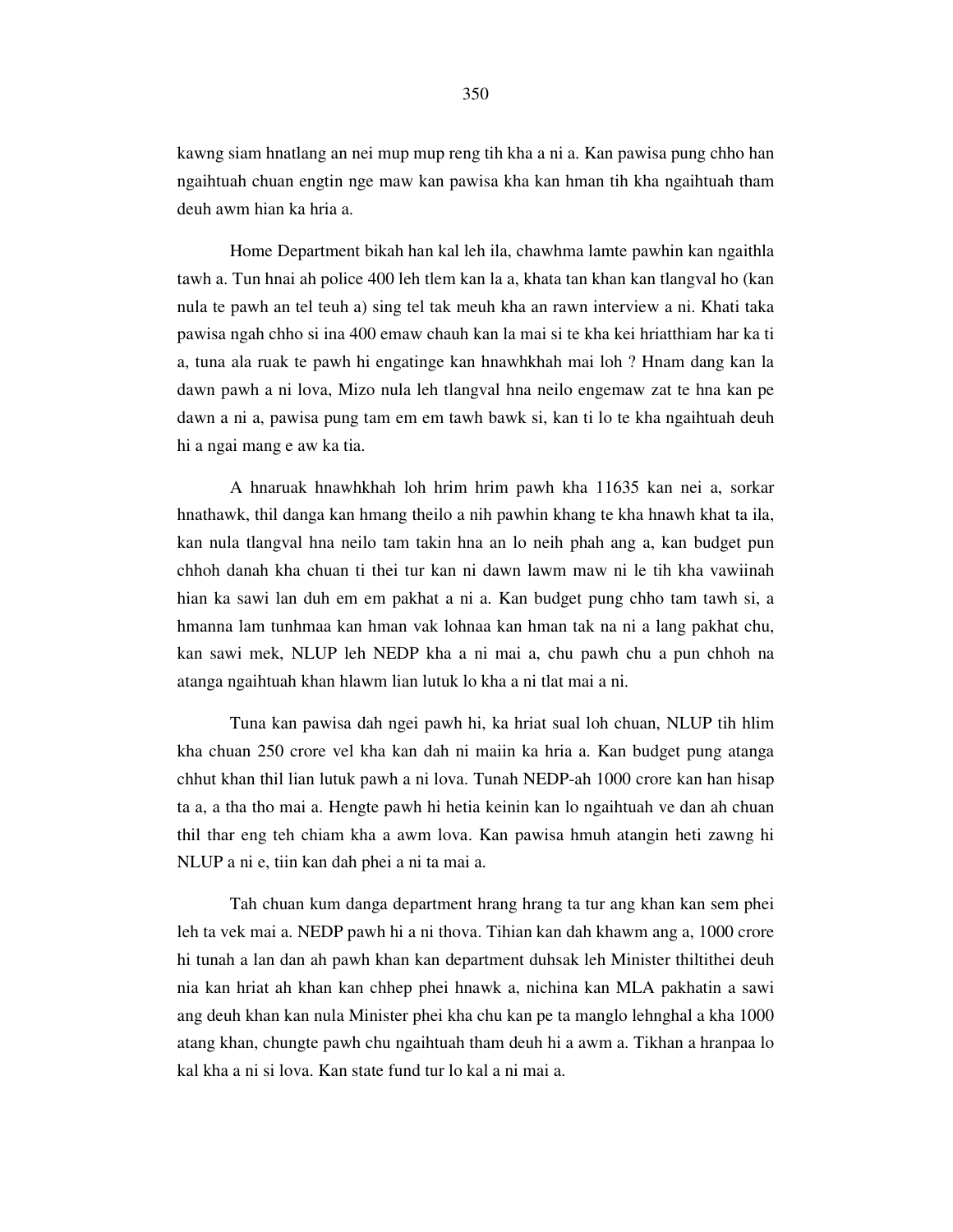Tin, helaiah NEDP hmingin kan han chhep phei phawt a, chutah kan chhep let leh a, hei hi NEDP a ni e, kawngpui siam nana kan rawn hman hi; tin, hei agriculture lam thila kan rawn hman hi a ni e, Home Department-a kan rawn sawh phei hi a ni e, PHE lamin tiang khan kan ti phei leh mai si a. Chuvangin kan han chhuan viau laia kha NEDP pawh hi neilo mah ila, kha pawisa kha chu Mizoram tan a lo kal dawn tho tho. Planning leh Finance-in tunhma an tih angin an ti ang a, Agriculture lamah, Soil-ah, Education ti khan an rawn sem leh mai dawn kha a ni a. Chuvang chuan kan han fak hluai tak na a, a hranpaa kan dawn kha a ni chuang lova.

 Mizoram tana a hlawma lo kal, kan policy pawimawh atan kan dah e, tih kha a ni deuh mai si a, chuvangin ngaihtuah dan thiam hi keini ang mimawl tan chuan a har angreng khawp mai. Kan fak viau lai khan lo fak loh ngawt dawn pawhin a nih phung han sawi khan khati mai tho kha a ni bawk si a, chuvang chuan Pu Deputy Speaker, khalai kha hriatthiam har ka tih lai pakhat a ni a.

 Chutih mek lai chuan nia, kan ngaihpawimawh thenkhat kha a tha em em a, chutih rual chuan kan ngaihpawimawh vak loha lang entirnan, Health Department te pawh kha kan dah viau tho chuan ka hria a, mahse kha aia tam deuh kha dah ta ila, a mipui nawlpui, a bik takin mirethei te tan hian a hlu lehzual awm mang e aw tih kha ngaihtuahna ah hian a awm thin a.

 Shillong-ah khuan kan hre vek a, NEIHGRIMS kan tih, Medical College tha tak a awm a. Chuta kal lo haw reng reng in an sawi ber thin chu, senso a tlem lutuk, engkim mai khu a free a ni mai an ti thin a ni. Kha kha tunhma pawh khan Mizoramah pawh sorkar hospital-ah te pawh khan a ni thin a. Amaherawhchu tunah erawh hi chuan a ni ta mang chuang reng reng lo mai a.

 A mipui mimir leh mirethei zawkten kan pan theih sorkar hospital-ah te hi chuan damdawi leh engemaw man te leh thisen pek dawna test-na ang chi leh engemaw hrang hrang te pawh kha tunhma ang khan a senso tlem deuh te pawh hian a tih leh theih lawm maw nile ? NEDP atanga chheh phei tam deuh kha a ni mai a. Awlsam te chuan kha kha a ni mai hian ka hria a. Chungte chu vawiinah Pu Deputy Speaker, ka ngaihpawimawh a ni a. Tin, Home Department lam tak pawh kha a ngaihpawimawh awm khawp maia. Hmanni ah helai ah pawh ka sawi zuai tawh a. Bairabi kan zu kal ve a, escort te min pe thei lawm maw ni le, a chinchang kan hre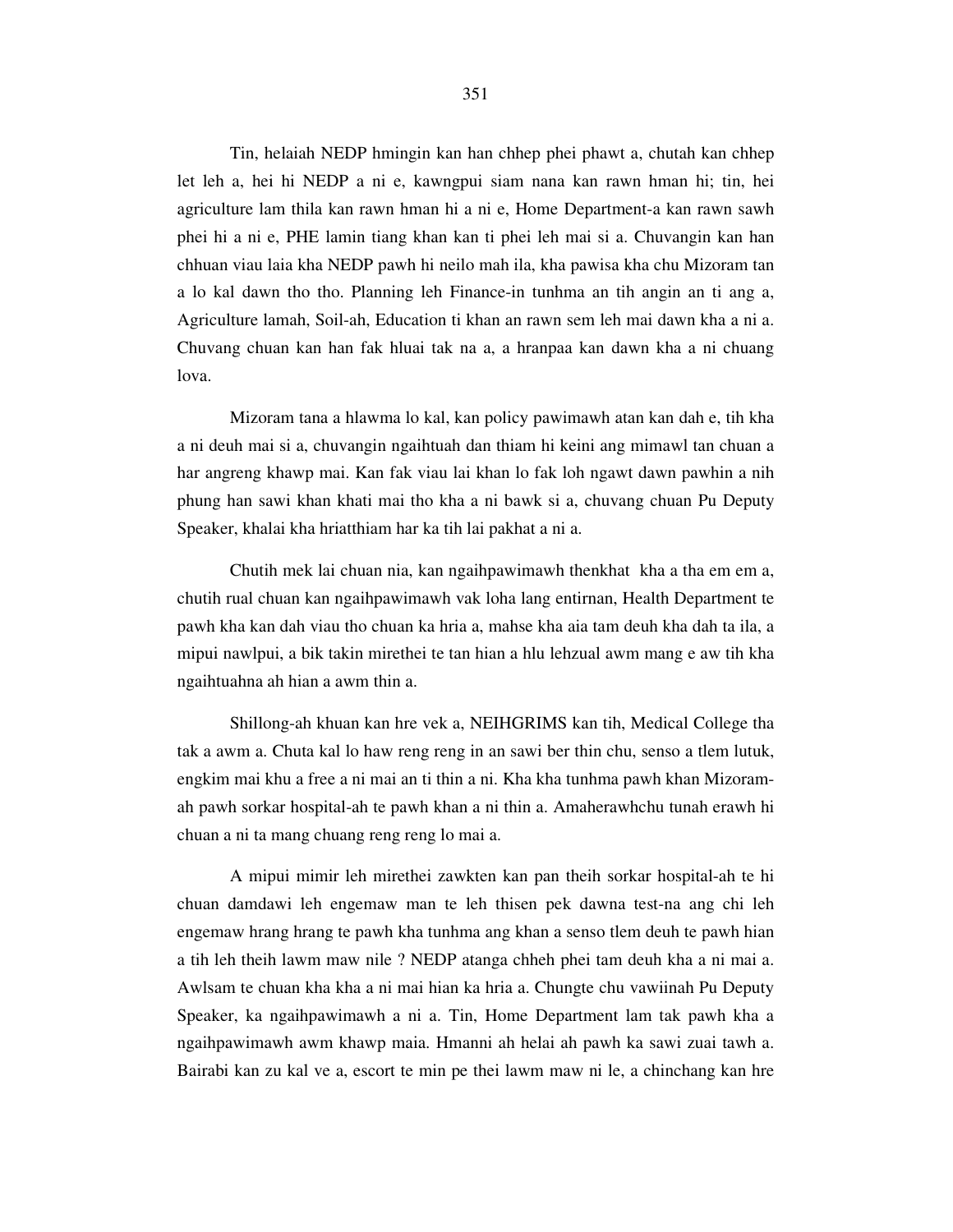lova. Tin, engtiang takin nge sawlai Assam police ho leh CRPF ho in min lo dawnsawn dawn kan hre lo kan tih pawhin min pe mai thei lova. Bike-in constable pakhatin min va hruai a, chutah lui atangin min kir san leh a, keimahni in kan phei ta a ni a. Khang te kha ka ngaihtuah khan kan indaih lo fe nge maw ni aw tih te ngaihtuahna ah a awm a.

 Chutih lai chuan auh lawm lawm pawha auh chhuah hleih theih loh te kha an lo ni a, eng eng emaw kan sawi thin a. Home department chungchangah te police kut kan phuar chuti khati tih te a awm a. Nichina chhun chawlh laia opposition recess room-a kan sawiho ah phei chuan police kut mai ni lo hian Home Minister chawp hian an kut hi kan phuar ta a ni lo maw tih hi ngaihtuahnaah a awm a ni. Kan Home Minister ngei pawh hi nichina a thusawi atanga khan a kut te pawh hi kan phuar tel ta mai a ni lo maw, police kut chauh phuar lovin, Home Minister kut te pawh hi kan phuar tel a ni lo maw tih te kha kan sawiho a, keimahni chawlh khawmna lamah chuan, chungte pawh chu a ang thei lek lek mai a ni.

 Chu chu Pu Deputy Speaker, kan sawi kual nachhan chu tunah Home Department te hi an pawimawh chho zel dawn a. Ramri issue a lo lan chhuah phei chuan an pawimawhna a lian lehzual dawn a. Heng lamte pawh tihchak lehzual kha a tha mang e tih kha kan sawi leh duh a. Tichuan sawi tur tam tak a awm thei ang a, department hrang hrang ah a then ah chuan department hnianghnar deuh te pawh an awm dawn nite pawhin a lang a. Chuvangin NEDP atanga an sum hmuh tur han en khan, a then erawh chu NEDP kan hmang chung chung hian a khawro ngai hian kan khawro deuh dawn te pawh chu a ang tho mai a.

 Engpawhnise, kan sorkar lu ten tih dan te pawh an la hre thei thovin ka ring a. Nakinah engtin emaw her rem leh dan te pawh hi a awm theiin ka ring a. Chung atan te pawh chuan department lam hrang hrang te pawh kan sawi dawn a, (nakin lawkah, naktuk lam atang te chuan) chung ah te pawh chuan sawi tur tam tak te pawh a la awm ang a. Engpawhnise khang kan sawi point hrang hrang atang te khan he kan budget hi a tha viau nachungin duhkhawp lohna lai tam tak kan nei a ni tih Pu Deputy Speaker, ka'n sawi chhuak ve a ni. Ka lawm e.

**DEPUTY SPEAKER** : Vawiina kan sawihona kan duhtawk tawh ang a. Finance Minister zahawm tak kan sawm ang a, hrilhfiah ngai te emaw, engemaw han wind-up turin tunah i lo sawm ang.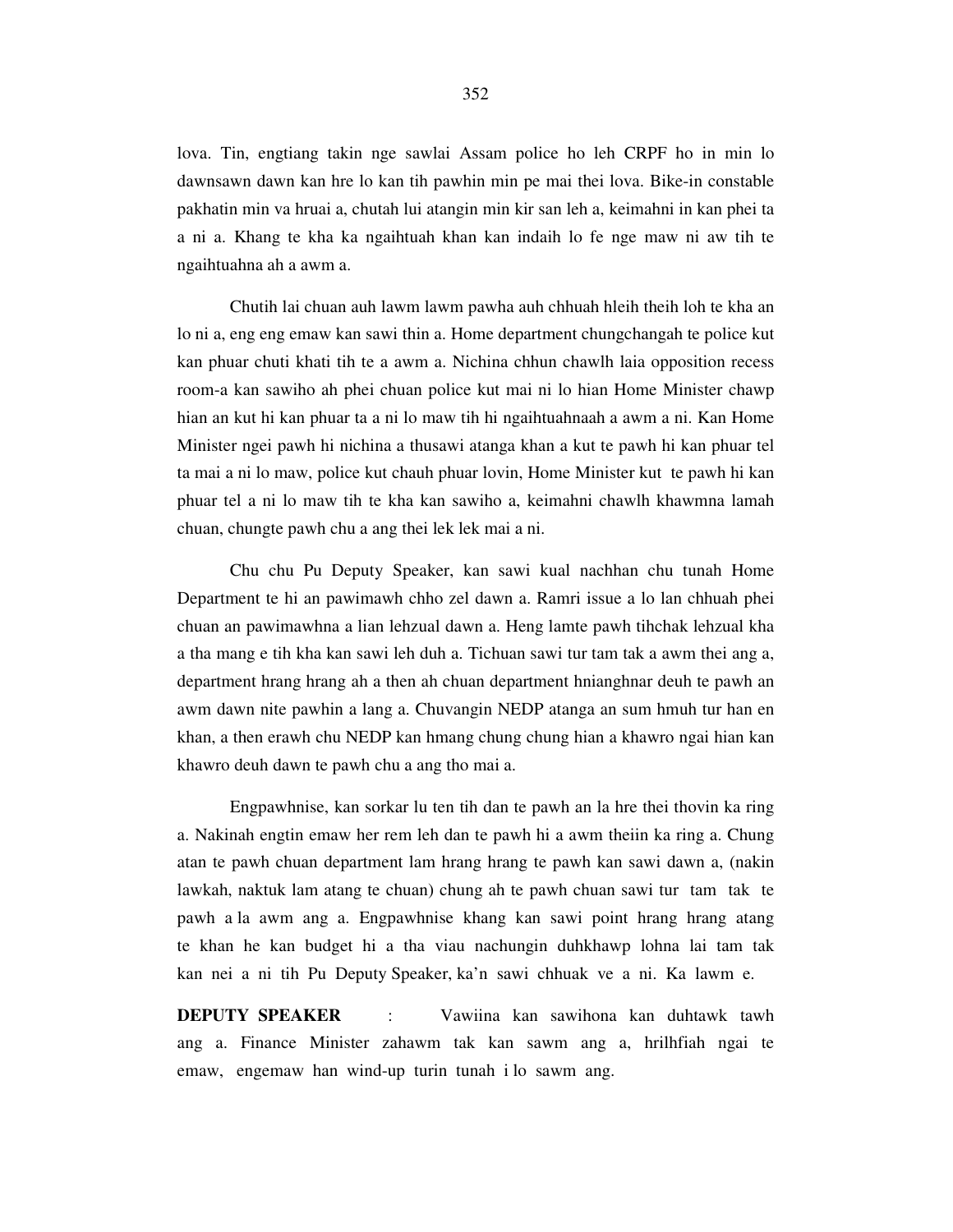**Pu LALSAWTA, MINISTER** : Pu Deputy Speaker, ka lawm e. Member 14-in an sawi a, nimin lam nen. Kan point tam tak kha han sawi vek sen pawh a ni lo ang a. Amaherawhchu a pawimawh zual te han sawi loh theih loh a ni ang a. Chutah chuan nichina kan ngaihthlak ang deuh khan tun term-ah chuan kan budget hnuhnung ber a ni dawn a, han sawifiah thui deuh hi a tulin ka hre deuh a. A chhan chu budget pianhmang leh budget kalphung te pawh hi hriat har deuh a ni ve a. Chuvangin nichina member zahawm tak Pu Thanliana'n a rawn sawi ang deuh khan 'MLA te pawh hian training te hi nei vek ila. Tin, a hriat tur tul tul te pawh hi mipui rawng kan bawl na atana tangkai tur a nih miau avang hian training te hi nei ila' tih te pawh hi kan House Leader zahawm tak, kan Chief Minister pawh hian a sawi thin a. Mahse mahni tul tul hian kan tul thin a, avaia han kal khawma han ti tur hian remchang kan nei thei lo ni turah ka ngai a. Zir tham hi a awm a. Tin, kan budget hi independent nation te kan ang lo a, independent nation kan tih ang chi ah hi chuan hetia puih tawp ang chi hi ram rethei zual kan tih, Africa ram ami ang tih loh ah hi chuan anmahni dehchhuah ang ang te an ring thei a, an lak luh dan leh an hman dan tur te uluk takin an ti ve a. Amaherawhchu keini ah chuan kan mamawh zawng zawng leh kum kaltaa kan hman ang hi zaa sawm pawh hi keimahni pual chuan kan thawkchhuak lo a ni a. Chuvangin kan budget pianhmang pawh hi kan pawisa neih ang ang te hisap veka kan han siam pawh hian a hmel hmang hi hriatthiam a harsa khawp mai Pu Deputy Speaker.

 A hmasa berin member zahawm tak tak ten in lo zir uluk a, chutiang khatiang chuan Department thenkhatah hian a tlem a, nikum pawh a pha lo tih te kha a awm a, a dik chiah a. Nikum pha lo hi an awm leh nual a ni, an awm nachhan te kha mumal takin Planning atang te, Finance atang te hian tih chhan kan nei a. A chhan chu an CSS hmuh thin tur ang beiseia state matching share kan lo buatsaih ang te kum 2 a zawna an lo hmuh tawh loh te hi chuan an hmu tawh dawn lo a niang hei, CSS te hi ti tawh lo mai ila kan ti a, chung ang chi te, NABARD loan kan tih ang te pawh tun kum kal meka kan lantir tawh lantir leh ngai tawh lo, a tak a lo thlen hma loh chuan lantir leh ngai tawh lo ang chi te, khang ang kha a awm a. Tun kum kal meka kiar lian ve deuh tak te pawh kha nakum lam budget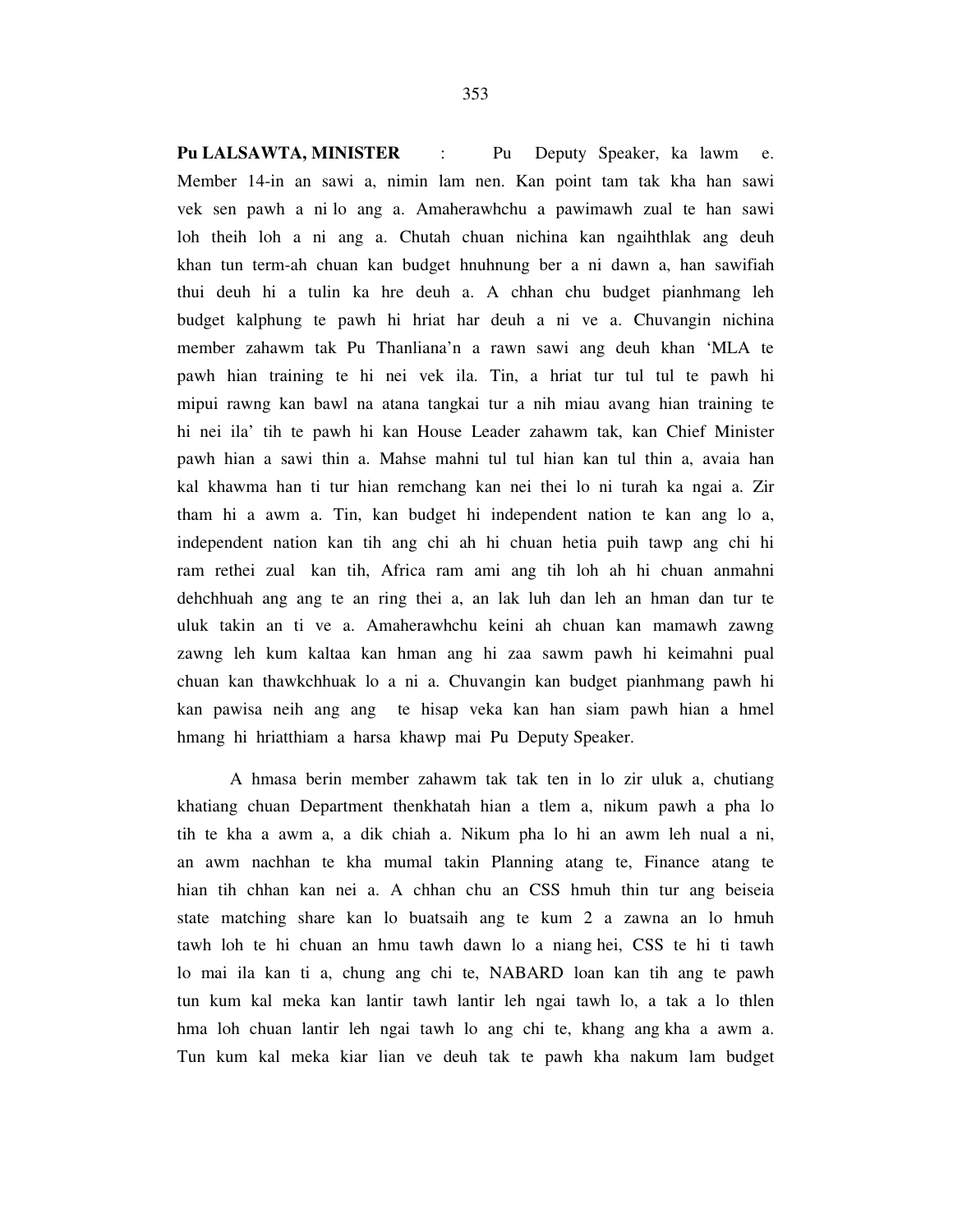estimate-ah chuan a lang tawh lem lo a, a tak in kan hmang tawh a, tawp tawh tur a nih avang khan. Khatiang te te khan budget kalhmang leh a zei zia hi zir tham takzet hi a awm ve a. Keini te pawh a mawhphurtu ber ni mah ila zir mek kan ni chho tho mai a.

 A hmasain Pu Deputy Speaker, ka'n sawi duh chu rualawhna hi a sang a, rual kan awt bawk a. Chung ah chuan state tam tak te kan sawi thin hian British-in India a awp a, Province anga lo inenkawlna uluk tak lo nei tawh a, damdawi in te, university te, college te lo nei thlip thlep tawh ang chi te nen hian keini 1987 -a state ni tan ve hi kan inkhaikhin fo mai a, kan dinhmun dik tak pawh hi kan hriat pawh a thain ka hria a. 1947-a kan independent khan state puitling tawh leh infrastructure nei tha pui pui tawh, Rail nena tlan a, thlawhtheihna te nena tum hmun/din hmun infrastructure felfai tak nei state hi an tam a ni. Uttar Pradesh te, Madhya Pradesh te, Maharashtra te, Kerala te, Tamil Nadu te, khang te nena kan han intehkhin hian kan tlai zia te pawh hi kan inhriat ve hi a ngai a. Hmanni lawk tak takah state hi kan ni a, mahse chumi chu chhuanlama hman reng tur chu a nilo a. Chutiang chung chuan Pu Deputy Speaker, kan ti tha hle mai. Kan pawisa neih dan ang ang leh pawisa neih dan kawng kan zawn dan te, kawng tam tak ah hian kan ti tha hle mai tih hi he House-ah hian ka sawi duh ve tlat a ni.

 2008 December ni 11-a he sorkar-in mawhphurhna a han laka kan Chief Minister te, kan Finance Minister te leh kan Home Minister te lakluh a nih atanga harsatna kan lo hmachhawn dan te pawh kha a thara hriat leh hi a tul tak zet a. School 337 provincialised te, Adhoc-a hun luh te, deficit lama lut te, lump sum a lut te khang zawng zawng hlawh kha kan han phur a, 'Engtin nge kan han tih ang aw? Hengte hi kan roll back mai dawn em ni ang' ti khawpin Cabinet-ah te CLP-ah te kan sawi thin a. Tin, Battalion 3 zet mai, khatianga kan han nei te pawh khan rilru a ti hah a ni. Chung zawng zawng chu kan Leader, kan House Leader hmang hian kan lo paltlang a, vawiinah chuan kum 10 dawn lai a lo ni tawh a, theihnghilh rum rum theih tawh khawpin vawiinah kan dinhmun chu a ziaawm ta hle mai a. Chutiang karah chuan he term thar leha 'Years of Financial Consolidation' kan tih zarah te hian post creation te kan han insum ang a, filling up te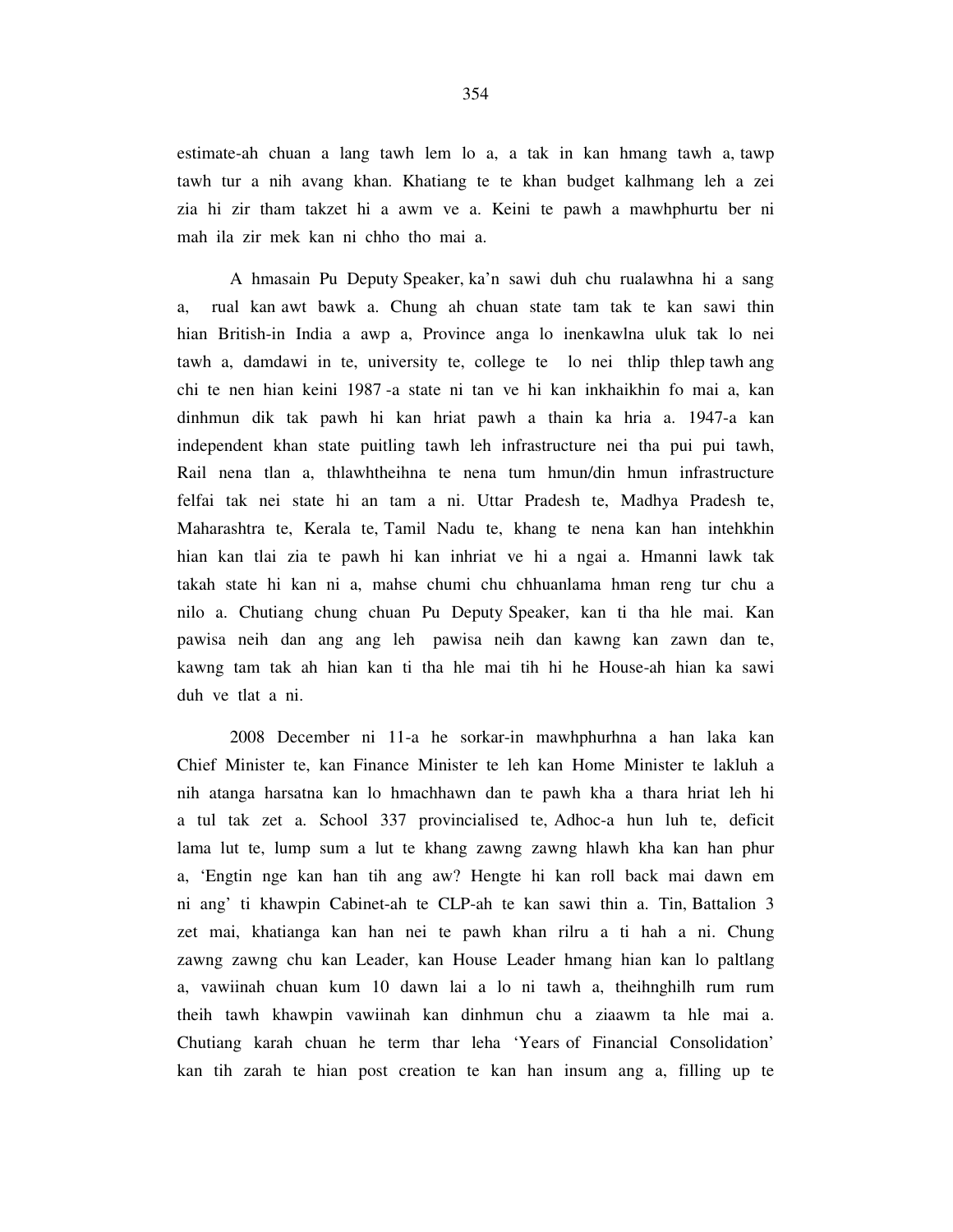pawh. Chuti chuan sorkar hi chu a kal reng tho a, tha takin kan kal reng a. Sorkar hnathawk te an tang em mai bawk a, chutiang taka hma kan sawn chhoh dan chu tun kan budget hian a rawn 'reflect' a, a rawn lantir ka ti lo thei lo a. Tin, member thenkhat ten an sawina ah Government employment hi a tehna ah hian an hmang deuh fo mai a, hei hi chu tunlai thil ah hi chuan an ti tawh ngai lo a. America ram, ram ropui ber leh ram hausa ber te pawh khuan Government employee lampang hi an intehna a ni ngai lo a. Industries ten, farmers ten, cultivators ten engtin nge employment an siam tih hi a lian ber zawk a. Bill Clinton-a ziak 'My Life' a tih ah khan ka chhiar ve pakhat ka'n sawi ve lawk ang a Pu Deputy Speaker. Ani chuan, 'Kan Health Care System hi kan lo tifuh lo tawp mai. A chhan chu kan health care system-ah hian company-a thawk chin ve reng reng chu health care an avail thei lovang kan lo ti a. Chuvang chuan company-a thawk tam tak khan an avail theih loh avang khan unemployed nih a, health care avail theih kha an lo duh zawk a. Chutichuan thil tha tak emaw kan tih kha a hnam pum khan hnathawk lo zawngin kan lo inkhalh ruih ruih mai hi a lo ni a, a pawi takzet a ni, hei hi chu kan tihsual a ni,' a ti ve a. Chuvang chuan an hausakna ngawt inngaihtuah chuan sorkar hnathawk a indah teuh awm tak an ni.

 America ramah khuan ka la kal ve lova, a kal tawh ten an sawi dan chuan, "Zuk kal langin, 'officer ka hmu duh' ti langin officer an kawhhmuh tur awm chhun chu police a ni, police officer lo chu Vety emaw, cooperation emaw, khatiang zawng kha an awm ve vak lo. Research-in an kal a, chu chuan an thiamna hmangin mipuiah, eizawnna kalkawngah, trade ah mipui an hruai a. Chuti chuan mitin khuan employed nih ai zawk mah khan employer nih an tum a, sorkar hnathawk lampanga lian vung vak tura inbeisei hi chu sorkar tha zia a ni vak lova. Tunah hian NEDP in kan tum ber chu lo neitute, anmahni hnaa an bur char char a, kar khat ni 7 a, ni 6 chhung an bur char char a, nuam ti taka an hna an thawh a, an lo thar tam a, an thar tam leh an ran vulh lo tam ta te buaipui tham a lo nih a, chu buaipui tham a lo ni chu mihausa Aizawl ami, Lunglei ami, Champhai ami te leh mi ngaihna hria, kan lehkha thiam thar ten chumi hmanga he ram hausakna hi an hai chhuah hi kan tum ber a ni.

 Chutiang tak chuan kan thalaite hmakhua ngaiin he budget hi kan buatsaih a. Tin, member zahawm tak Pu Thanliana khan tu ber nge maw budget hi siam le a ti a, a dik viau a, sorkarin a siam a, kan Chief Minister hoten min fin chhuah a,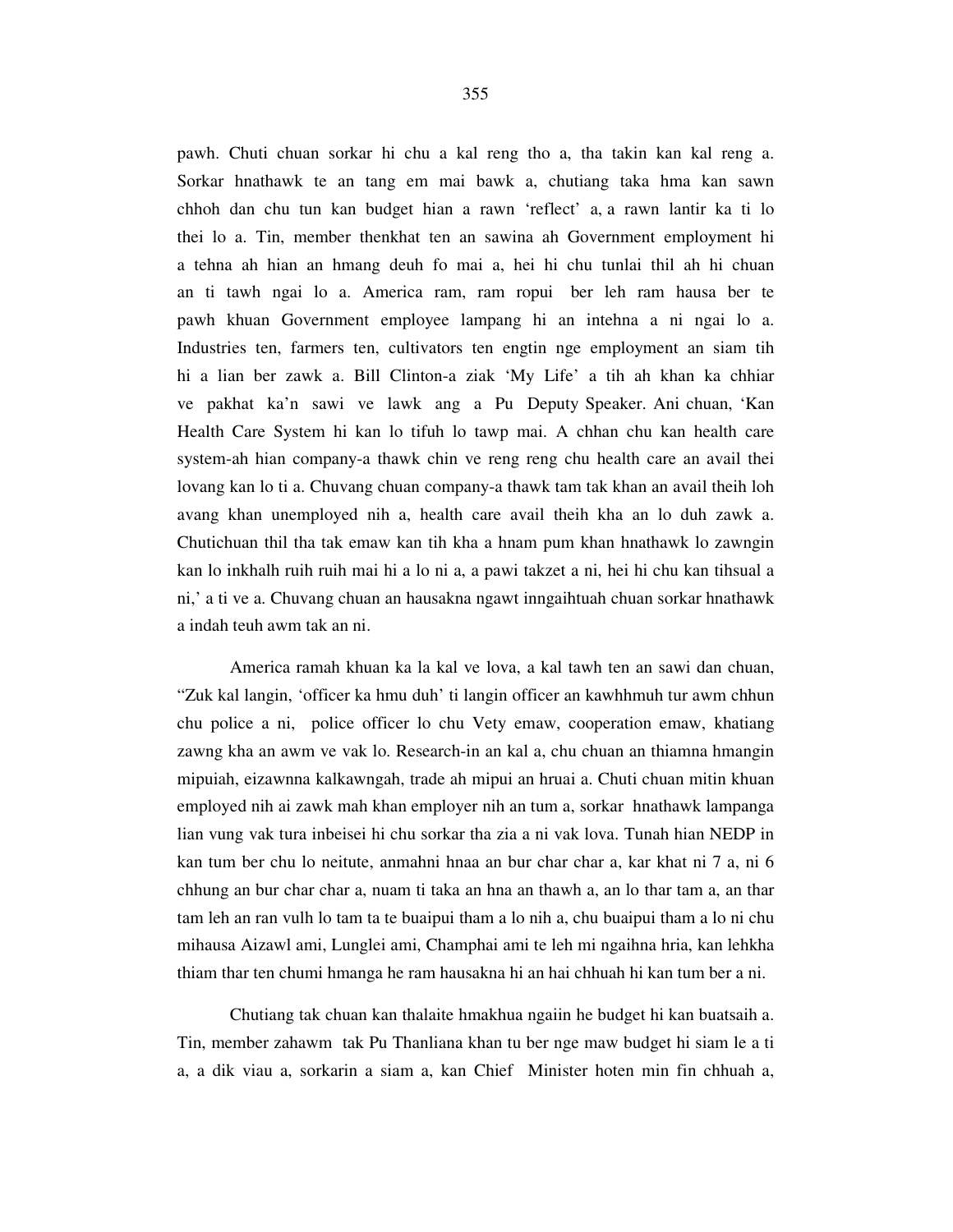Finance Department hian a hma chu a technical thil zawng zawngte ngaihtuahin an rawn duang chhuak a. Policy formulation, 'Khawi nge kan tinzawn anga, khawi nge kan target tur' tih erawh hi chu sorkarin, elected representatives of the people hian 'Helam pang hi kan hawi ang, Congress sorkar hian helam pang hi kan hawi ang, mipui te hi a ni pawimawh ni, ram leh mipui hi a ni pawimawh ni' tiin kan budget hi kan kalpui a ni tih kha ka'n sawi nghal lawk ang a.

 Tin, thalaite pual chungchangah sports-ah te, kawng hrang hrangah hma kan lak hi kan la duhtawk lo khawp mai a. Tuna kan hmalak chin maiah pawh hian Rajiv Gandhi Stadium kan han buaipui danah gallery te pawh hi international game te leh khatiang chi thlen theihna tur ten buatsaih ve ilangin, khawvel ram dang amite an lo kalkhawm tumin hostel tak ngial pawh kan nei tha lo te hi, Republic vengah te khun hostel tha deuh te buatsaih ve teh ang tih te, heng ang hi Pu Deputy Speaker, khawngaihtakin kan hotute hian a bik takin opposition leader te hian thik lo ula ka duh a ni. Kan thalaite tana kan buatsaih hi thik tlak ni pawhin ka hre lova, kan tum ang hian kan ti tak tak thei lo zawk a ni a. Rajiv Gandhi Stadium-a gallery kan siam tur mek pawh khu vaibelchhe 23 lai man a ni, light tha te pawh hi zanah te inkhelh a ni reng tawh mai avang hian zan a ni tih hriat lek loh khawpa light tha nei tur chuan vaibelchhe 8 senga siam kan tum a ni.

 Chung ang zawng zawngah chuan kan budget kan buatsaih hian he sorkar rilru rawn tarlan chu mipui hi a ni. Mipui zingah hian hmaih kan nei lova, mipui zingah hian ngaihpawimawh bik erawh chu kan nei a, thalaite hi kan ngaipawimawh a ni. Thalaite ber ngaihthahna ram hi ram ding chhuak an awm kan hriat ngai tlat loh avangin. Chuvangin budget chungchang neuh neuh, engatinge CSS an hmuh dan, CSS an hmuh nen chuan a tam alawm tih ang neuh neuh kha Pu Speaker, ka sawi lo mai ang a, nakinah demand sawi hunah te pawh Minister hrang hrangte sawi hunah pawh a la sawi theih ang a. Mahse a tlangpuiin CSS hian kan budget-ah hian hmun a luah lian khawp mai a, a luah len em avangin CSS hmu tura inbeisei leh hmu thin te'n an lo hmuh tak loh vang taka keinin, 'Hei chu a tawk tawh e, pe lo tawh mai ang' kan han tih hian an budget hi a te emaw kan ti mai thei a, mahse Pu Speaker, chiang deuha ka sawi duh chu sorkar hnathawkte hlawh zawng zawng hi chu he budget hian a fun kim vek a ni tih hi. 'Hlawh kan nei ve lo, hlawh lak tur a awm lo' tih hi a awm lovang tih kha ka sawi chiang duh a. Tin, helaia pawimawh tak mai, kawng chungchangte hi keini chuan kan ngaihdanah kawng hi kan ngai pawimawh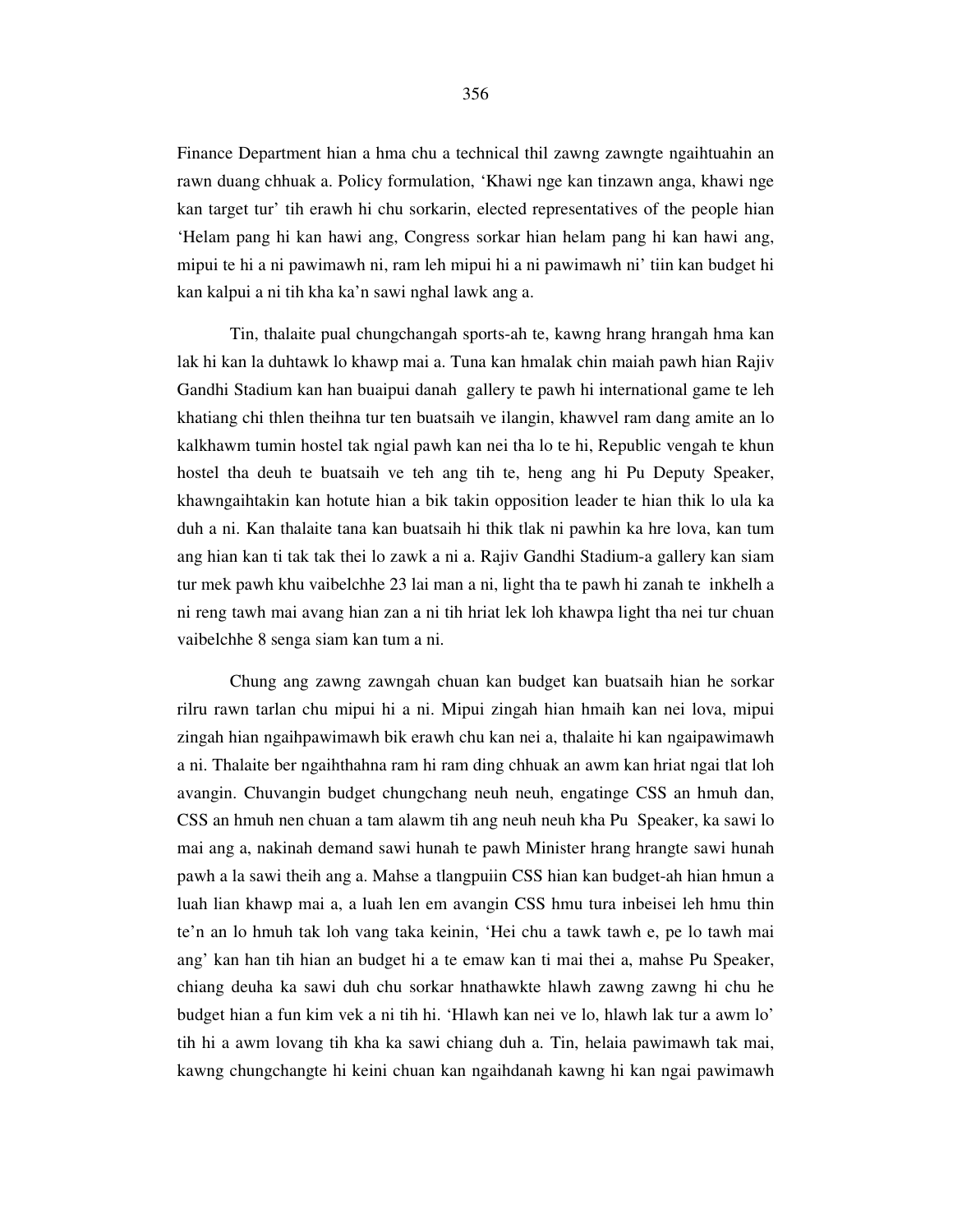lo a ni reng reng lova, Pu Speaker, ila hrereng ang a, tun thla March ni 13-a session kan tan ni te khan ruah nasa tak a sur a ni, niminpiah lawkah te pawh khan nasa vak lovin a sur a ni. Mihringin kan tum dan hi Pathian rorel dan chu a ni lo chiang khawp mai a, chuvang chuan kum 2017 kum, keini chuan kum chhia kan ti mai ang a, ti taka ruahin min han tih karah kha chuan, keini ram changkang lo taka leia kawng siam chi ho tan chuan tan lak a har em em mai, tuihawk leh ruah tla in a khawih nasa lutuk a. Ram changkang New Zealand-ah te hmun dang dangah chuan kawng hi leihlawn ang vek ten an lo siam tawh a, ruahin a tibuai lova, tuihawkin a ti buai hek lova, mahse chutiang kan ni ve silova. Nikum ruah tam dan leh a tam piah lamah a hun luah rei danah kha chuan kan che hman eih lo a ni ber a. Hetah hian min puhtute hi keini chuan kan puh let miah lova, amaherawhchu kan rilrua lian ber erawh chu Pathianin mitin chungah malsawmna ruah a thlen tir hi sorkar chuan kan tuar na hle mai! Kawng chungchangah hian kan tuar na a ni kan ti a. Pathianin rem a tih chuan kumin 2018 hian khatiang em a ni tawh lovang a, amaherawhchu a nih leh chuan pawisa enganga tam pawh hi dah ila a sawt dawn chuang lovang tih ka ring a, leia hnathawk thin kan nih avangin.

 An point ang te te a chhan kim theih a nih loh avangin a tawi zawnga sawi chuan Pu Speaker, kan budget zeizia ah hian zirchiang vak lo chuan, pawn lam amite pawhin budget chhia a ni, hetiang hman tlak loh, supplementary demands a tam lutuk tihte, khatiang khan an sawi a, mahse supplementary demand hi tun kumah hian cheng vaibelchhe 2,278 zet kan nei a, nikum hmasa ah pawh kan nei tho, kum hmasa leh ah pawh kan nei tho, 2005-ah pawh kan nei 1999-ah pawh kan thei tho, kan nei viau zel a ni. Mahse kuminah chuan kan nei tam, supplementary demands hi a tangkai vena lai chu, supplementary demands te lo hian chuan kan neih ang chiah chiah hian hna thawk dawn ila, rikrum thil leh mamawh thut thilah kut phuar ang chiah kan ni dawn a. Chuvang chuan he House Leader, hruaitu in min kaihhruai danah hian a tul na na na chu tiin supplementary demands hi kan neilo theilo a, kan nei tam lutuk pawhin ka inhre lemlo. Kan nei tam lutuka ka inhriat lem loh nachhan chu, kum dangah pawh hian kan nei tam thin tho mai. Chungte avang chuan supplementary demands nimin lama kan han pass tak ang chi kha chuti taka han inthiam lohna tur chi a ni lova, budget feature, regular feature pakhat hi a ni ve hrim hrim a ni tih kha kan sawi duh a. Chuvangin kan budget hi kan phaktawka kan siam ah leh kan pawisa neih dan kalhmang leh kan leiba rit lutuklo kan hisapna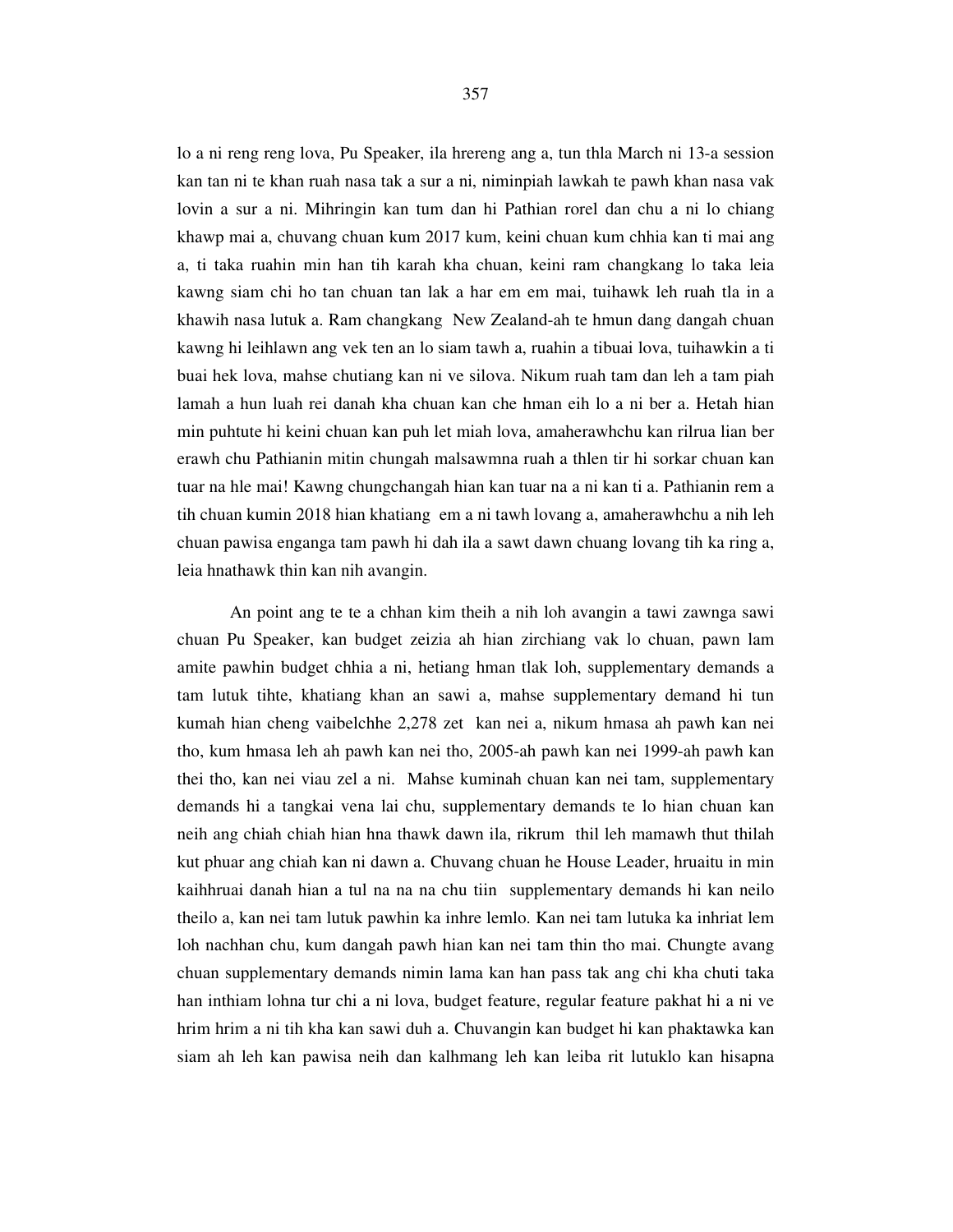zawng zawngah te, chung leiba rih lohna tura GPF hian i ti thawl deuh ang, mi kan tanpuina lo ni bawk si kan tih ang chi ah hian kan Chief Minister zahawm Pu Hawla ho a Finance kan enkawl danah hian kei chuan hei baka tih leh ngaihna awmin ka hre lova, kan titha in ka hria a. Tin, a tul ang hian department hrang hrangah hian he ram leh mipui leh a mamawhte tana pek rual theih dan kawngah hian tun ang baka pek rual theih dan kawng hi a awm pawhin ka hrelo. Chu chu vawiinah hian chiang takin kan sawi duh a ni. Ka lawm e.

**Er. LALRINAWMA** : Pu Speaker, khawngaihin, kan Minister zahawm tak khan work programe kha engvanga dawnglo nge kan nih tih kha a rawn sawi chhuak a, min rawn hrilhfiah turah ka lo ngai deuh a, khalai kha a hrilhfiah thei em? Work programme kha nikumah kan dawng lo va, kuminah kan dawng lo leh a, kum dang chuan kan dawng char char si a, tun kum hnihah kan dawng ta lo va, a hrilhhaithlak angreng khawp mai a, khalai kha min hrilhfiah theih chuan a lawmawm ngawt ang.

**Pu LALSAWTA, MINISTER** : Pu Speaker, work programme hi kan dawnglo char char zawk a, kan sorkar hnu hian kan dawng thar leh ta a. Tun kum hian kan dawng lo hlauh a ni chu. Chu ka sawifel thiam dan a ni a, tunhma keini MLA kan nih ve lai 1993,94,95 chhoah te chuan kan dawng ngailo, kan hmu ngailo. Chutiang zawk chu a ni a, kan dawnglo deuh char char reng a, kan intihhmuh chho tan ve a, nikum lam emaw te kha chuan department thenkhatin, an vai vai pawh nilo, thenkhat khatin an rawn ti ta thin a, chu chu kan kalpui chho a, kumin hian chutiang takin kan ti lova. Tin, tunhmaa kan dawn thinna chhan pakhat chu Planning Commision a awm a, Planning Commision khan annual plan hi state-in an nei vek tur a ni min tih avangin khatah khan a fun tel tlat avangin kan ti thin a. Chu pawh chu department zawng zawng pawh a ni lem lo.

 Amaherawhchu member zahawm takin a rawn sawi takah chuan sorkar chuan work programe fel tak neih hi chu kan duh khawp mai, kan duh vekin ka ring. Chu chu helai House ka han chhan ve na thilah chuan kan neilo a, a pawi e, nei ngei ila a tha e, neih ngei pawh tum ang tih a ni.

**SPEAKER** : Awle, tunah chuan kan House Leader, kan Chief Minister zahawm tak Pu Lalthanhawla thu sawi turin sawm ila, sawi tur a neih apiang i lo ngaihthla ang u.